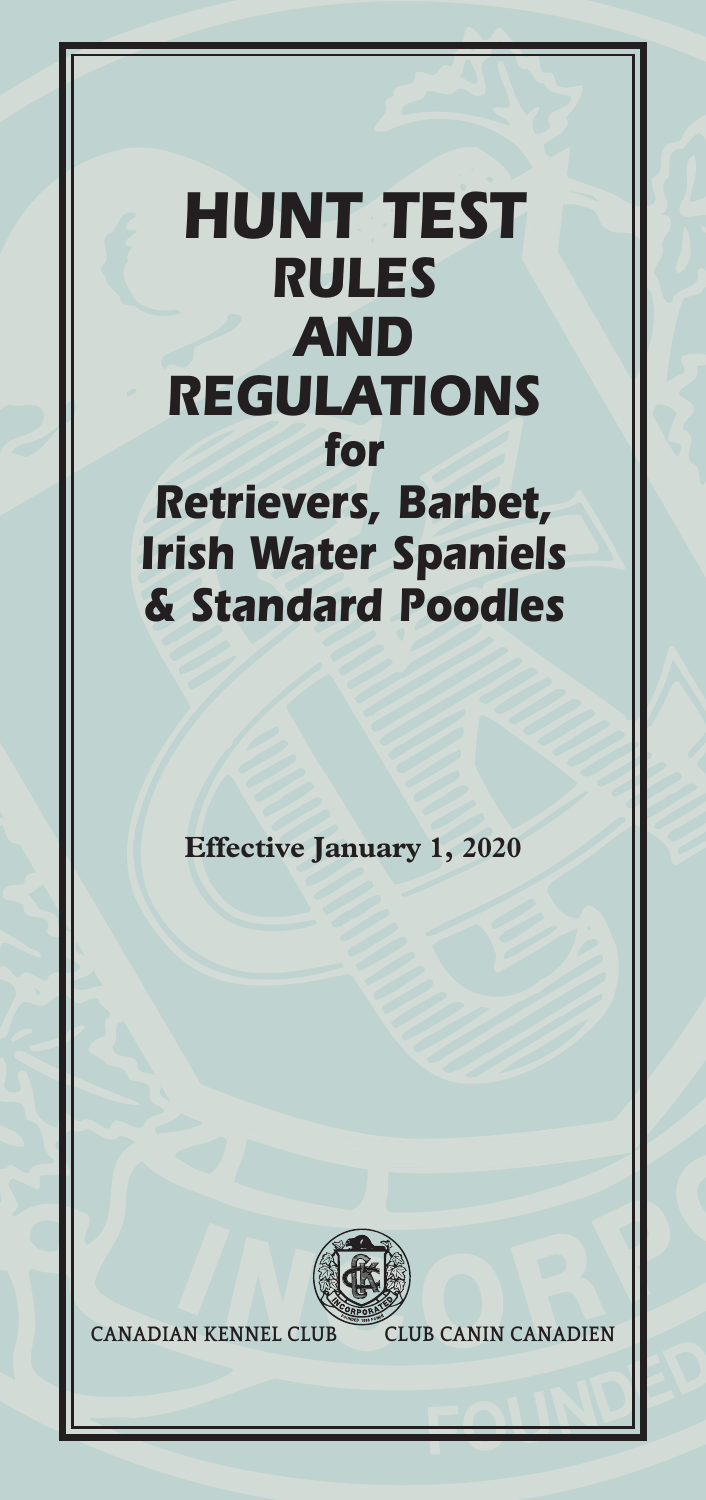## *PURPOSE (102-05-19)*

The purpose of a hunt test for Retrievers, Barbet, Irish Water Spaniels and Standard Poodles is to test the merits of, and evaluate the abilities of these dogs in the field in order to determine their suitability and ability as hunting companions. Hunt test should simulate as nearly as possible, the conditions met in a true hunting situation. The test allows a dog to demonstrate these characteristics and continue breed improvement of these qualities.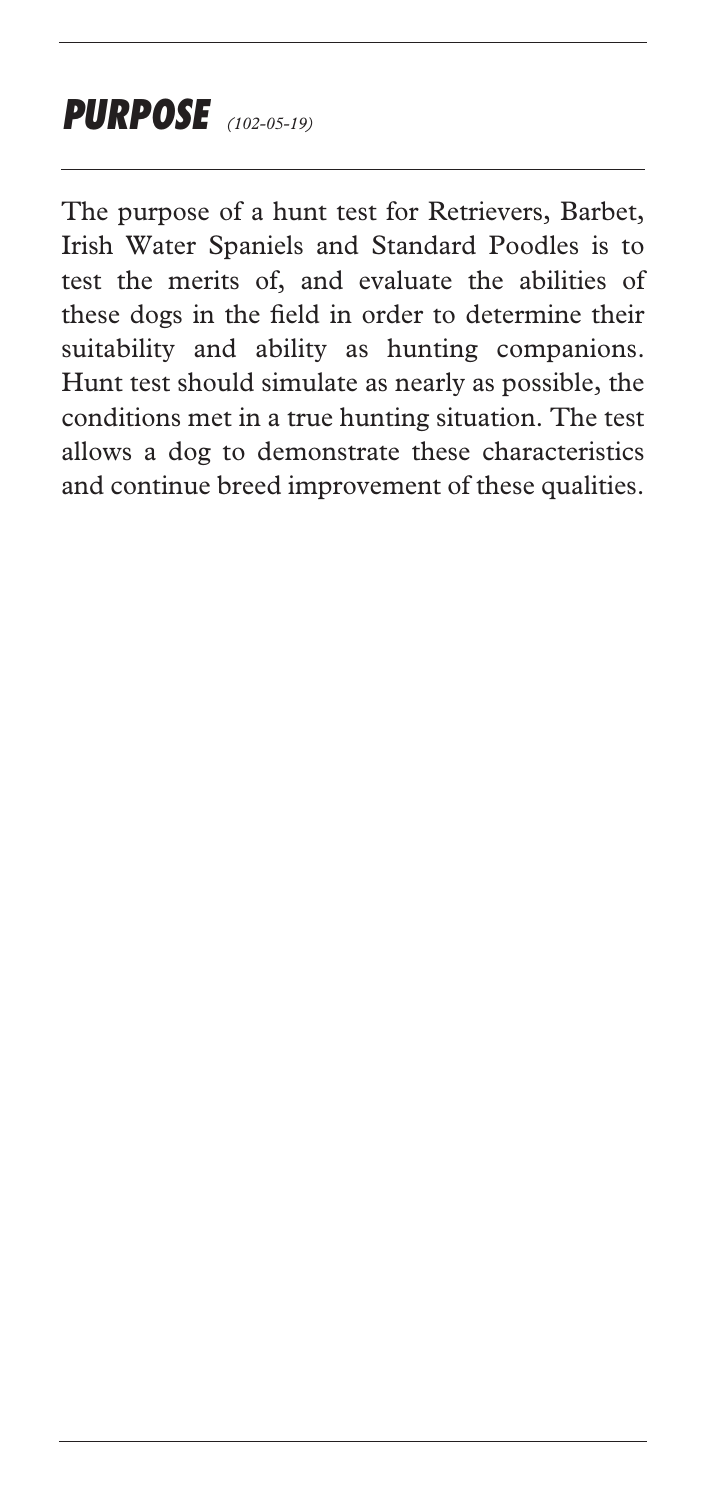# *TABLE OF CONTENTS*

| 1 |               | <b>INTERPRETATIONS</b>                    |
|---|---------------|-------------------------------------------|
|   | 1.1           |                                           |
|   | 1.2           | Hunt Test Defined & Classified  2         |
| 2 |               | <b>GENERAL REGULATIONS</b>                |
|   | 2.1           | Eligibility of Clubs to Hold Hunt Tests 3 |
|   | 2.2           |                                           |
|   | 2.3           |                                           |
|   | 2.4           |                                           |
|   | 2.5           |                                           |
|   | 2.6           |                                           |
|   | 2.7           |                                           |
|   | 2.8           |                                           |
| 3 | <b>JUDGES</b> |                                           |
|   | 3.1           | Application for Approval of Judges 6      |
|   | 3.2           |                                           |
|   | 3.3           |                                           |
|   | 3.4           |                                           |
|   | 3.5           |                                           |
|   | 3.6           |                                           |
|   | 3.7           | 10                                        |
|   | 3.8           | Indignities to a Judge<br>10              |
|   | 3.9           | 11                                        |
| 4 |               | <b>PREMIUM LIST &amp; CATALOGUE</b>       |
|   | 4.1           | 11                                        |
|   | 4.2           | 12                                        |
| 5 |               |                                           |
| 6 |               | <b>ENTRIES &amp; END OF TEST</b>          |
|   | 6.1           | 15                                        |
|   | 6.2           | 16                                        |
|   | 6.3           | 17                                        |
|   | 6.4           | 18                                        |
|   | 6.5           | Disqualification & Reinstatement<br>18    |
|   | 6.6           | 19                                        |
|   | 6.7           | Closing & Drawing of Entries,<br>19       |
|   | 6.8           | 20                                        |
|   |               |                                           |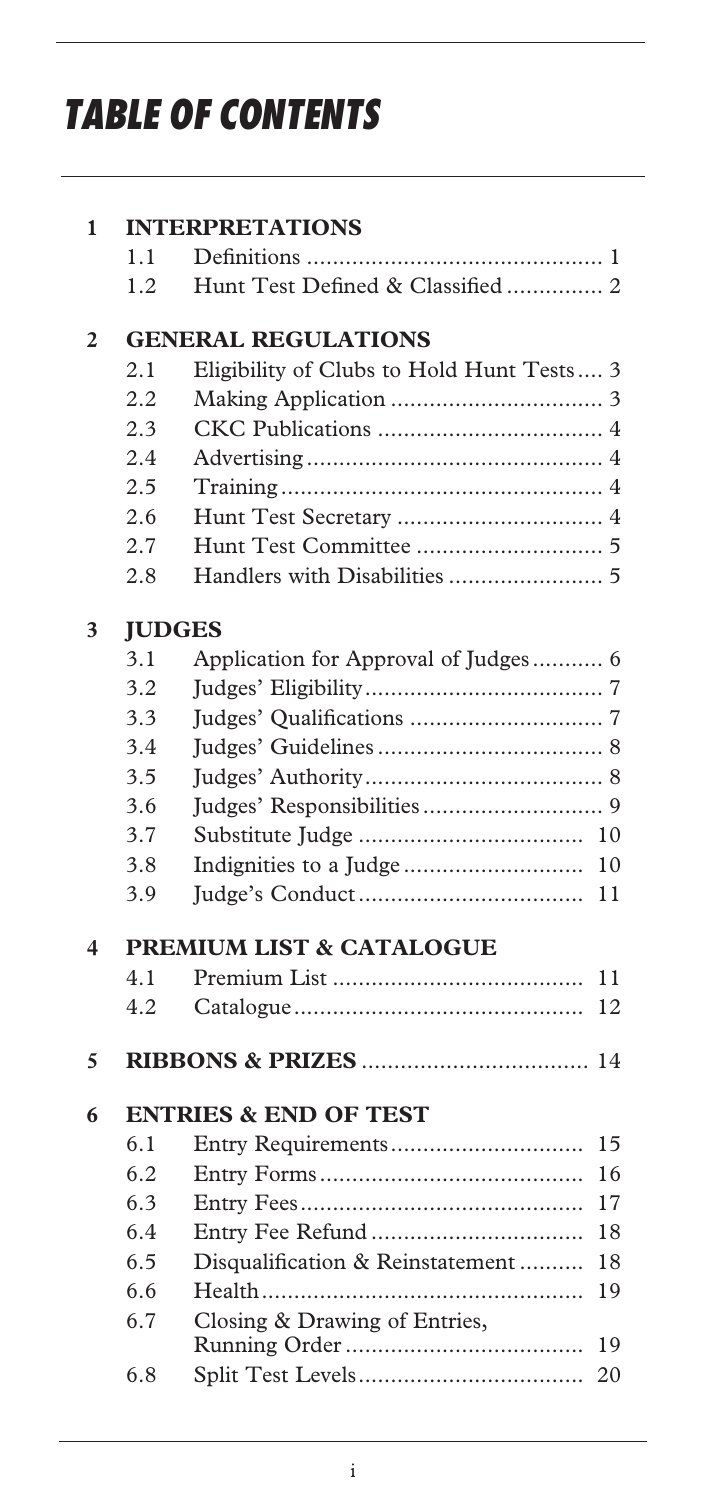|    | 6.9  |                                                                   | 20 |
|----|------|-------------------------------------------------------------------|----|
| 7  |      | <b>SPORTSMANSHIP</b>                                              |    |
|    | 7.1  |                                                                   |    |
|    | 7.2  | Unsportsmanlike Conduct                                           | 22 |
| 8  |      | <b>QUALIFYING SCORES,</b><br><b>AWARDING OF TITLES</b>            |    |
|    | 8.1  |                                                                   | 23 |
|    | 8.2  | Qualifying Performances                                           | 24 |
|    | 8.3  | Junior Hunter Title (JH)                                          | 24 |
|    | 8.4  | Senior Hunter Title (SH)                                          | 24 |
|    | 8.5  | Master Hunter Title (MH)                                          | 25 |
|    | 8.6  | Grand Master Hunter Title (GMH)                                   | 26 |
|    | 8.7  | National Master Hunter Title (NMH)                                | 26 |
| 9  |      | <b>TEST REQUIREMENTS</b>                                          |    |
|    | 9.1  |                                                                   | 27 |
|    | 9.2  |                                                                   | 27 |
|    | 9.3  | Owner Handler Master &                                            |    |
|    |      |                                                                   | 29 |
| 10 |      | NATIONAL MASTER HUNT TEST STAKE                                   |    |
|    | 10.1 |                                                                   | 33 |
|    | 10.2 |                                                                   | 33 |
|    | 10.3 |                                                                   | 34 |
|    | 10.4 |                                                                   | 35 |
|    | 10.5 | Organization & Field Committee                                    | 36 |
|    | 10.6 |                                                                   | 36 |
|    | 10.7 |                                                                   | 36 |
|    | 10.8 | National Master Hunter Title                                      | 36 |
|    | 10.9 |                                                                   | 37 |
| 11 |      | <b>INSTRUCTIONS TO JUDGES &amp;</b><br><b>HUNT TEST COMMITTEE</b> |    |
|    | 11.1 |                                                                   | 37 |
|    | 11.2 | Considerations for Judges                                         | 45 |
|    | 11.3 |                                                                   | 46 |
| 12 |      |                                                                   |    |
| 13 |      | <b>GUIDELINES FOR THE HUNT TEST</b>                               |    |
|    | 13.1 |                                                                   | 51 |
|    | 13.2 |                                                                   | 52 |
|    | 13.3 | Inspection of Test Grounds                                        | 53 |
|    | 13.4 | Planning Hunting Situations                                       | 53 |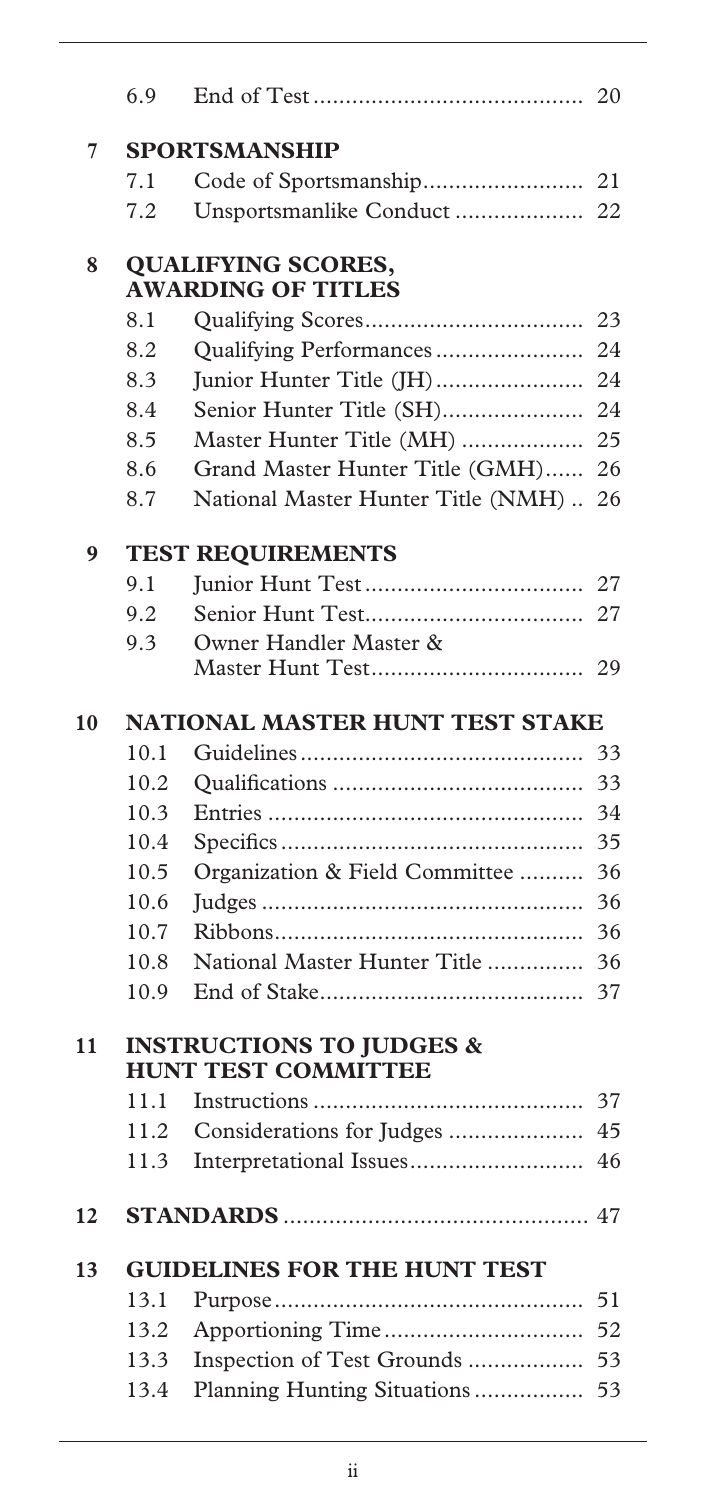|    | 13.5 |                                       |    |
|----|------|---------------------------------------|----|
|    | 13.6 |                                       |    |
|    |      |                                       |    |
| 14 |      |                                       |    |
| 15 |      | <b>STANDARDS OF PERFORMANCE</b>       |    |
|    | 15.1 |                                       | 59 |
|    | 15.2 |                                       | 61 |
|    | 15.3 |                                       | 61 |
|    | 15.4 |                                       | 62 |
| 16 |      | <b>CLASSIFICATION OF FAULTS</b>       |    |
|    | 16.1 |                                       | 66 |
|    | 16.2 |                                       | 67 |
|    | 16.3 |                                       | 68 |
|    | 16.4 |                                       | 69 |
|    | 16.5 |                                       | 71 |
| 17 |      |                                       |    |
| 18 |      |                                       |    |
|    |      |                                       |    |
| 19 |      |                                       |    |
| 20 |      |                                       |    |
| 21 |      | PROCEDURE FOR CONDUCTING A            |    |
|    |      | <b>HUNT TEST COMMITTEE HEARING 77</b> |    |
| 22 |      |                                       |    |
| 23 |      |                                       |    |
| 24 |      |                                       |    |
|    |      | <b>APPENDIX A</b>                     |    |
|    |      |                                       |    |
|    |      |                                       |    |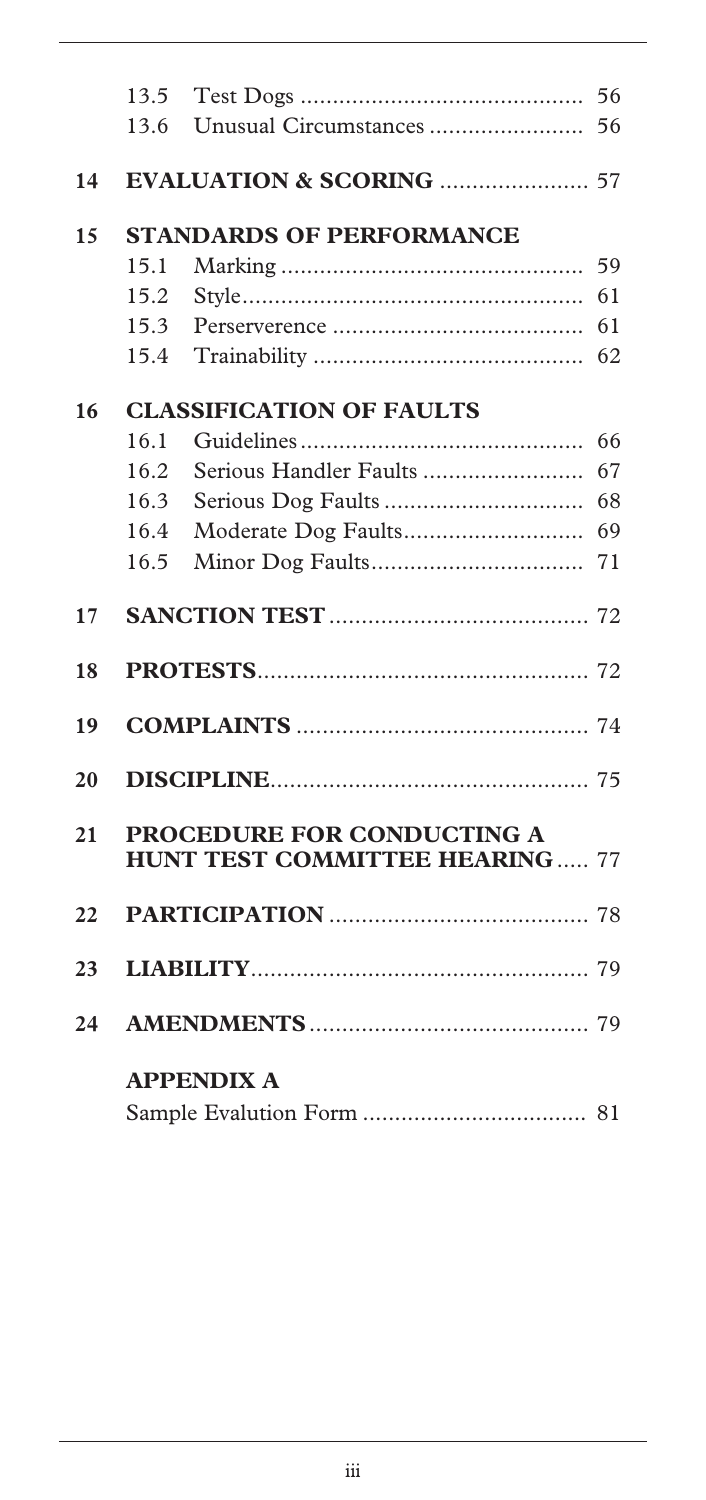# *1 INTERPRETATIONS*

#### **1.1 Definitions**

For the purpose of these rules and regulations, the following interpretations shall apply:

**"Board"** means the Board of Directors of The Canadian Kennel Club

**"CKC"** means The Canadian Kennel Club

**"Club"** means a club or association officially recognized by The Canadian Kennel Club

**"complainant"** means any person who had laid a charge or complaint against another person, partnership, company or organization relative to contravention of these rules, regulations, procedures and policies of The Canadian Kennel Club

**"debar"** means that any person is prohibited from participating in any competition or other activities directed, sanctioned, sponsored or authorized by The Canadian Kennel Club if held under the auspices or under any of its rules and regulations, to the extent and subject to terms imposed in any particular case

**"defendant"** means any person, partnership, company or organization against whom or which a charge or complaint has been laid, relative to contravention of these rules, regulations, procedures and policies of The Canadian Kennel Club

**"deprive of privileges"** means that a non-member is deprived of all privileges accorded to nonmembers of The Canadian Kennel Club, including the use of the Head Office

**"dog"** means a purebred dog of either sex and refers to Retrievers, Barbet, Irish Water Spaniels and Standard Poodles

**"entrant"** means the individual, or if a partnership, all the members of the partnership, entering in a hunt test

**"expel"** means termination of membership in The Canadian Kennel Club and depriving the person so expelled from all privileges of The Canadian Kennel Club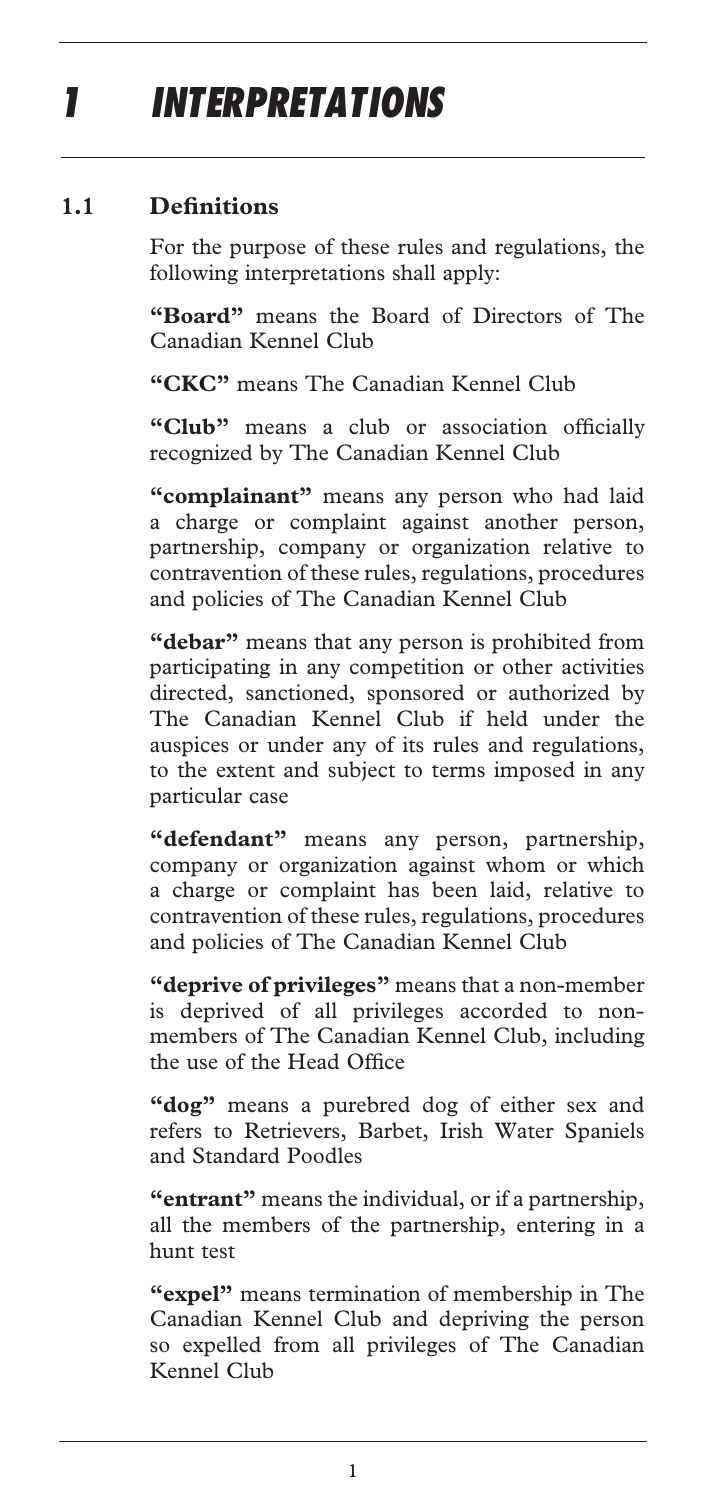**"good standing"** means an individual who is not under suspension, deprivation, debarment or who has not forfeited his right to participate in any Canadian Kennel Club approved events

**"handler"** means the person handling the dog in a hunt test

**"Head Office"** means the office at which the business of The Canadian Kennel Club is carried out on a regular and ongoing basis

"immediate family" means spouse, father, mother, son, daughter, brother, sister, grandparents and significant other

**"just cause"** means how a reasonable person without personal bias or prejudice would act

**"poison bird"** is a visible bird thrown before a dog is sent for a blind retrieve.

**"suspend"** means that a member is deprived, for the period ordered, of all the privileges of The Canadian Kennel Club

**"Temporary Competition Number"** means a *(01-05-18)* number isssued by the CKC that allows a dog of a recognized breed that is eligible for CKC registration to participate in CKC events. Dogs that require a Miscellaneous Certification Number, Performance Event Number, or Canine Companion Number, are not eligible for a Temporary Competition Number

> This rulebook shall be read with all applicable changes in gender so that the masculine shall include the feminine and vise versa and the singular shall include the plural. Unless stated otherwise, the Master Hunt Test shall include the Owner Handler Master Test and vice versa.

#### **1.2 Hunt Test Defined & Classified**

- 1.2.1 An approved hunt test is a formal event given by a CKC recognized club at which qualifying scores may be awarded towards a title.
- 1.2.2 A sanctioned hunt test match is an informal event given by a CKC recognized club at which dogs compete but do not earn qualifying scores towards a title.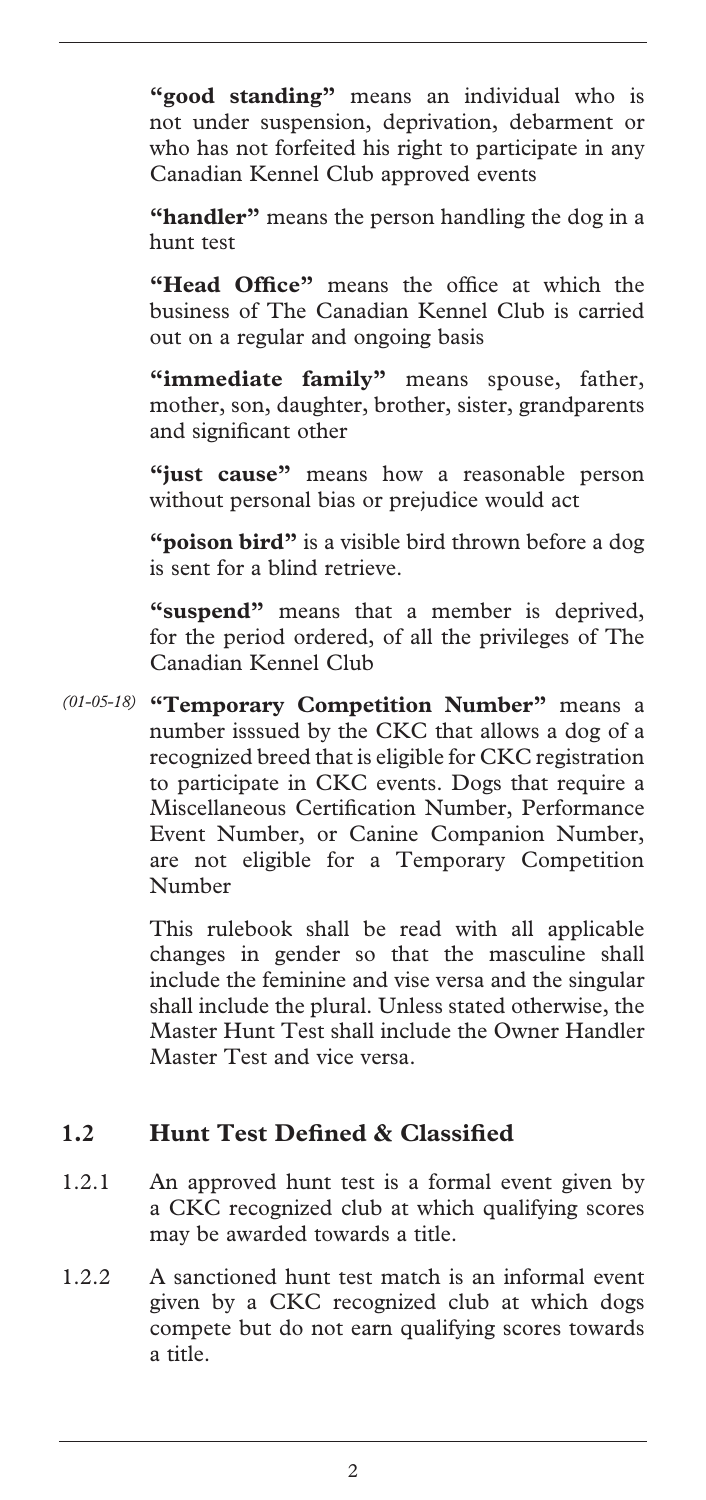# *2 GENERAL REGULATIONS*

## **2.1 Eligibility of Clubs to Hold Hunt Tests**

- 2.1.1 Only CKC recognized clubs or associations that are in good standing with the CKC are eligible to apply for and hold hunt tests.
- 2.1.2 A club that has not held a hunt test under the CKC rules within 3 years will be required to hold one sanction test.
- 2.1.3 Approval to hold a hunt test may be given to clubs formed for the improvement of the several breeds of retrievers or to clubs formed for the improvement of a single breed.

## **2.2 Making Application**

- 2.2.1 A club or association applying to hold a hunt test must make application on forms provided by the CKC. The Event Date Application must be submitted so as to be received not less than 180 days prior to the date of the proposed test. The CKC will notify the club whether or not approval has been granted. If the date is granted and the club fails to hold its trial on the date approved, an administrative fee as set by the Board will be assessed against the club, unless the CKC waives this fee on grounds that the club had no alternative but to postpone or cancel.
- 2.2.2 The Event Secretary must be in good standing with the CKC.
- 2.2.3 The CKC shall have the authority to grant or withhold approval of an application for a test date. In the event approval is withheld, the test-giving club shall have no claim against the CKC.
- 2.2.4 The CKC will not approve an application for a hunt test where qualifying scores can be awarded when dates conflict with one or more hunt tests, unless it can be shown that the granting of such permission will not work to the detriment of the clubs applying to hold the hunt tests.
- 2.2.5 A club may offer Junior, Senior, Master and Owner Handler Master hunt tests.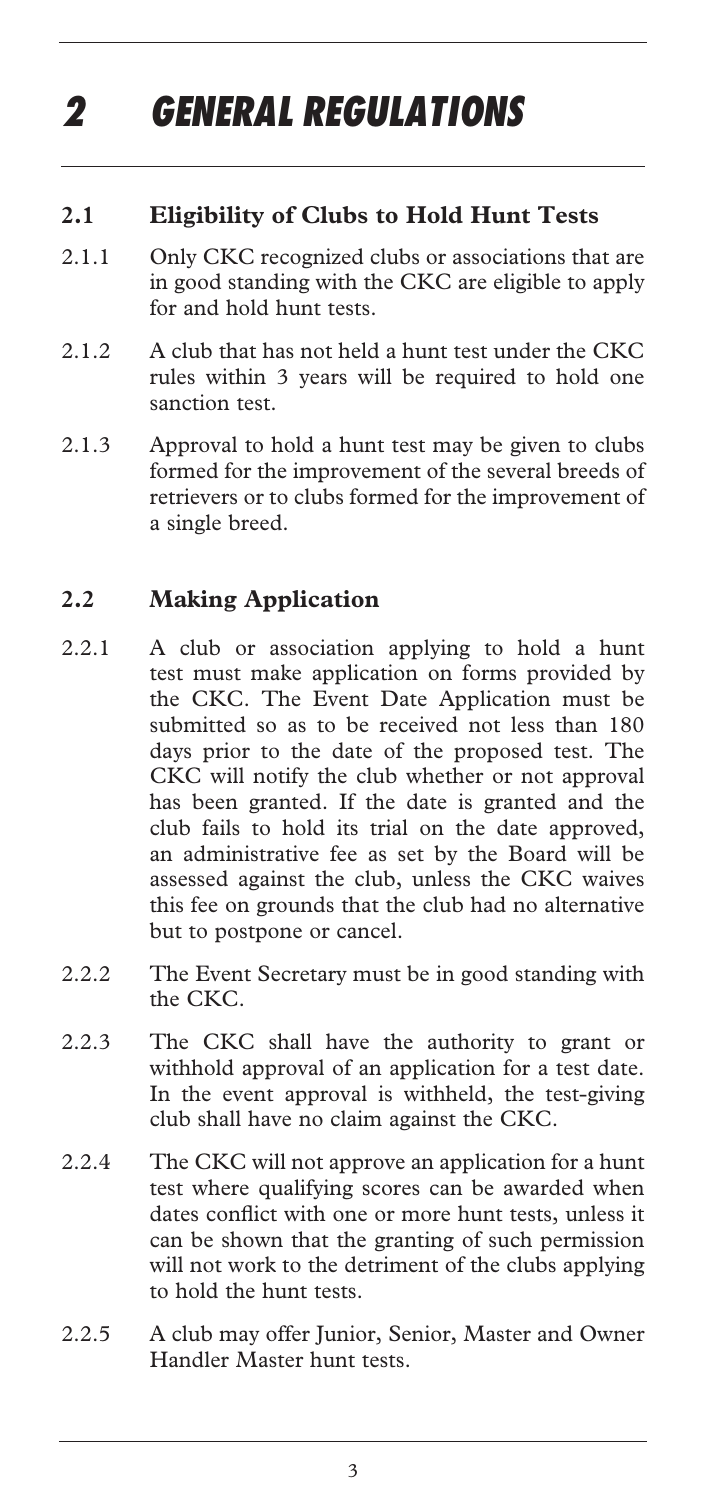2.2.6 When offered Master Hunt tests should be provided with sufficient time to adequately test the dogs and where necessary may be scheduled to run over two days.

## **2.3 CKC Publications**

2.3.1 All clubs holding hunt tests are required to have copies of the latest edition of these Hunt Test Rules and Regulations available.

## **2.4 Advertising**

- 2.4.1 A club that has not been granted priority dates must not advertise or publish the date of any event that has not been approved by the CKC.
- 2.4.2 A club that has been granted priority dates for its event may advertise those dates prior to submitting the Event Date Application. This does not exempt the club from submitting the required applications to the CKC within the prescribed time frame.
- 2.4.3 A club must not advertise the names of the judges until the club has received official notification from the CKC that the judges have been approved.

## **2.5 Training**

- 2.5.1 There shall be no training of dogs on the grounds of a hunt test, except for single training bumpers which are thrown by hand by the handler, either within 24 hours of the commencement of the event, or at any time during the event. The Hunt Test Committee is responsible for enforcement of this provision.
- 2.5.2 Electronic collars (either dummy or live) as well as prong or pinch type collars shall not be worn by a dog on the grounds of a Hunt Test at any time during the event with the exception of those collars designed to curtail barking which may be worn by a dog while kenneled.

## **2.6 Hunt Test Secretary**

2.6.1 Any club or association holding a hunt test under these rules must name a Hunt Test Secretary who must be a member of the hosting club and the Canadian Kennel Club. The premium list for CKC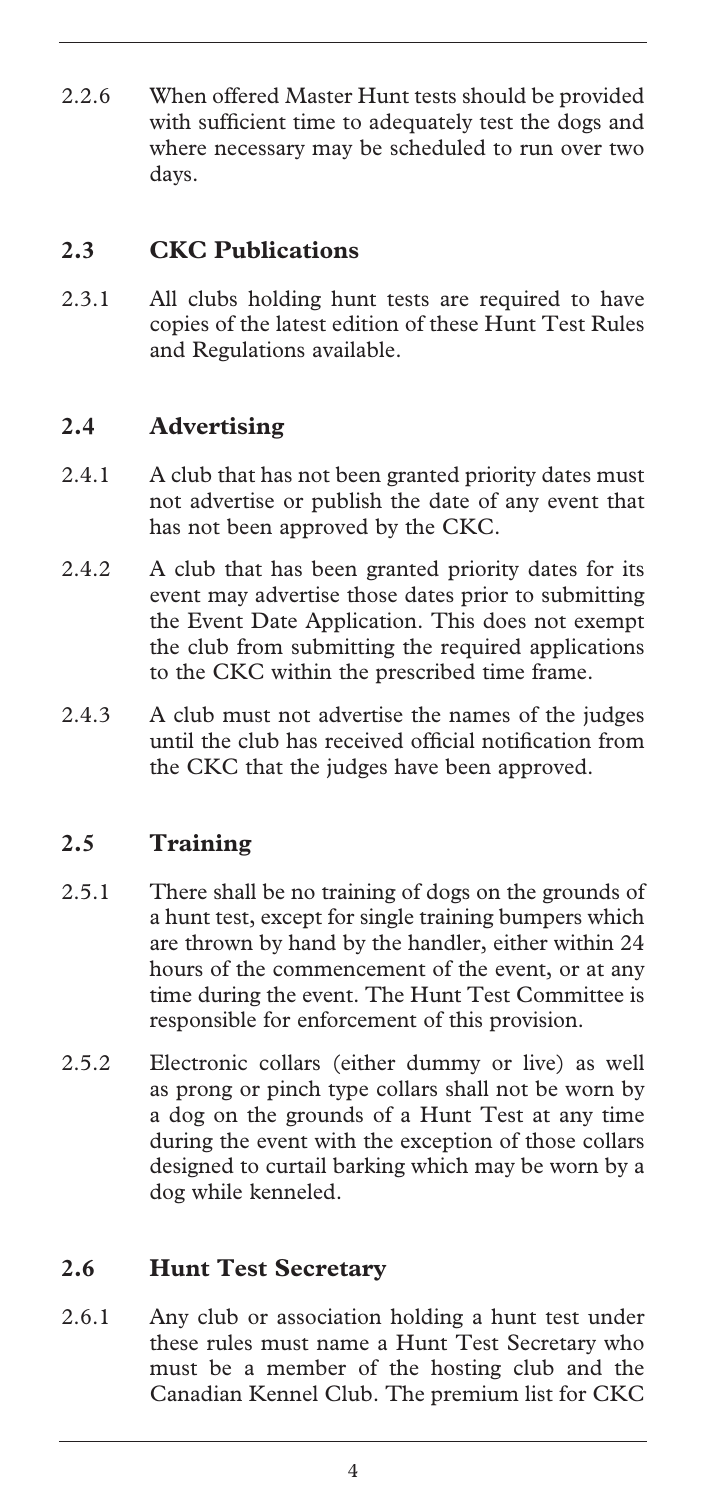approved hunt tests shall designate the Hunt Test Secretary as receiving entries.

## **2.7 Hunt Test Committee**

- 2.7.1 A club that has been granted permission by The Canadian Kennel Club to hold an approved hunt test must appoint a Hunt Test Committee which will have complete responsibility for the planning and conducting of the event. The Committee shall be comprised of at least 3 members of the club and may include the Hunt Test Secretary, but the Hunt Test Secretary shall not be designated as the Hunt Test Committee Chair. A majority of the Hunt Test Committee must be present during a CKCapproved hunt test. In the absence of Hunt Test Committee members, the chair or an officiating officer shall appoint sufficient committee members in order to insure compliance with this section. *(75-03-16)*
- 2.7.2 The Hunt Test Committee and Hunt Test Secretary shall be held responsible for compliance with all of the applicable rules and regulations for hunt tests, except those coming under the sole jurisdiction of the judges, and must provide themselves with copies of the latest editions of these books.
- 2.7.3 The Hunt Test Committee of a club holding an approved hunt test shall have the authority to decide upon any matter arising during the running of the hunt test, except a matter coming within the jurisdiction of the judge.
- 2.7.4 A dog that bites or attempts to bite another dog or a person may be removed from the event grounds or premises for the duration of the event by the Hunt Test Committee Chair.
- 2.7.5 Where a person who has control or custody of a dog at a CKC event causes that dog to suffer serious injury or death through negligence or willful misconduct, the Hunt Test Committee Chair shall file a report to the CKC for possible submission to the Discipline Committee.

## **2.8 Handlers with Disabilities**

2.8.1 At the judge's discretion a modification to the exercise/routine may be made to accommodate a handler with disabilities providing that such modification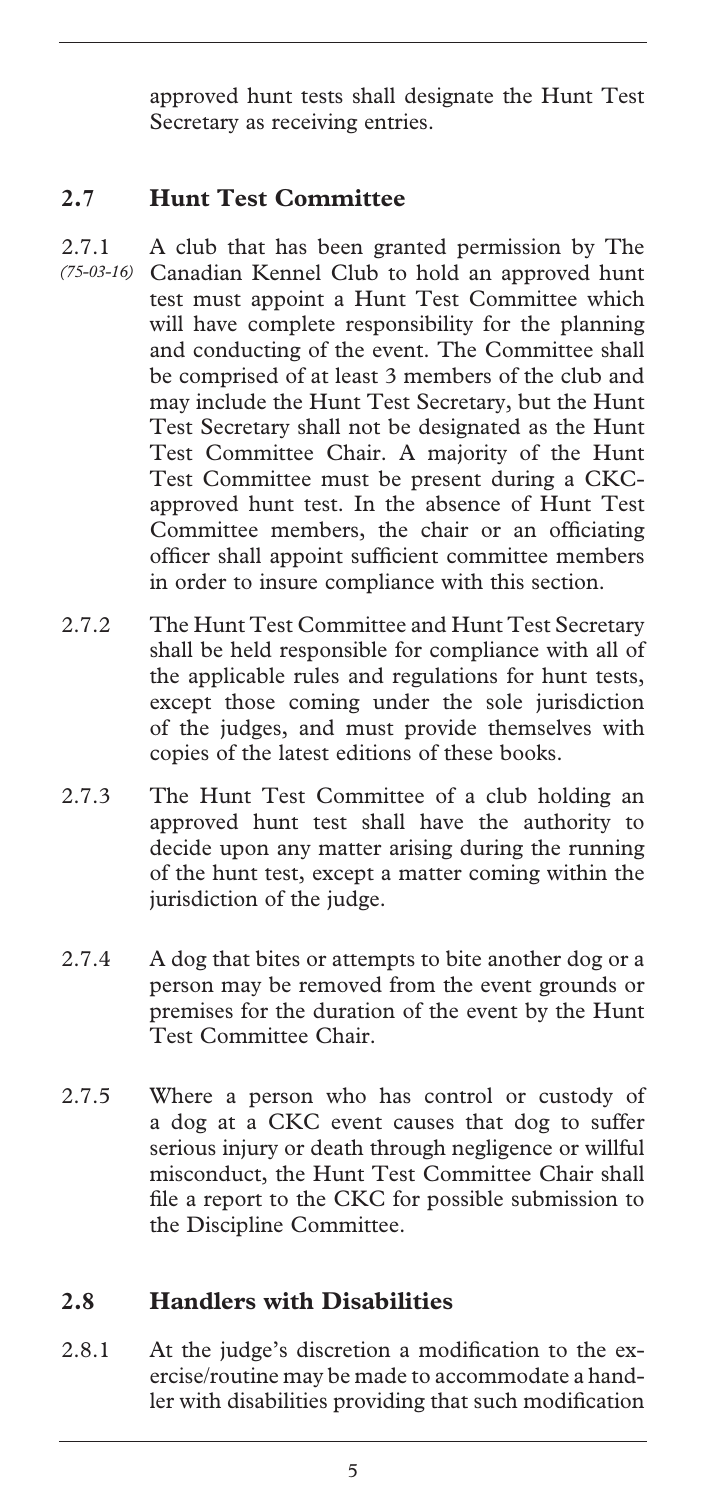does not aid the dog's performance or inhibit other dogs and the dog is required to perform all exercises/ routines.

## *3 JUDGES*

## **3.1 Application for Approval of Judges**

- 3.1.1 After a club has been granted permission by the CKC to hold a hunt test, the club must submit an application for Approval of Selected Judges. The application must be submitted so as to be received not less than 120 days prior to the date of the test. The application must set forth the names and addresses of the persons selected to judge, as well as the level assigned to each judge.
- 3.1.2 When the Judging Panel Application reaches the CKC less than 120 days prior to the date of the test, an administrative fee, as set by the Board, will be assessed against the club.
- 3.1.3 The test-giving club shall not select any judge who is ineligible to officiate at a test held under these rules and regulations.
- 3.1.4 Once approval is granted, the CKC will inform the test-giving club that the judges have been approved. The test secretary shall send to each approved judge a confirmation of assignment letter, supplied by the CKC, as well as any other pertinent information that the club may include.
- 3.1.5 If The Canadian Kennel Club is not prepared to approve a selected judge, or it is not prepared to approve the entire assignment for which a judge has been selected, the club must submit to the Head Office of The Canadian Kennel Club the name or names of alternative persons to judge that test or tests.
- 3.1.6 Once a panel of judges has been approved by CKC, no change will be permitted except when necessary (i.e. death or illness) and with CKC permission. If a judging change is necessary the Hunt Test giving club will inform the CKC and submit for approval the name of a qualified replacement judge.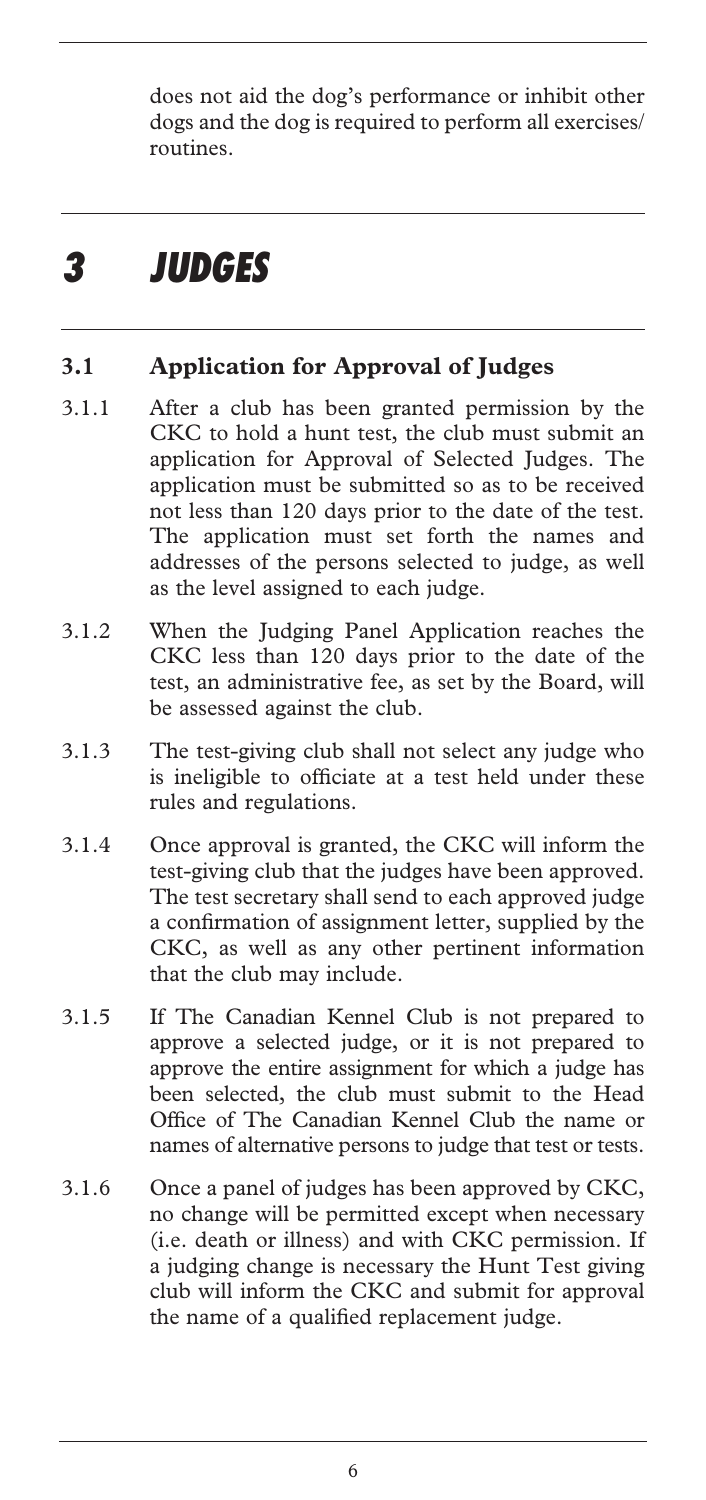## **3.2 Judges' Eligibility**

- 3.2.1 Any regular member in good standing with The Canadian Kennel Club may be approved to judge a hunt test subject to the qualification requirements in force at the time.
- 3.2.2 No entry shall be made at any hunt test in any stake if the judge of that stake, or any member of his immediate family or household, owns or has owned, sold, held under lease, retained financial interest in or trained professionally the dog within 60 days of the starting date of the hunt test.
- 3.2.3 Any member of a judge's immediate family or household shall not enter or handle any dog in any stake in which that judge is judging.
- 3.2.4 Each test (Junior, Senior, Owner Handler Master, or Master) or division of a test shall be judged by 2 or more judges.

## **3.3 Judges' Qualifications**

- 3.3.1 An open book test must be successfully completed by all first-time applicants applying to judge a hunt test. The passing grade is 80%.
- 3.3.2 The following point system shall govern the evolution of judging qualifications. Judges must ascend through Junior before they are eligible to judge Senior and must ascend through Senior before being eligible to judge Master. Judges must acquire 2 or more points in each category before ascending to the next level.
- 3.3.3 Prior to being able to ascend to the next level (46-03-16) to judge (Junior to Senior to Master), the judge must have handled a dog in contention at the next level.
- 3.3.4 Each time an individual completes a judging assignment, he is awarded one point for that particular level.
	- (a) Points acquired at the Master level also qualify as Senior and Junior Points.
	- (b) Points acquired at the Senior level also qualify as Junior Points.
	- (c) Points acquired at the Junior level only qualify as Junior Points.
- 3.3.5 To be approved as a point bearing test, each level of testing must be judged by 2 judges whose combined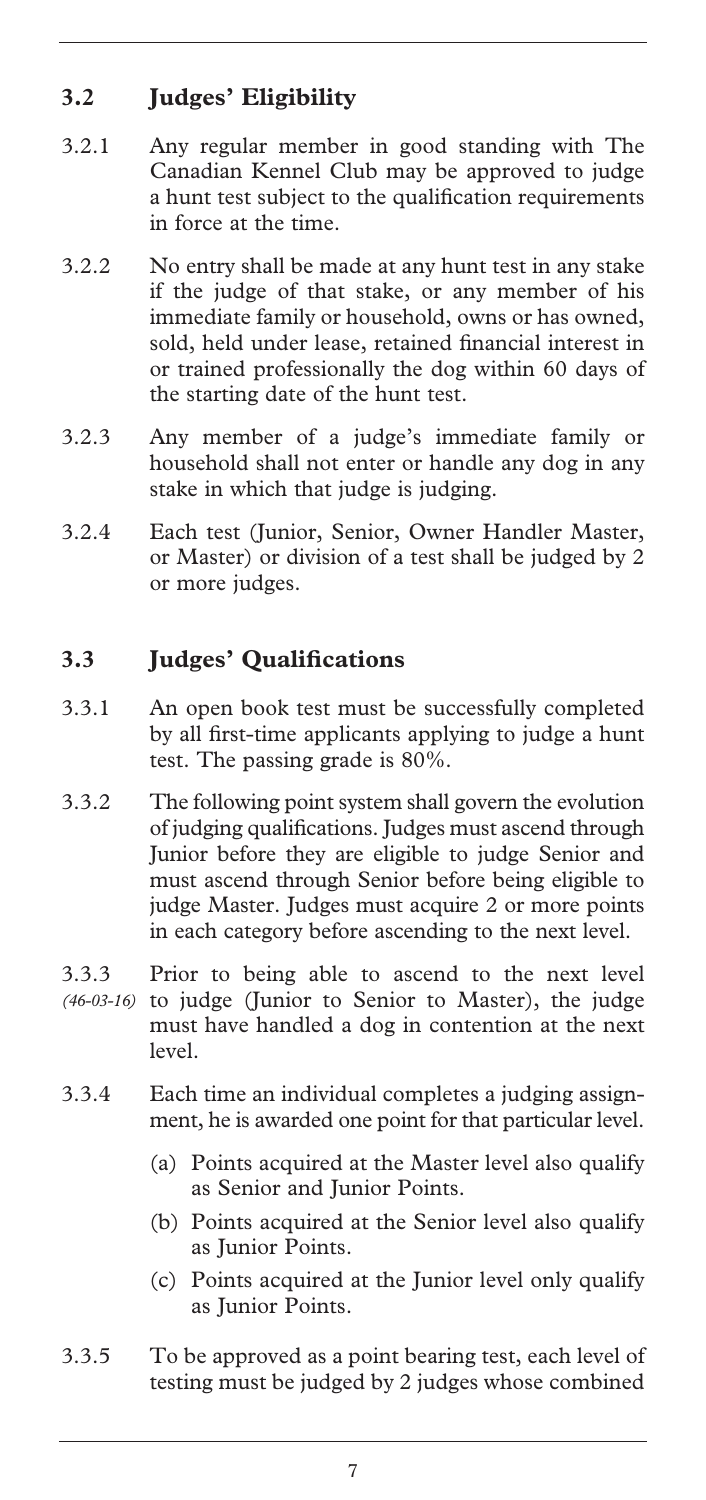judging points for that particular level must be 3 or more.

- 3.3.6 To be approved to judge, one must also have handled a dog in at least one approved hunt test event in either Junior, Senior or Master within the 5 previous years.
- 3.3.7 Judges must be regular members in good standing with The Canadian Kennel Club.

### **3.4 Judges' Guidelines**

- 3.4.1 It is strongly recommended that clubs select as judges, individuals with broad and extensive background experience in handling and working with Retrievers in the field.
- 3.4.2 Judges must officiate over all series in their respective assignments.
- 3.4.3 A judge shall not handle a dog in another test until (47-03-16) the test series that he is judging is fully completed.
- 3.4.4 Judges need not set up identical tests when test levels are divided.
- 3.4.5 A judge of a hunt test shall be familiar with all rules, regulations and procedures pertaining to the type of test being conducted. Judges shall be thoroughly familiar with the applicable standards, and shall be responsible for judging in compliance with the rules, regulations, and standards.
- 3.4.6 Judges must allow handlers to review their score sheets at the conclusion of the test. Requests to review score sheets are to be made to the test marshal.

#### **3.5 Judges' Authority**

- 3.5.1 The judges and the Hunt Test Committee are in total control of the mechanics within the framework of the regulations. While judges alone determine and design tests to be given, it is the Hunt Test Committee's responsibility to ensure the tests fall within the regulations and guidelines of the rule book.
- 3.5.2 The judges have complete jurisdiction over the gunners, and must be particularly aware of gun safety. They can have the gunners replaced if performance is not satisfactory or safe. This right, however, should not be abused for minor matters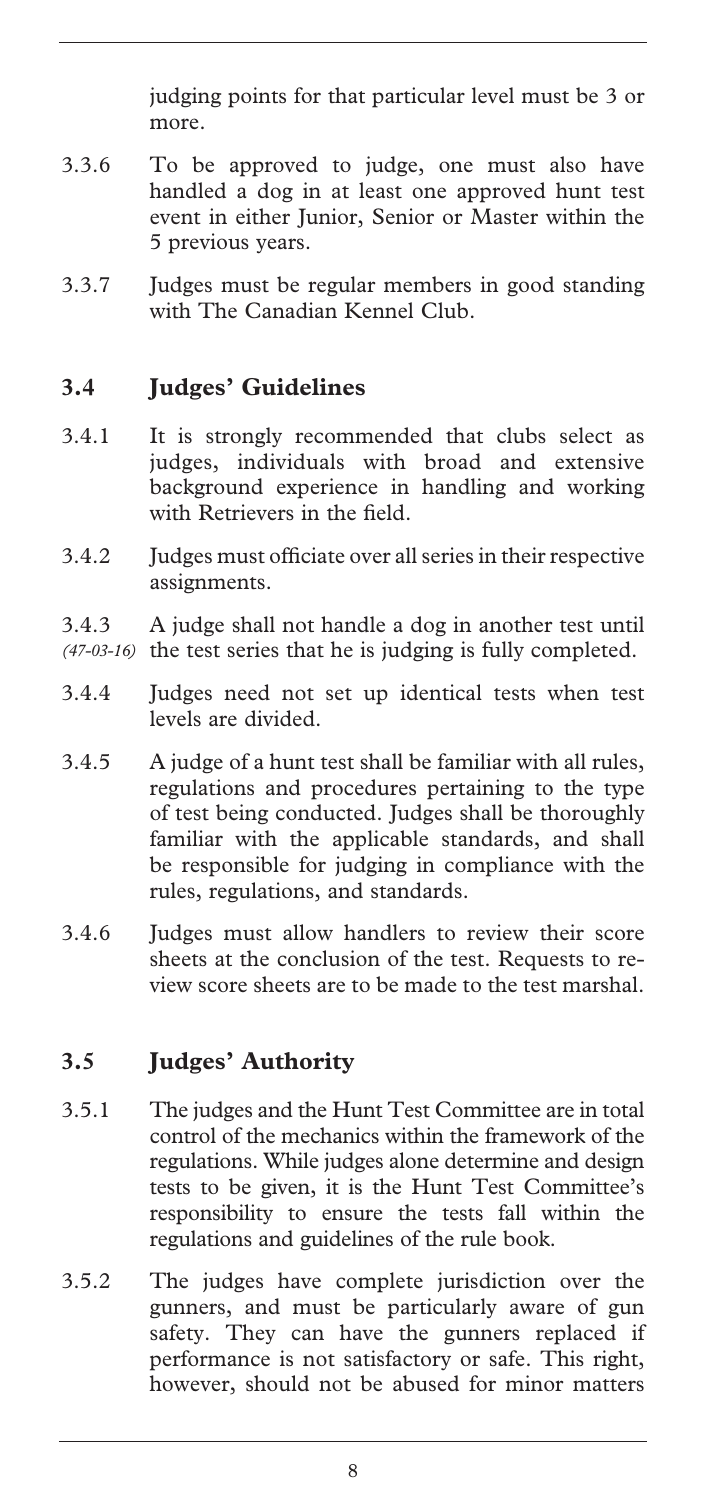since it presents a hardship for the club. On the other hand, the club should have more than an adequate number of gunners to insure the smooth flow of the test.

- 3.5.3 Only shotguns or devices that simulate the sound of shotguns should be used. While it is not a specific responsibility of the judges, all gunners using firearms should have successfully completed a Hunter/Gun Safety Course and comply with applicable Provincial and Federal regulations.
- 3.5.4 Judges have the authority to disqualify a dog that is not present within 15 minutes after it is called to run. If a dog is absent after the 15 minute period, it cannot be allowed to run even if it shows up later, unless some previous arrangement had been made through or with the Marshal.

### **3.6 Judges' Responsibilities**

- 3.6.1 Before judges can begin evaluating the abilities of the entered dogs, they must reach certain decisions among themselves about various details, such as the following:
	- (a) Instructions to the handler regarding the position to be taken, the explanation of the test set-up and the explanation of the objectives as they relate to a specific hunting situation. Great care must be exercised so that each handler receives the same instructions. This can be accomplished by summoning all handlers to the line before the series is started, and then providing these explanations to the group once and for all. If it is not possible to assemble all handlers for such a single announcement, the judges can explain the set-up and objectives to the handlers individually before they run their dogs.
	- (b) Signaling for birds to be thrown. It is recommended that each set of Official Guns be signaled separately. The signaling judge should be careful that neither his signaling nor the shadow of it might be an unwanted distraction.
	- (c) The dog must not be sent until the handler is signaled by the judge.
	- (d) Every bird retrieved and delivered to the handler should be inspected by one of the judges. Failure to inspect retrieved birds must be catalogued as carelessness and as an undesirable practice. It is unfair to the dog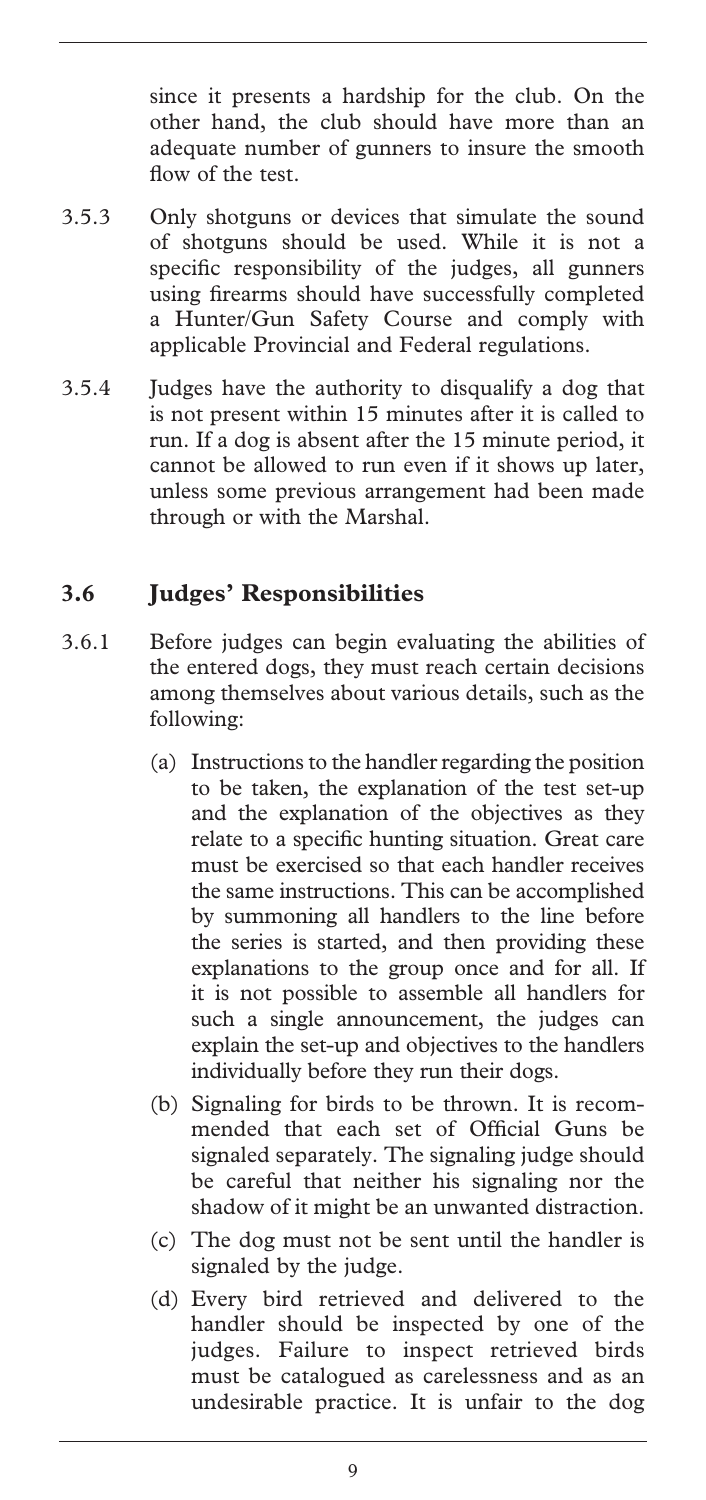whose abilities are being evaluated – not only in respect to the question of "hard-mouth" but more particularly, since it may furnish the explanation for a slow pick-up or some other oddity in the dog's pick-up. Any unusual condition of a bird should be brought to the attention of the judges. If the same birds are to be used again, those that are damaged should not be used again.

- (e) When a dog can no longer receive a qualifying score, instructions to that effect may be given through the Marshal.
- (f) When encountering wild birds, rabbits or other game, Senior and Master level dogs should ignore such distractions or be sufficiently under control to be handled to the fall. Judges should decide how they will deal with this situation.
- (g) The judges should reach an agreement about the degree of movement they will consider a controlled break and should be in agreement on scoring a Junior and Senior dog's trainability for various degrees of controlled breaks. (Note: A "0" is required in Master.)
- (h) Instructions given to the Marshal and the Official Guns should be by agreement of the judges. Of course, these will vary from series to series.
- (i) To the extent that time permits, judges should be generous in calling back those dogs whose abilities they wish to evaluate further.

## **3.7 Substitute Judge**

3.7.1 Any person in good standing with the CKC may be used as a substitute judge in an emergency. The substitute judge shall judge the stakes as originally approved by the CKC. Whenever possible, the CKC requirements for combined experience for the stake should be met.

#### **3.8 Indignities to a Judge**

3.8.1 A judge officiating at a hunt test held under these rules shall not be subjected to any indignities of any kind during the progress of the hunt test. It shall be the duty and obligation of the club holding the hunt test to see that this rule is effectively carried out.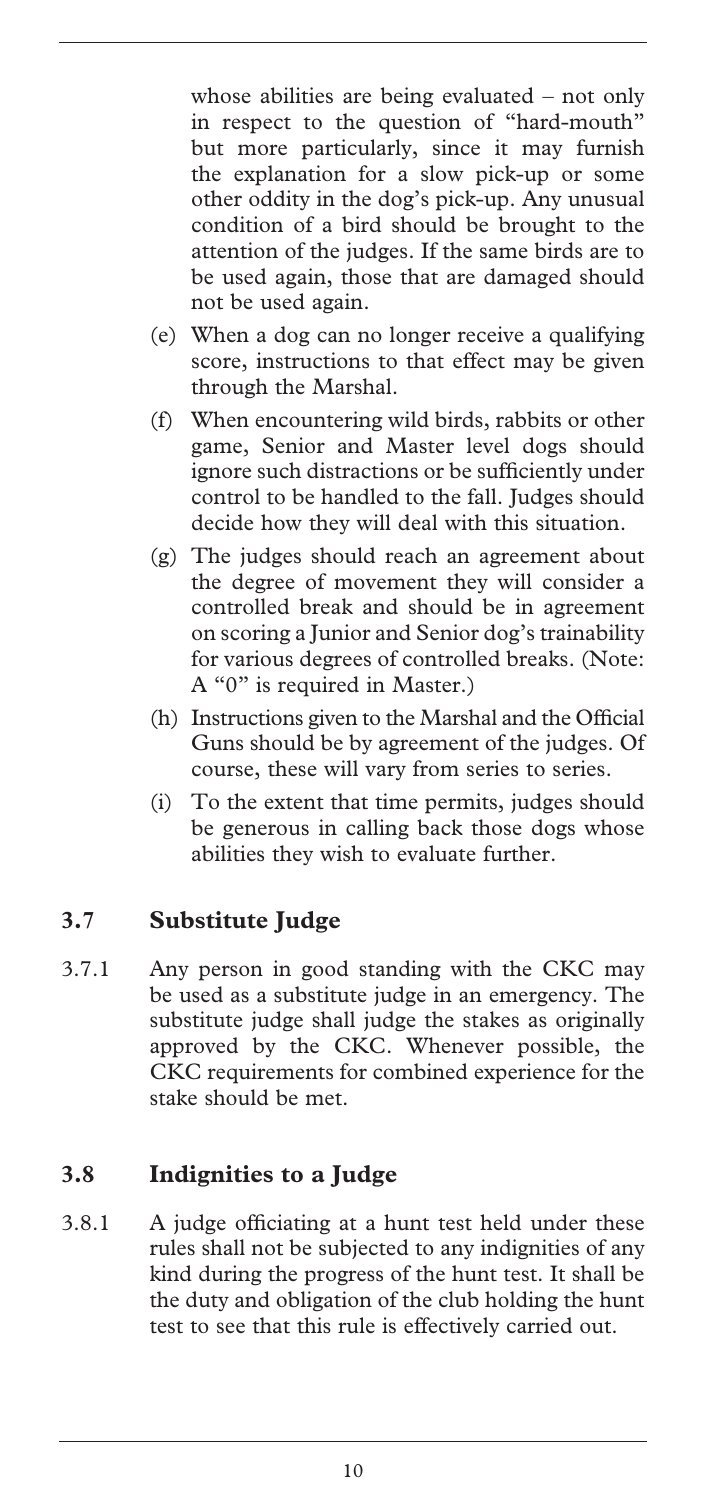## **3.9 Judge's Conduct**

3.9.1 A judge must conduct himself in a manner that is fair and not prejudicial to the sport.

## *4 PREMIUM LIST & CATALOGUE*

#### **4.1 Premium List**

- 4.1.1 A standard premium list or information flyer must be published by all clubs holding a hunt test under these rules. A club which has been granted permission to hold a test, and has received approval of its selected judges, must prepare and have printed a premium list with entry forms to be made available to prospective entrants.
- 4.1.2 Premium lists and entry forms shall be such size, in such form, and contain such information as prescribed by the CKC. The following information must be listed on the cover (or first inside page, excluding the inside cover) of the premium list:
	- (a) The words "Official Premium List".
	- (b) The name of the club or organization holding the event.
	- (c) Type of event being held.
	- (d) Dates of the events.
	- (e) Date and closing time for entries. No entries may be accepted, altered, cancelled or substituted after the official closing date and time except as provided for in these rules. If "Day of" entries will be accepted, the mail-in entry closing date and time must be shown along with the start time and closing time for accepting "Day of" entries.
- 4.1.3 The following information must appear in a premium list:
- (a) Exact location of Head Quarters. Signs should *(48-03-16)*  be posted to the test site from Head Quarters).
	- (b) The statement "These events held under the rules of The Canadian Kennel Club".
- (95-05-19) (c) A list of the club officers (email address and phone number may be given if desired).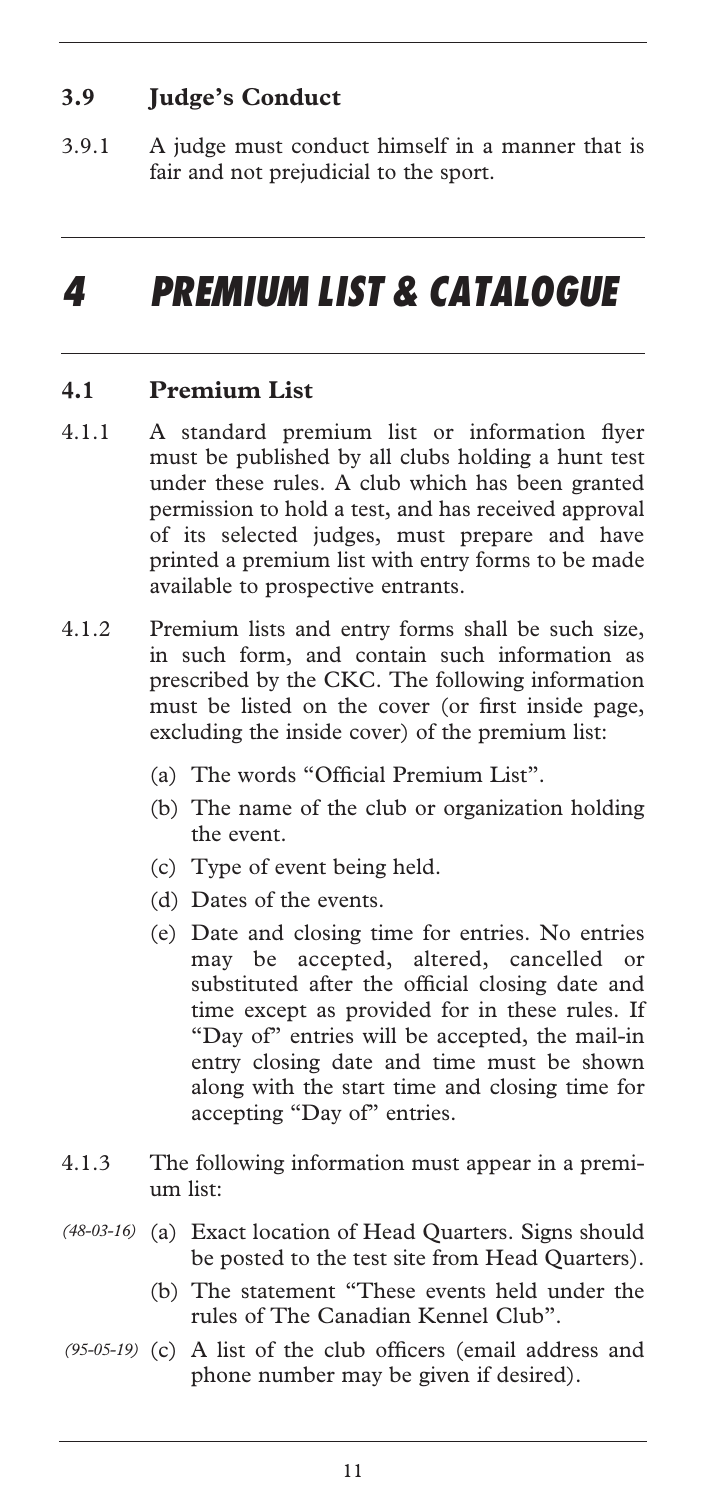- (d) A list of the Hunt Test Committee including *(75-03-16)*  the Hunt Test Chair.
	- (e) The address and phone number of where entries are to be sent (if different from the Event Secretary).
	- (f) A statement as to where entries are to be sent
- (g) A listing of the judges and their email addresses. *(95-05-19)* 
	- (h) A complete list of the judge's assignments broken down for each day.
	- (i) A list of awards and prizes (if offered).
	- (j) The amount of entry fee for each test. If "Day of" entries will be accepted, the mail-in entry fee for each stake along with the "Day of" entry fee for each stake must be shown.
	- (k) The name of the Executive Director of The Canadian Kennel Club and the address of the Head Office.
- The name, email address and telephone number of the CKC Board Member and the CKC Retriever Representative for the zone in which the test will be held. *(95-05-19)* 
	- (m) Type of birds used.
- (75-03-16) (n) A statement to include the wording of section 3.8.1 regarding indignities.
- 4.1.4 At the time of distribution to prospective entrants, a copy of the premium list must be sent or emailed *(49-03-16)* to The Canadian Kennel Club and to the Retriever Representative and Board Member representing the zone in which the test is to be held.
- 4.1.5 Clubs are free to include other rules and regulations as they deem necessary. However, if other rules are included, they become part of the premium list and will be enforced.

#### **4.2 Catalogue**

- 4.2.1 An official catalogue must be provided for all approved hunt tests. The official catalogue must be printed or typed.
- 4.2.2 The following information must be listed on the outside front cover or the first page of the catalogue:
	- (a) Name of the club or association holding the test
	- (b) The dates of the test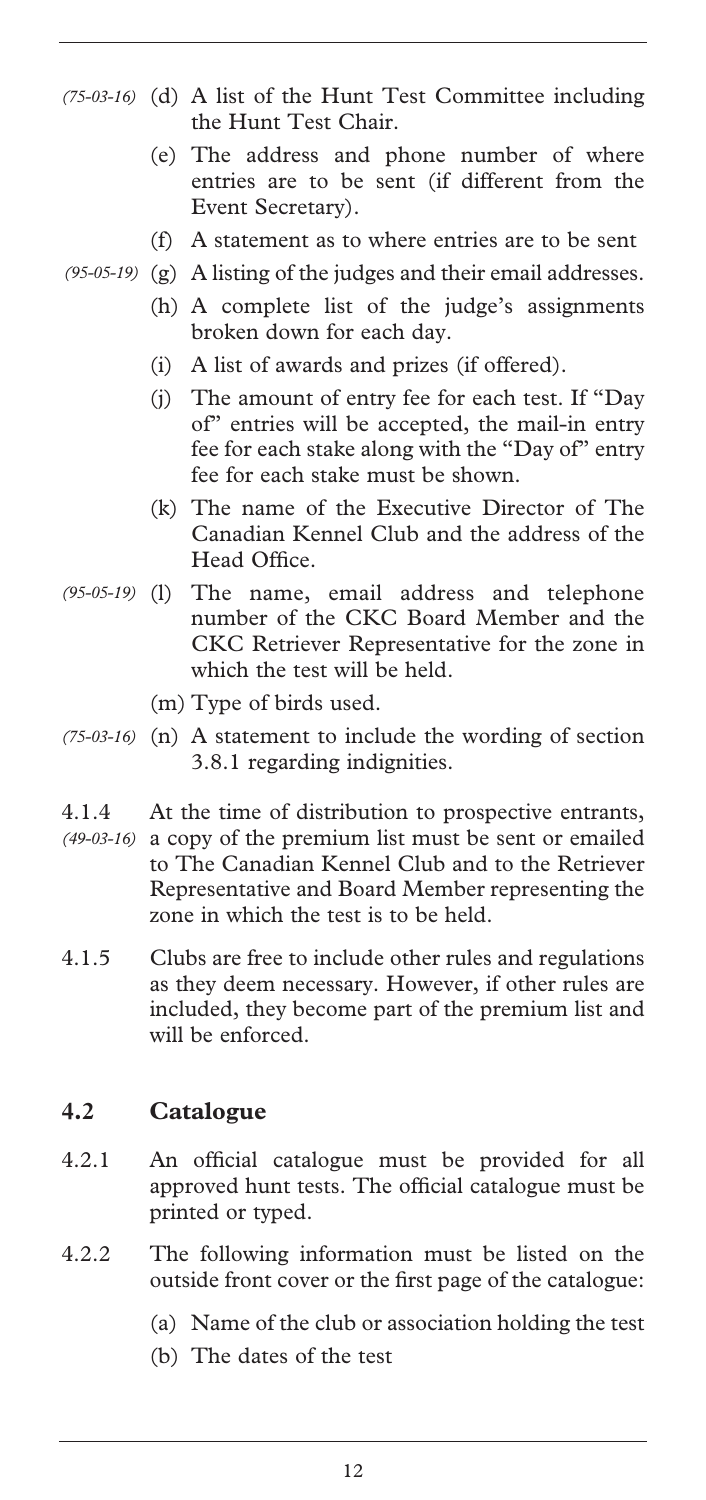- (c) The statement "This event held under the rules of The Canadian Kennel Club"
- (d) Exact location of the test
- (e) List of the Hunt Test Committee including the Hunt Test Chair
- (f) Name, email address and phone number of the *(95-05-19)*  Hunt Test Secretary
- (g) A complete list of the judges and their email *(95-05-19)*  addresses
- (h) A listing of each judge's assignments for each *(75-03-16)*  day
- 4.2.3 The information in the catalogue on each dog must be in the following order:
	- (a) Catalogue number of the dog
	- (b) Registered name of the dog (in capital letters only)
- (c) Canadian Kennel Club registration number *(01-05-18)* 
	- (d) Date of birth
	- (e) Name of breeders
	- (f) Registered name of sire
	- (g) Registered name of dam
	- (h) Place of birth
	- (i) Name of owners
	- (j) Email address of owners
	- (k) Agent (if applicable)
- 4.2.4 The information in the catalogue must include a (75-03-16) list of all dogs entered in each test (Junior, Senior, Owner Handler Master and Master) in the order in which the dogs were drawn.
- 4.2.5 The following certification must appear in the official catalogue following the dogs listed in each test.

#### **JUDGE'S CERTIFICATION**

I certify that \_\_\_ dogs received qualifying scores in this hunt test and that the above information identifying these dogs was entered prior to my signing this page

\_\_\_\_\_\_\_\_\_\_ \_\_\_\_\_\_\_\_\_\_\_\_\_\_\_\_\_\_\_\_\_\_\_\_\_

Date Signature of Judge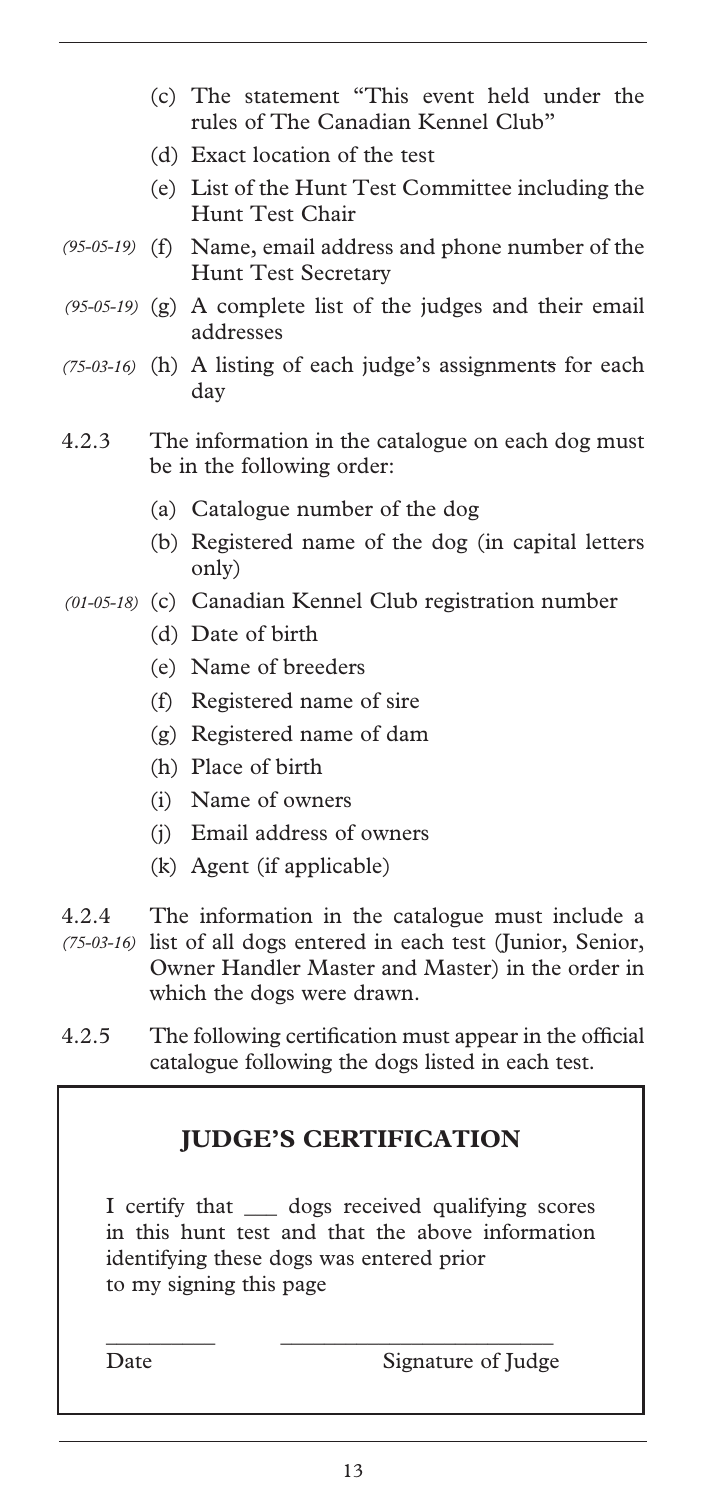|      | I certify that the judges have verified the above |
|------|---------------------------------------------------|
|      | information and signed this page.                 |
|      |                                                   |
|      |                                                   |
| Date | Signature of Hunt Test Secretary                  |

4.2.6 Following completion of judging in each test, the Hunt Test Secretary shall mark the Official Catalogue with the word "Qualifying" next to the names of all dogs that received qualifying scores. The judges shall then certify the accuracy of the marked awards, and both the Hunt Test Secretary and the judges shall complete their appropriate certifications.

## *5 RIBBONS & PRIZES*

- 5.1 A club holding an approved hunt test shall offer prize ribbons or rosettes. Each ribbon or rosette shall be a least 2 inches or 5.08 cm wide and 8 inches or 20.32 cm long and a shade of camouflage green in colour, and shall bear on its face a facsimile of the seal of The Canadian Kennel Club, the words "Qualifying Score," the name of the test-giving club and the name of the test (Junior, Senior or Master Hunting Test).
- 5.2 If ribbons or rosettes are given at sanctioned hunt tests, they shall be a shade of camouflage brown in colour, but need not otherwise conform to the requirements for ribbons at approved or member hunt tests.
- 5.3 All ribbons or rosettes shall be offered for outright award.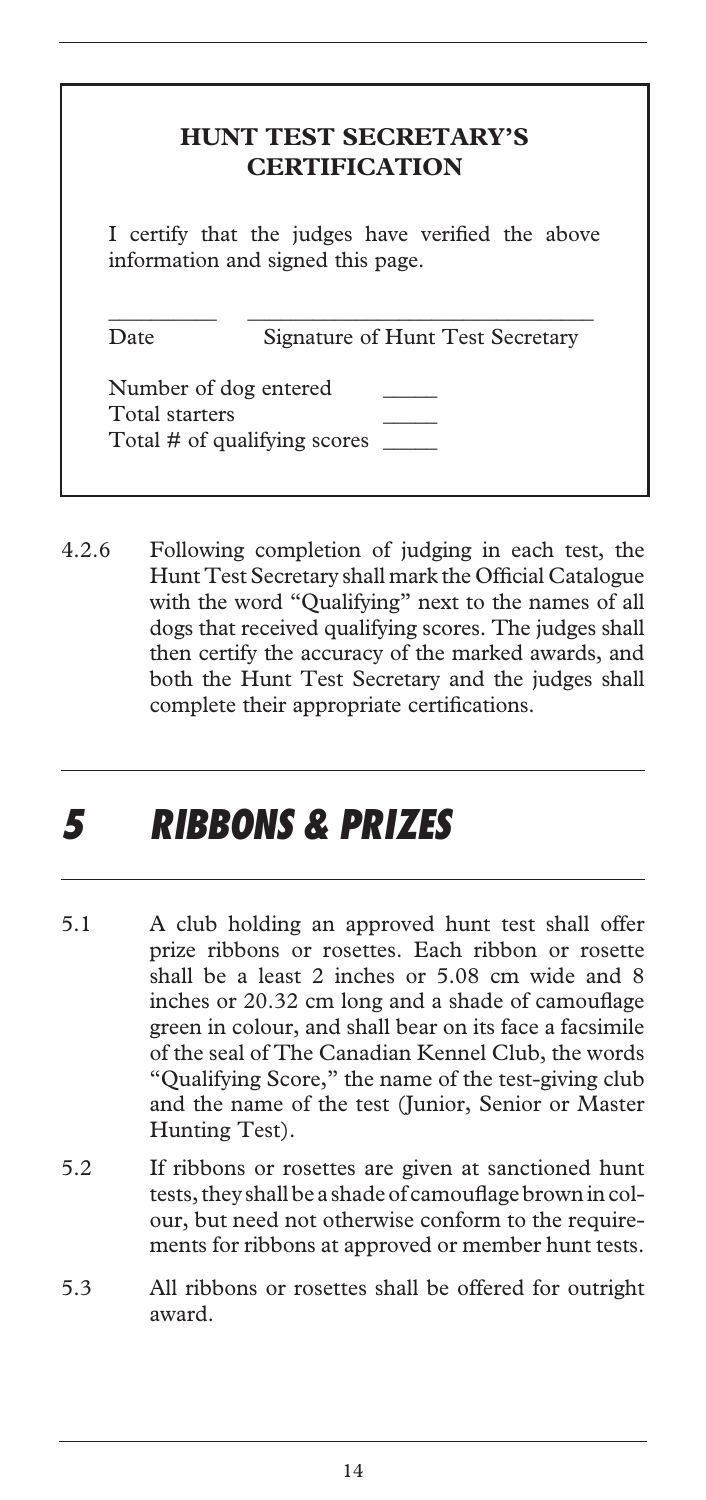# *6 ENTRIES & END OF TEST*

#### **6.1 Entry Requirements**

- 6.1.1 Every dog entered in an approved hunt test or sanctioned hunt test must be one of the following:
	- (a) Registered with the CKC
	- (b) Have an Event Registration Number
	- (c) Eligible for registration with the CKC
	- (d) Have a Performance Event Number
- 6.1.2 Hunt tests shall be open to all breeds of Retrievers, Barbet, Irish Water Spaniels and Standard Poodles which are eligible for registration or are registered in the CKC Stud Book. All dogs must be 6 months of age or over on the first day of the event.
- 6.1.3 If a dog is not registered individually in the CKC
- Stud Book, it may be entered at a test held under *(01-05-18)*  these regulations with a Temporary Competition Number (TCN) provided that:
	- (a) If born in Canada, it is eligible for individual CKC registration.
	- (b) If not born in Canada, it is eligible for individual registration in the records of The Canadian Kennel Club.
	- (c) If it is a foreign born and owned dog, it has an Event Registration Number, or obtains this from the CKC within 30 days of the first test entered.
- 6.1.4 The entry of a dog with a Temporary Competition Number (TCN) at a hunt test held under these *(01-05-18)*  regulations (sanctioned hunt tests excluded) must be accompanied by the appropriate TCN fee, and all listing fees must be remitted by the club or association holding the trial to the CKC within 21 days after the trial.
- 6.1.5 The CKC shall have the right at any time to require (01-05-18) the owner of a dog with a Temporary Competition Number (TCN) to submit proof of the dog's eligibility for registration in the CKC stud book. If the CKC is satisfied that the dog is not eligible for registration in the CKC studbook, it shall have the right to order the cancellation of all wins, championship points and prizes earned by the dog at these tests.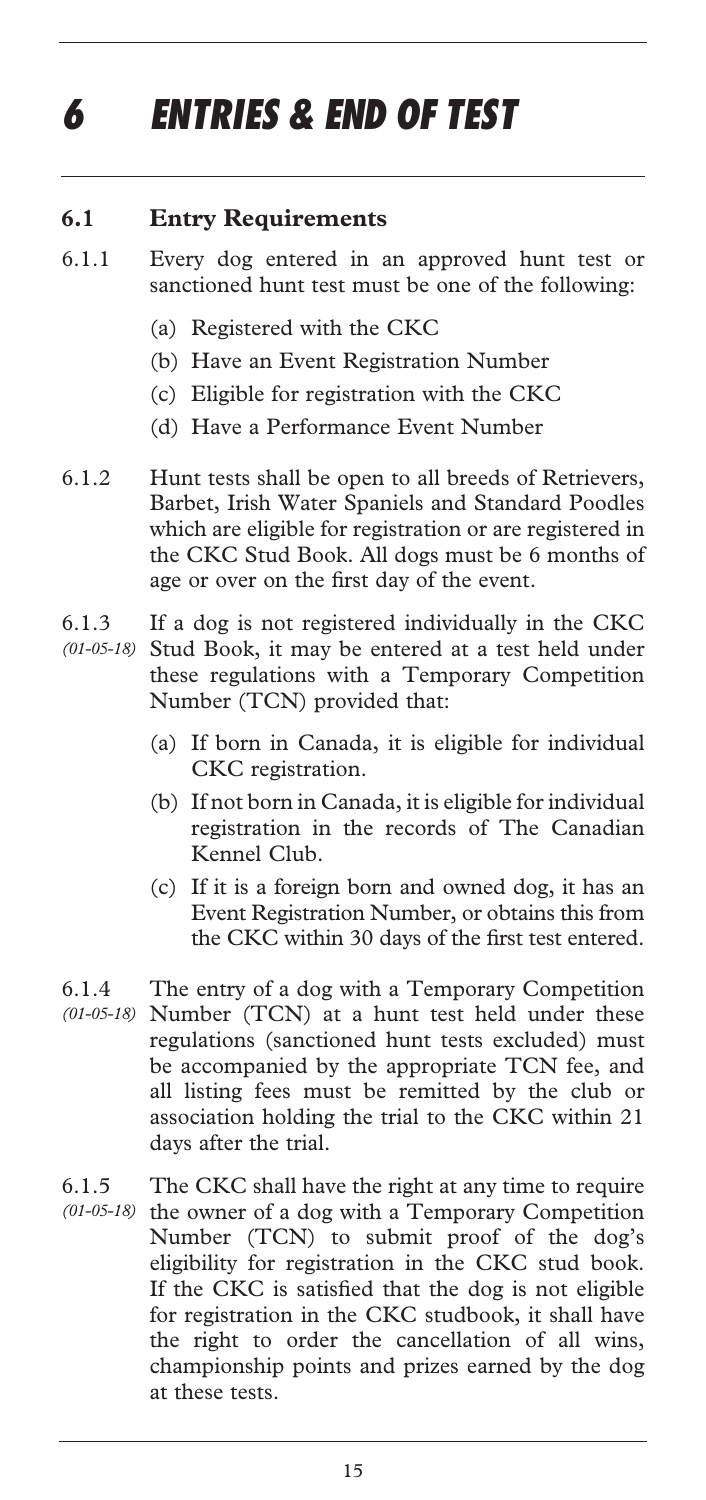- 6.1.6 A dog is not eligible to be entered or run in any approved hunt test in any category if it has been reported on 2 occasions that it has attacked another dog while under judgment at a CKC approved hunt test. The judges, in both instances, must be of the unanimous opinion that the attacks were without reasonable cause. Judges are required to identify the offending dog on the judging sheet or in the Official Catalogue and the name of the offending dog shall be listed in the report of the hunt test sent to The Canadian Kennel Club.
- 6.1.7 A club may decline any entry for just cause. In such instances the club shall file in writing its reasons for doing so with the CKC within 21 days of the test.

#### **6.2 Entry Forms**

- 6.2.1 The following information must appear on each entry form:
	- (a) Registered name of dog
	- (b) CKC individual registration number (if registered in the CKC stud book), Event Registration Number or foreign registration number or Performance Event Number
	- (c) Name of breed
	- (d) Sex of dog
	- (e) Date and place of birth
	- (f) Names of sire and dam
	- (g) Name of breeders
	- (h) Stake entered
	- (i) Name of the owner (name of lessee shall be given instead of the name of the registered owner if the dog is being held under lease)
	- (j) Complete address of owner or lessee
	- (k) Name of handler if the dog is not to be handled by the owner or member of his immediate family and
	- (l) Signature of owner, lessee or authorized agent
- 6.2.2 Owners or lessees are responsible for errors or omissions in completing the entry forms, regardless of who makes the error.
- 6.2.3 No entry shall be made under a kennel name unless the name has been registered with the CKC. All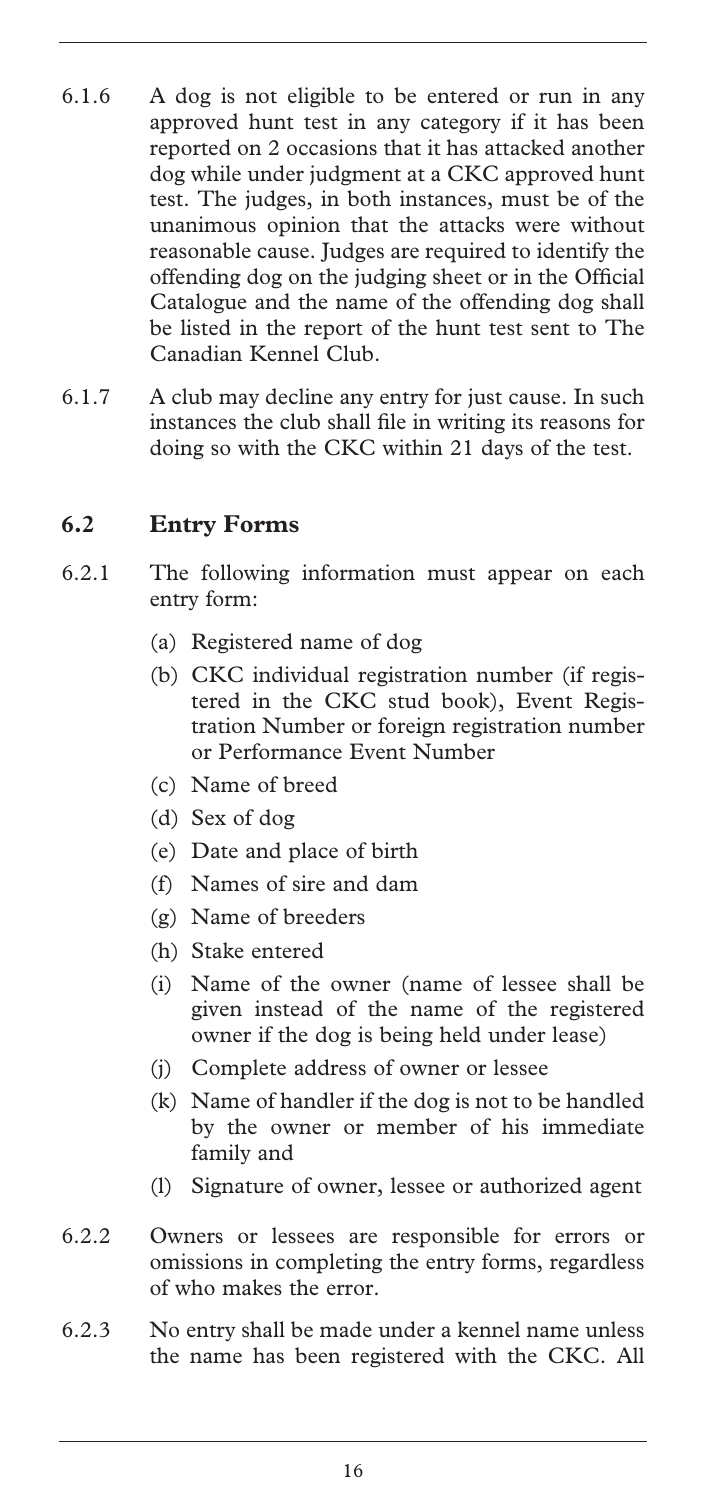entries made under a kennel name must be signed with the name of the kennel followed by the word "registered".

- 6.2.4 An entrant is the individual, or if a partnership, all the members of the partnership entering a dog in a hunt test. In the case of entry by partnership, every member of the partnership shall be in good standing with the CKC before the entry will be accepted. In the case of any infraction of these rules, all the partners shall be held equally responsible.
- 6.2.5 All entries must be made on an official CKC entry form and must show all particulars as set forth in these rules. The Hunt Test Secretary shall supply entry forms. Any dog proven not to correspond with its entry form shall be disqualified and all winnings and entry money shall be forfeited. Should the act of fraudulent entry be proven, the owner and/or handler, shall be referred to the Discipline Committee of the CKC who shall take such action as it sees fit.
- 6.2.6 In case of entries transmitted by facsimile or email, (51-03-16) the entry form must be signed by the owner, lessee or agent before judging starts.

## **6.3 Entry Fees**

- 6.3.1 A club may not accept an entry fee other than that which is published in the premium list or entry form or in any way discriminate between entrants. The entry fee for "Day of" entries may be higher than the entry fee for mail-in entries to reflect the extra work and cost of accepting"Day of" entries.
- 6.3.2 The entry of a dog at a hunt test held under these rules must be accompanied by the entry fee.
- 6.3.3 Tendering of a dishonoured cheque or credit card in payment of entry fees shall be considered nonpayment of entry fees, and is an offence punishable by disciplinary action and cancellation of awards.
- 6.3.4 Non-compliance with this section of these rules shall be considered an offence punishable by disciplinary action and cancellation of awards.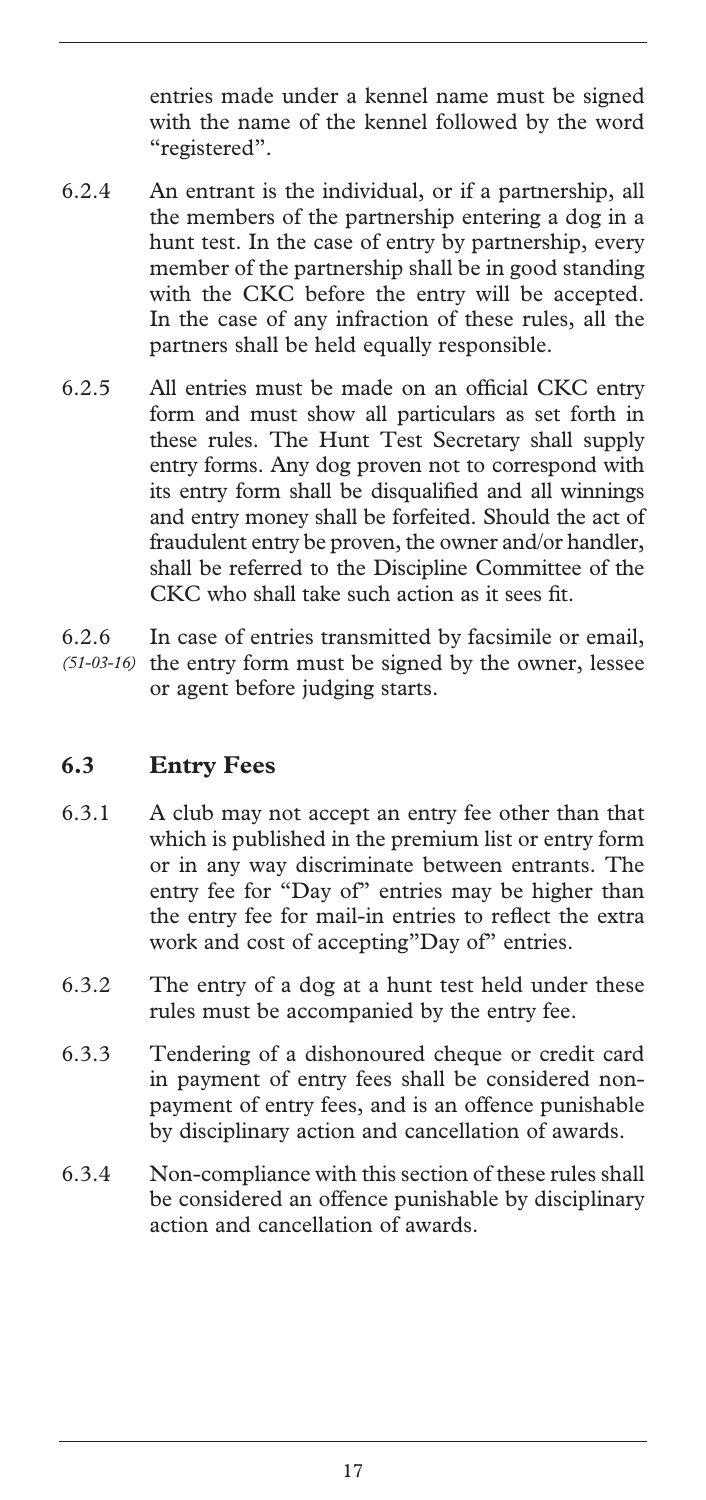## **6.4 Entry Fee Refund**

- 6.4.1 Bitches in Season
	- (a) Bitches in season are not permitted to compete or enter, nor shall they be allowed on the grounds.

#### 6.4.2 Withdrawals

- (a) Any dog withdrawn because of injury or illness, or for a dog that dies, or a bitch that comes into season shall be refunded in full by the test-giving club. Prior to paying such refund, the club may require an appropriate veterinary certificate.
- (b) The test-giving club is free to formulate its own policy with reference to refunds for other reasons provided that the terms thereof are clearly stated in the premium list.

#### **6.5 Disqualification & Reinstatement** *(19-03-16)*

- 6.5.1 Any dog disqualified for biting or viciousness shall automatically be disqualified from entering in any other event in any other discipline until such time as the dog is officially reinstated.
- 6.5.2 At his discretion, a judge shall have the authority to excuse or disqualify a dog which menaces, threat-*(19-03-16)*  ens, attempts to bite or bites the judge, another person, or another dog in the field. When a dog is twice excused on this account, it shall have the status of a disqualified dog.
- 6.5.3 At his discretion, a judge shall have the authority to permanently disqualify a dog which bites the judge *(19-03-16)*  or another person in the field. Dogs disqualified under this provision will not be eligible for reinstatement. The decision to permanently disqualify a dog must be clearly indicated on the Judge's Disqualification Form.
- 6.5.4 Once a dog has been disqualified for any reason at a Retriever Hunt Test, it may not be entered until *(19-03-16)*  the dog has been reinstated by the CKC. All awards earned by a dog in violation of this section will be cancelled by the CKC and the owner of the dog is subject to disciplinary action. A dog disqualified under section 6.5.3 is not eligible for reinstatement.
- 6.5.5 Any dog that is disqualified under section 6.5.3 shall automatically be disqualified from entering in any other CKC event in any other discipline until such time as the dog is officially reinstated, if the dog is eligible for reinstatement. *(19-03-16)*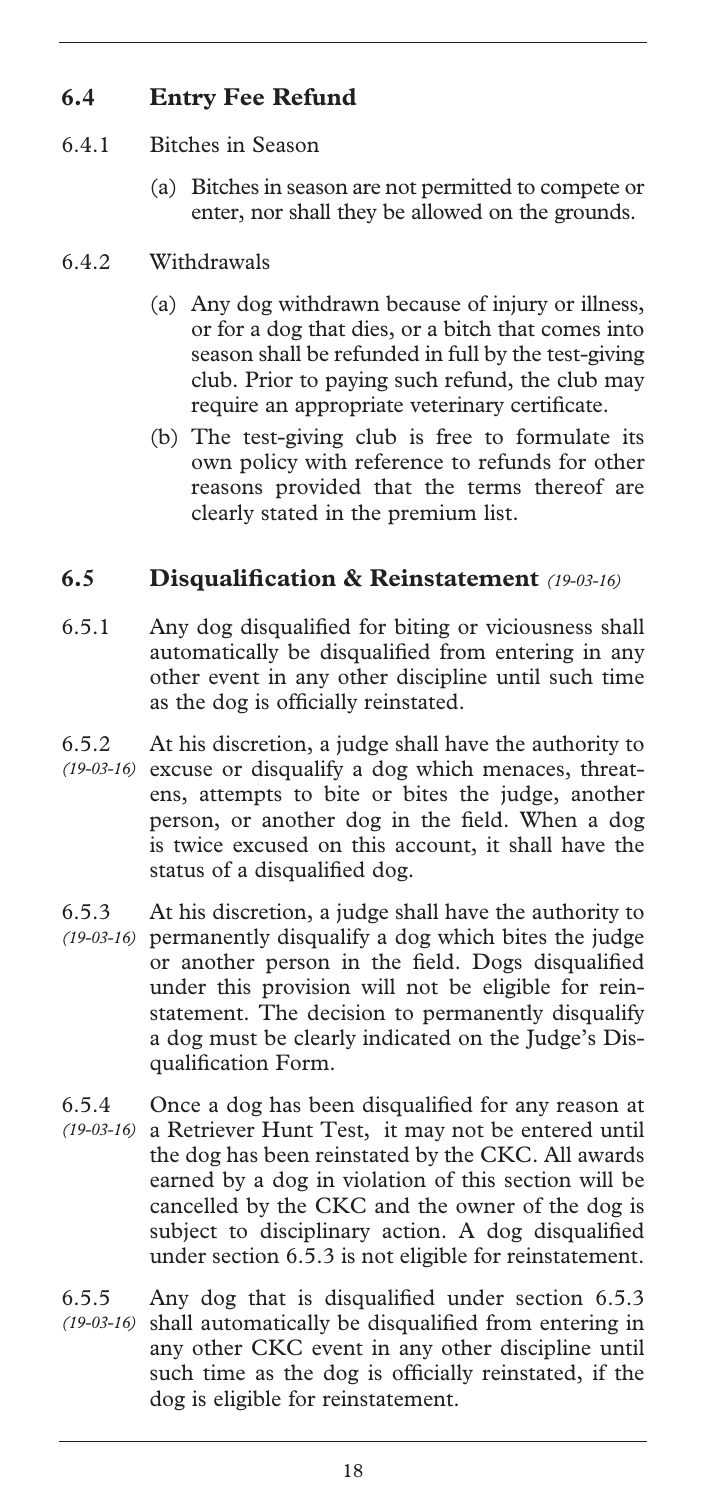## 6.5.6 Reinstatement

(a) The owner of a dog which has been disqualified at an event held under these rules may, after 30 days from the date of said disqualificiation, apply in writing to the CKC for reinstatement of the dog, unless the dog is ineligible for reinstatement as per section 6.5.3. The request for reinstatement must be accompanied by a deposit as set by the Board. *(19-03-16)* 

## **6.6 Health**

6.6.1 A dog may not be entered at a test if it has any communicable disease. *(90-05-19)* 

6.6.2 Dogs entered in a test must have current immu-(90-05-19) nization status.

- 6.6.3 No dog may be brought onto the grounds or premises of a test if it: *(90-05-19)* 
	- (a) is known to have distemper, parvovirus, kennel cough or other communicable disease
- (b) has recovered from dis-temper, parvovirus, *(90-05-19)*  kennel cough or other communicable disease within the last 30 days.
- (90-05-19) (c) has been housed within 30 days prior to the test on premises on which there existed distemper, parvovirus, kennel cough or other communicable disease.
- 6.6.4 It is recommended that all dogs must have current (90-05-19) immunization status before being entered. Where it is found that these rules have been contravened, the dog in question shall be removed from the test premises/grounds and the exhibitor will be subject to disciplinary action.

#### **6.7 Closing & Drawing of Entries, Running Order**

6.7.1 Entries for an approved hunt test may close at any time prior to the hunt test, but shall not close later than the third day preceding the start of the hunt test for mail-in entries or later than the closing time stated in the Premium List if "Day of" entries are being accepted.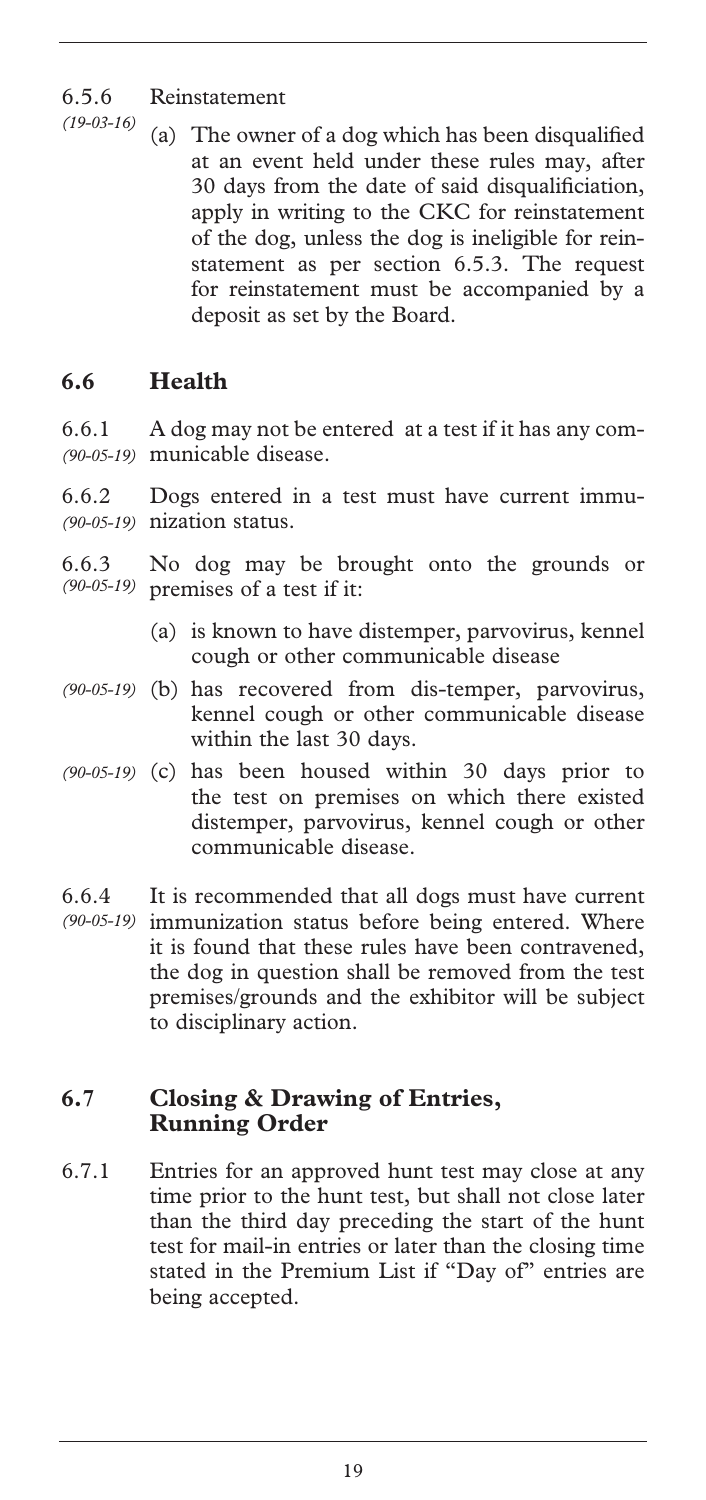- 6.7.2 Each entry form must be completed in full and the information given on the entry form must be that which applies to the entered dog.
- 6.7.3 A club holding an approved hunt test shall not accept any entries received after the closing time and date specified in the Premium List.
- 6.7.4 The order of running shall be decided by lot at the draw, however dogs worked by the same person shall be separated when possible. A separate draw must be held for each day and each Test. If "Day of" entries are being accepted, the starting dog number must be drawn after all entries have been accepted and the running order established.
- 6.7.5 Dogs may be run in an order different from the order in which they were drawn when:
	- (a) In the opinion of the judges or the Hunt Test Committee such will result in a reasonable and desirable saving of time in the conduct of the event.
	- (b) In the opinion of the judges such will avoid unfairness or prejudice to any dog resulting from an event which has occurred in the particular test.

## **6.8 Split Test Levels**

- 6.8.1 At the discretion of the Hunt Test Committee any or all test levels may be run in more than one division, but dogs shall not be entered in more than one division of the same test level. Whenever test levels are divided, they shall be divided equally with placement of the odd dog determined by the Committee.
- 6.8.2 The club must notify the CKC within 24 hours of the closing date when a test level is split and obtain judge's approval.

## **6.9 End of Test**

6.9.1 The Hunt Test Secretary shall, within 21 days of the completion of an approved hunt test, forward to The Canadian Kennel Club the Official Catalogue, marked to indicate a qualifying or non-qualifying score for each dog entered and signed and certified by the judges and the Hunt Test Secretary including all applicable information and documents.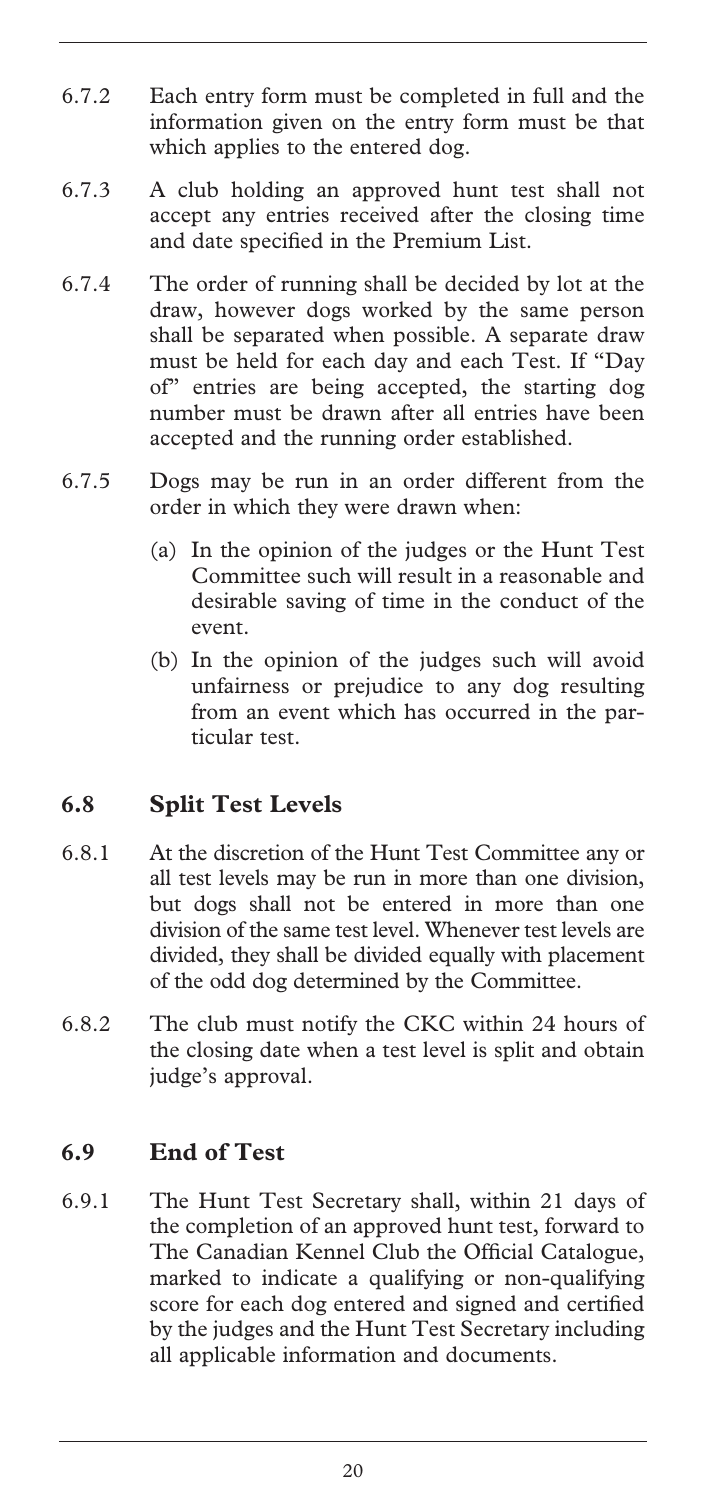- 6.9.2 A club must forward an Official Catalogue to The Canadian Kennel Club and official judge's book, *(53-03-16)*  signed and certified as above, along with the entry forms for those dogs entered, and a complete Hunt Test Secretary's report. Evaluation forms need not be submitted to The Canadian Kennel Club. Judges must keep evaluation forms for one year.
- 6.9.3 A club holding an approved hunt test shall retain an official catalogue.
- 6.9.4 The test-giving club is responsible for the collection of all TCN fees and the submission of the same to The Canadian Kennel Club so as to be received not more than 21 days after the closing of the test. The test-giving club shall forward the following to The Canadian Kennel Club.
- (a) The signed certification over the signatures *(01-05-18)* of any one of the following: president, vicepresident, secretary or other authorized signing officer, as to the number of dogs with a Temporary Competition Number (TCN) entered in its test, and the total number of dogs entered in competition in its test.
	- (b) A remittance which shall include all TCN fees, and recording fees as set by the Board of Directors for each and every dog entered in competition in its test. In the event that The Canadian Kennel Club establishes that the remittance fails to completely cover the fees as set forth above, an administrative fee as set by the Board shall apply.
	- (c) If a dog is entered in more than one class or stake at a hunt test, the remittance fee applies to each entry.
- 6.9.5 An administrative fee as set by the Board will be imposed for each day's delay in the returns reaching the CKC.

## *7 SPORTSMANSHIP*

#### **7.1 Code of Sportsmanship**

7.1.1 Sportsmen respect the history, traditions and integrity of the sport of purebred dogs.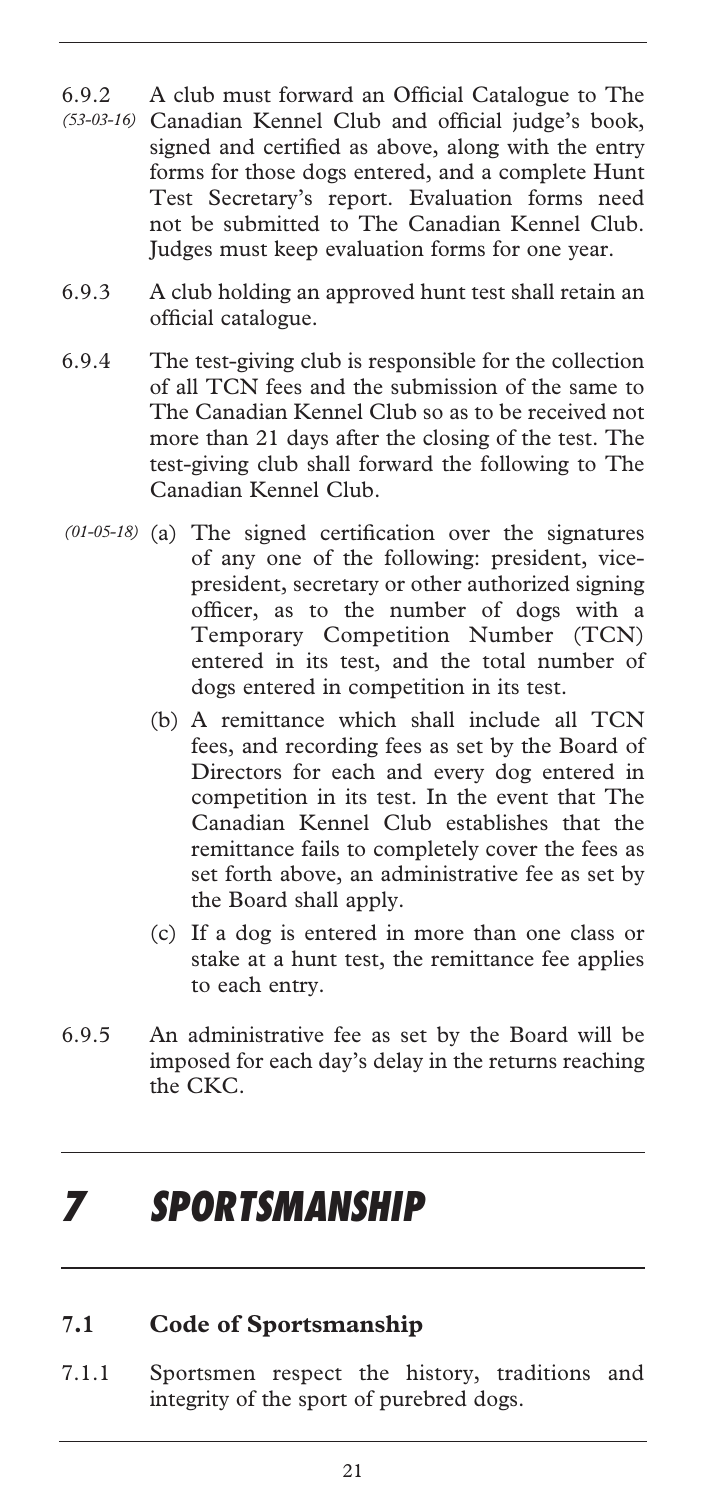- 7.1.2 Sportsmen commit themselves to values of fair play, honesty, courtesy, and vigorous competition, as well as winning and losing with grace.
- 7.1.3 Sportsmen refuse to compromise their commitment and obligation to the sport by injecting personal *(75-03-16)*  advantage or consideration into their decisions or behaviour.
- 7.1.4 The sportsman judge judges only on the merits of the dogs and considers no other factors.
- 7.1.5 The sportsman refuses to compromise the impartiality of a judge.
- 7.1.6 The sportsman respects the bylaws, rules, regulations and policies governing the sport, conforms to the spirit as well as the letter of the rules.
- 7.1.7 Sportsmen find that vigorous competition and civility are not inconsistent and are able to appreciate the merit of their competition and the effort of competitors.
- 7.1.8 Sportsmen welcome, encourage and support newcomers to the sport.
- 7.1.9 Sportsmen always consider as paramount the welfare of the dogs.
- 7.1.10 Sportsmen refuse to embarrass the sport or themselves while taking part in the sport.
- 7.1.11 Sportsmen are concerned with the behaviours of all involved in the sport. *(75-03-16)*
- 7.1.12 Sportsmen take responsibility for their actions.
- 7.1.13 Sportsmen exhibit respect for the officials

#### **7.2 Unsportsmanlike Conduct**

- 7.2.1 It shall be deemed unsportsmanlike conduct if a person during the running of or in connection with *(54-03-16)*  an event abuses or harasses a judge, handler or official or any other person present in any capacity at the event.
- 7.2.2 Any participant, including any person serving in any capacity at an event who displays unsportsmanlike conduct or who is seen to kick, strike, or otherwise roughly manhandle a dog while on the grounds of a hunt test at any time during the holding of the event, may be expelled from the test by the Hunt Test Committee. *(54-03-16)*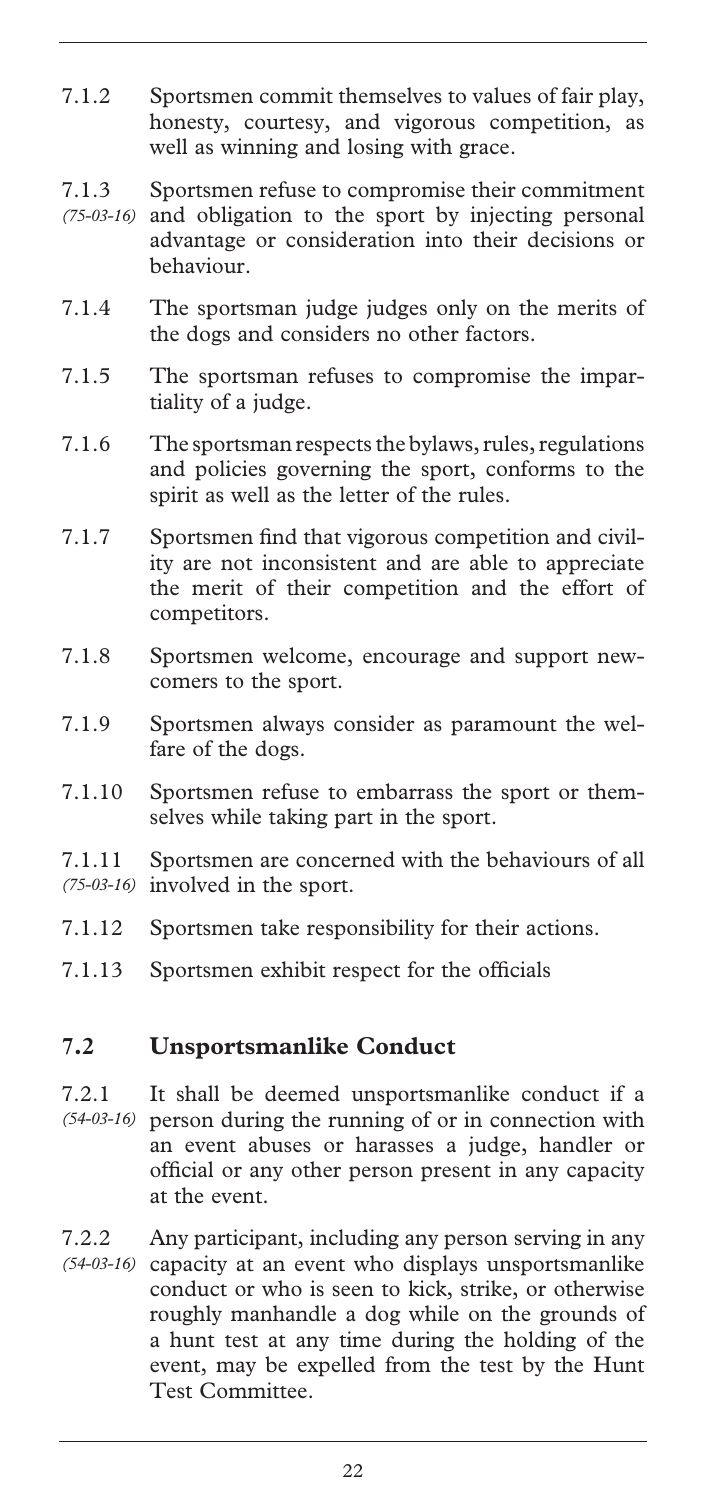- 7.2.3 The judges shall also have the authority to expel a handler if they observe unsportsmanlike conduct on the part of the handler or see the handler kicking, striking or otherwise roughly manhandling a dog while the event is in progress. It will be the duty of the judges to report promptly to the Hunt Test Committee the expulsion of a handler.
- 7.2.4 The Hunt Test Committee shall investigate, at once, (54-03-16) any instance of alleged unsportsmanlike conduct on the part of the participant including any person serving in any capacity at an event or any report that a handler has been observed kicking, striking or otherwise roughly manhandling a dog. If a Hunt Test Committee, after investigation, determines that a handler is in violation of this section, and that the incident, if proven, would constitute conduct prejudicial to the sport or The Canadian Kennel Club.
- 7.2.5 The Hunt Test Secretary shall submit within 21 days to The Canadian Kennel Club a complete report of any action taken under this section.

## *8 QUALIFYING SCORES, AWARDING OF TITLES*

## **8.1 Qualifying Scores**

- 8.1.1 The total number of qualifying scores required for the issuance of the titles Junior Hunter, Senior Hunter and Master Hunter shall be established by the Board of Directors of The Canadian Kennel Club.
- 8.1.2 The ability categories in a series must be graded on a scale of 0-10.
- 8.1.3 In order to receive a qualifying score in Junior, Senior and Master Hunting Tests, a dog must acquire a minimum average of not less than 5 on each of the abilities listed on the evaluation form, with an overall average score of not less than 7.
- 8.1.4 A dog graded zero (0) for the same ability by 2 judges cannot receive a qualifying score and the handler must be informed that the dog cannot receive a qualifying score.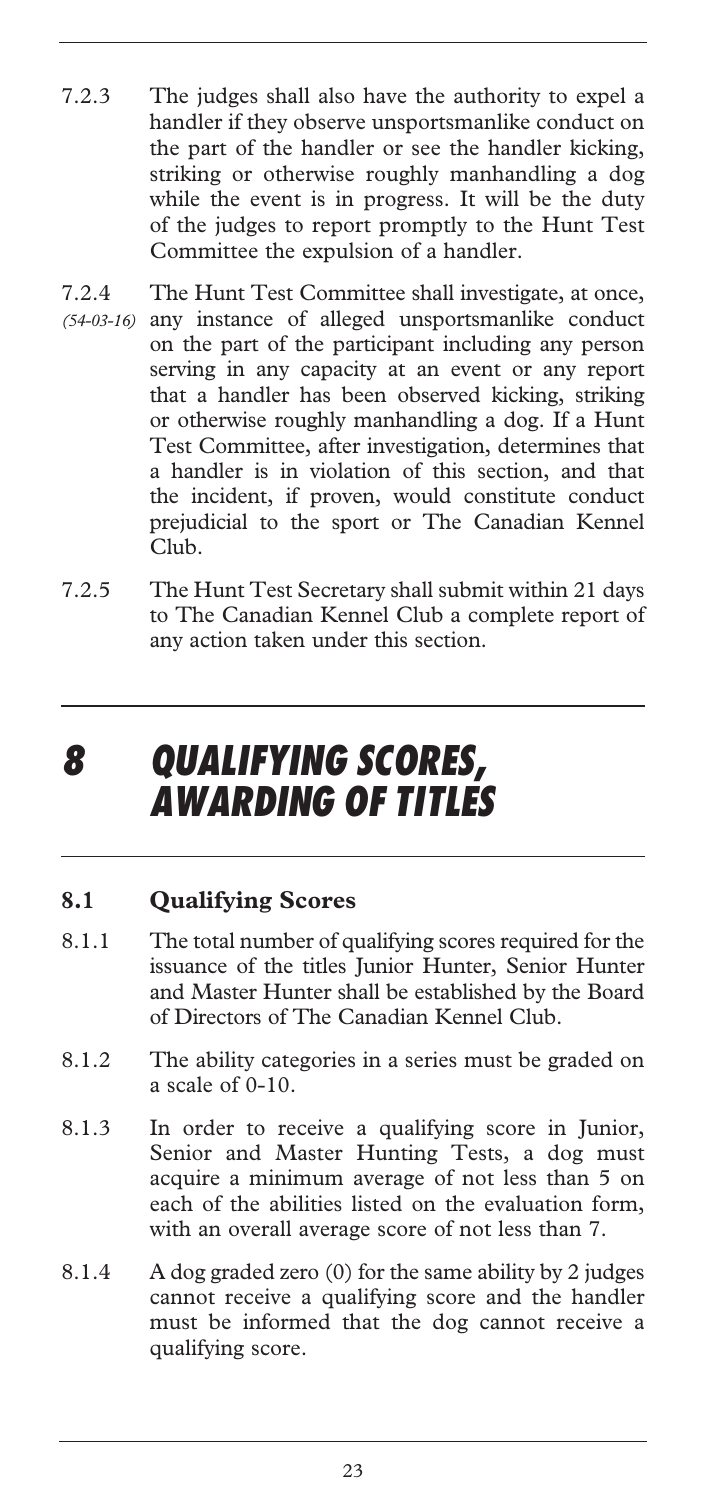8.1.5 An attacking dog cannot receive a qualifying score at the event in which the attack occurred.

### **8.2 Qualifying Performances**

8.2.1 The judge's certification of a qualifying score for any particular dog constitutes certification to The Canadian Kennel Club that the dog on this particular occasion has evidenced abilities at least in accordance with minimum standards and that the abilities evidenced on this occasion would justify the awarding of the title associated with the particular test category. A qualifying score must never be awarded to a dog which exhibits abilities that do not meet minimum requirements.

## **8.3 Junior Hunter Title (JH)**

- 8.3.1 In order to be recorded as a Junior Hunter, a dog must be registered in the CKC Stud Book or possess an Event Registration Number (ERN) or Performance Event Number (PEN), and must have a record of having acquired qualifying scores in the Junior Hunt Test in 3 CKC approved hunt tests. *(75-03-16)*
- 8.3.2 Upon completion of these requirements, a CKC Junior Hunter (JH) certificate will be issued to the owner, and the dog shall be identified as a Junior Hunter in all official CKC records by the suffix title JH.
- 8.3.3 A dog that has been recorded as a Junior Hunter may continue to enter the Junior Hunt Test, but no further Junior Hunter certificates will be issued. *(75-03-16)*

#### **8.4 Senior Hunter Title (SH)**

8.4.1 In order to be recorded as a Senior Hunter, a (75-03-16) dog must be registered in The Canadian Kennel Club Stud Book or possess an Event Registration Number (ERN) or a Performance Event Number (PEN), and must have a record of having acquired qualifying scores in the Senior Hunting Test at 5 CKC approved hunt tests. In the case of a dog that has been recorded by CKC as a Junior Hunter, that dog will be recorded as a Senior Hunter after having acquired qualifying scores in the Senior Hunt Test at 4 CKC approved hunt tests.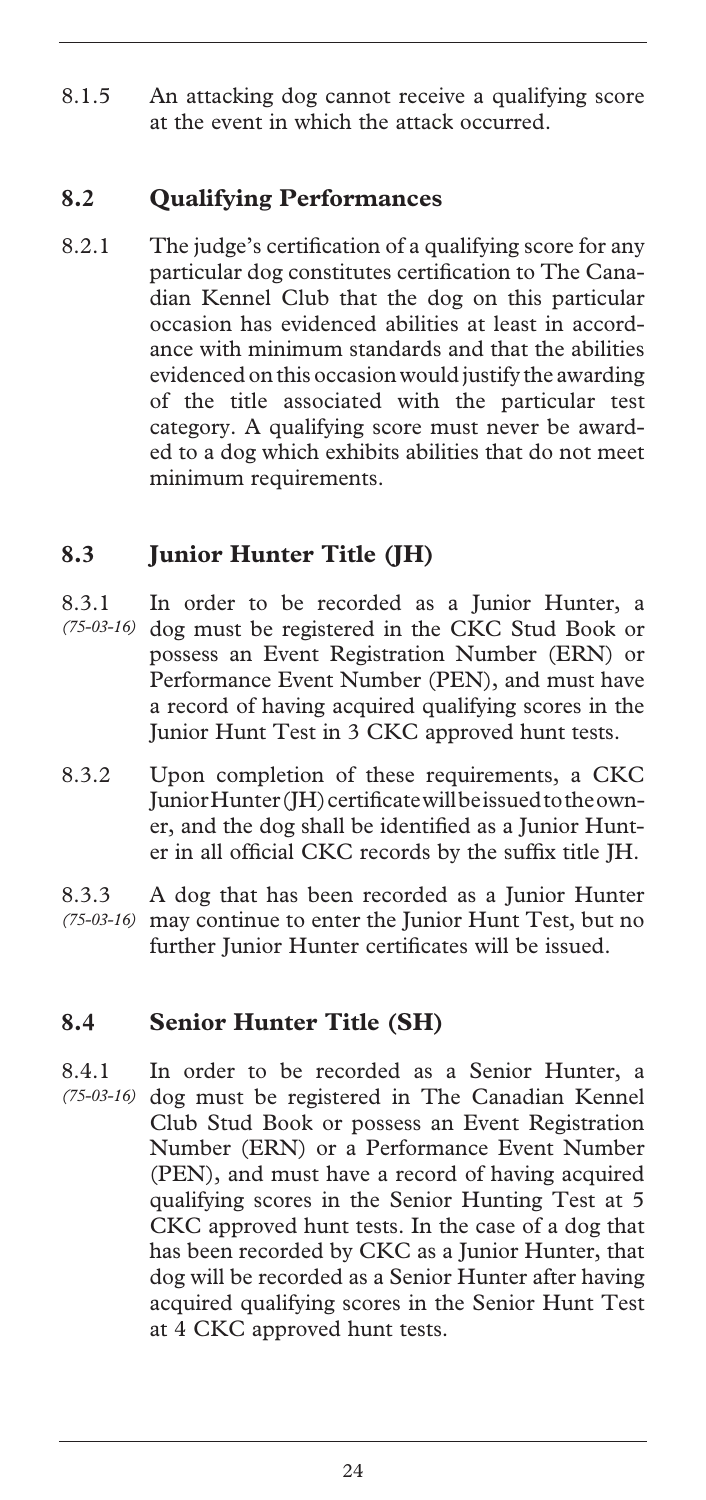- 8.4.2 Upon completion of these requirements, a CKC Senior Hunter (SH) certificate will be issued to the owner, and the dog shall be identified as a Senior Hunter in all official CKC records by the suffix title SH, which title shall supersede the Junior Hunter title when the Junior Hunter title has been previously awarded. A dog that has been recorded as a Senior Hunter may continue to enter the Senior Hunt Test, but no further Senior Hunter certificates will be issued.
- 8.4.3 Dogs that have acquired a qualifying score in a Senior Hunt Test at an approved hunt test prior to the date that entries close may continue to enter Junior Hunt Tests.

#### **8.5 Master Hunter Title (MH)**

- 8.5.1 In order to be recorded as a Master Hunter, a dog must be registered in The Canadian Kennel Club Stud Book or possess an Event Registration Number (ERN) or a Performance Event Number (PEN), and must have a record of having acquired qualifying scores in the Owner Handler Master Hunt Test or Master Hunt Test at 6 CKCapproved hunt tests. In the case of a dog that has been recorded by CKC as a Senior Hunter, that dog will be recorded as a Master Hunter after having acquired qualifying scores in the Owner Handler Master Hunt Test or Master Hunt Test at 5 CKC approved hunt tests. *(75-03-16)*
- 8.5.2 Upon completion of these requirements, a CKC Master Hunter (MH) certificate will be issued to the owner and the dog will be identified as a Master Hunter in all official CKC records by the suffix title MH, which title shall supersede any CKC hunt test title that may have been previously earned.
- 8.5.3 A dog that has been recorded as a Master Hunter may continue to enter the Owner Handler Master Hunt Test or Master Hunt Test but no further Master Hunter certificates will be issued.
- 8.5.4 A dog is not required to earn any title as a prerequisite for earning a higher title.
- 8.5.5 Dogs that have acquired a qualifying score in a Master Hunt Test at an approved hunt test prior to the date that entries close may continue to enter Senior Hunt Tests.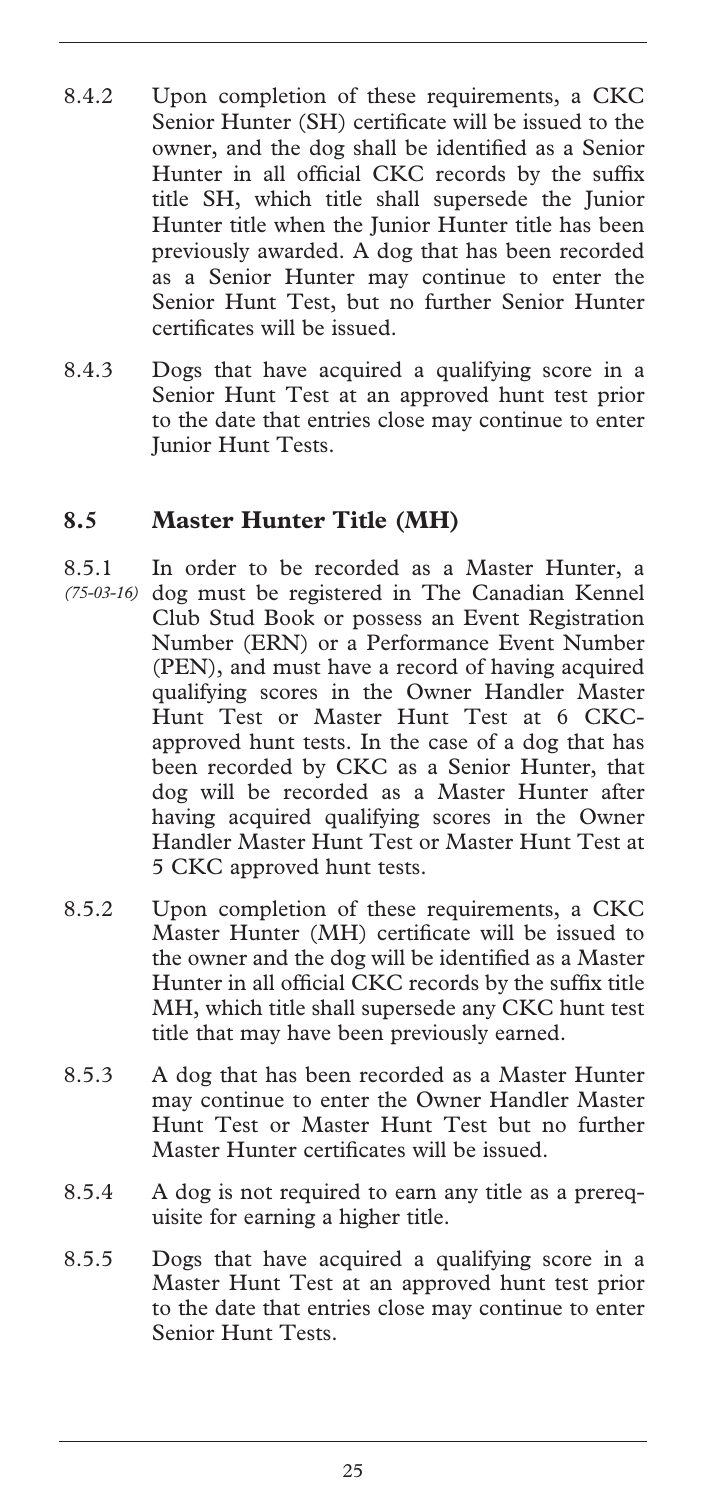### **8.6 Grand Master Hunter Title (GMH)**

- 8.6.1 In order to be recorded as a Grand Master Hunter, a dog must meet the following requirements:
- (75-03-16) (a) Registered in The Canadian Kennel Club Stud Book or possess an Event Registration Number (ERN) or a Performance Event Number (PEN).
	- (b) Fulfilled all of the requirements for and acquired a Master Hunter Title.
	- (c) Earned qualifying scores in 10 CKC approved Owner Handler Master, Master Hunter Tests or National Master Hunt Tests.

**NOTE:** Qualifying scores that were used to acquire the dog's Master Hunter title do not count towards the 10 required qualifying scores for the Grand Master Hunter.

- 8.6.2 Upon completion of these requirements, a CKC Grand Master Hunter (GMH) certificate will be issued to the owner and the dog will be identified as a Grand Master Hunter in all official CKC records by the prefix title GMH, which title shall supercede any CKC hunt test titles that may have been previously earned.
- 8.6.3 A dog that has been recorded as a Grand Master Hunter may continue to enter the Owner Handler Master Hunt Test or Master Hunt Test but no further Grand Master Hunter certificates will be issued.

#### **8.7 National Master Hunter Title (NMH)**

- 8.7.1 In order to be recorded as a National Master Hunter, the dog must be registered with the CKC or have an Event Registration Number (ERN), or a Performance Event Number (PEN) or if listed in the miscellaneous list a Miscellaneous Certification Number (MCN) and must have qualified at a National Master Hunt Test stake.
- 8.7.2 Upon completion of these requirements, a CKC National Master Hunter (NMH) certificate will be issued to the owner and the dog will be identified as a National Master Hunter in all official CKC records by the prefix title NMH.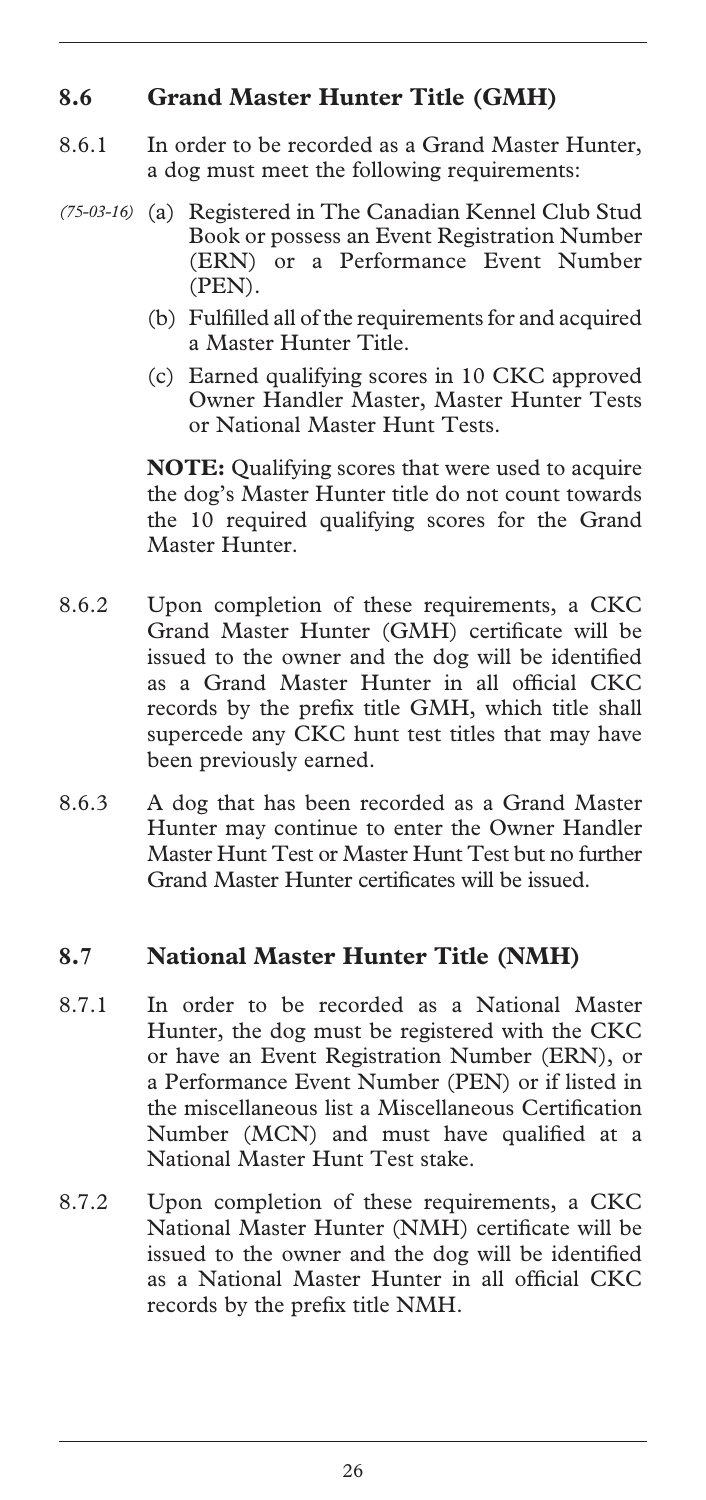# *9 TEST REQUIREMENTS*

#### **9.1 Junior Hunt Test**

- 9.1.1 Dogs shall be tested on 4 single marks: 2 on land and 2 on water.
- 9.1.2 Test distances shall be established by the judges, but only in keeping with the simulation of realistic *(55-03-16)*  but relatively simple hunting situations. Retrieves cannot exceed 73.1 metres (80 yards).
- 9.1.3 Dogs may be sent to retrieve more than once, but judges must take a second cast into consideration in evaluating a dog's marking and perseverance. Normally a second cast calls for a lower grade.
- 9.1.4 Junior Hunting dogs shall not be handled on more than one mark, and if handling is required, it must be accomplished crisply and cleanly.
- 9.1.5 Dogs need not be steady and may be brought to (75-03-16) the line on leash. Dogs should be brought to line tractably at heel and must be under control. Dogs may be restrained gently with a slipcord, or held gently by a collar until sent to retrieve. If a collar is used to restrain, the collar must be removed before the dog is sent to retrieve. Prong and pinch collars are prohibited. Leashes, including short tabs, shall be removed before dogs are run.
- 9.1.6 A dog must retrieve to hand. Failure to do so merits a grade of "0" in trainability.
- 9.1.7 A dog may be encouraged to hunt, but excessive noise in encouraging the dog suggests a lack of hunting desire and a low grade in perseverance is required.
- 9.1.8 Dogs that return to a previous fall shall be scored (56-03-16) "O" in perseverance and cannot receive a qualifying score.

#### **9.2 Senior Hunt Test**

- 9.2.1 Dogs shall be tested in a minimum of 5 hunting situations which shall include:
	- (a) One land blind.
	- (b) One water blind.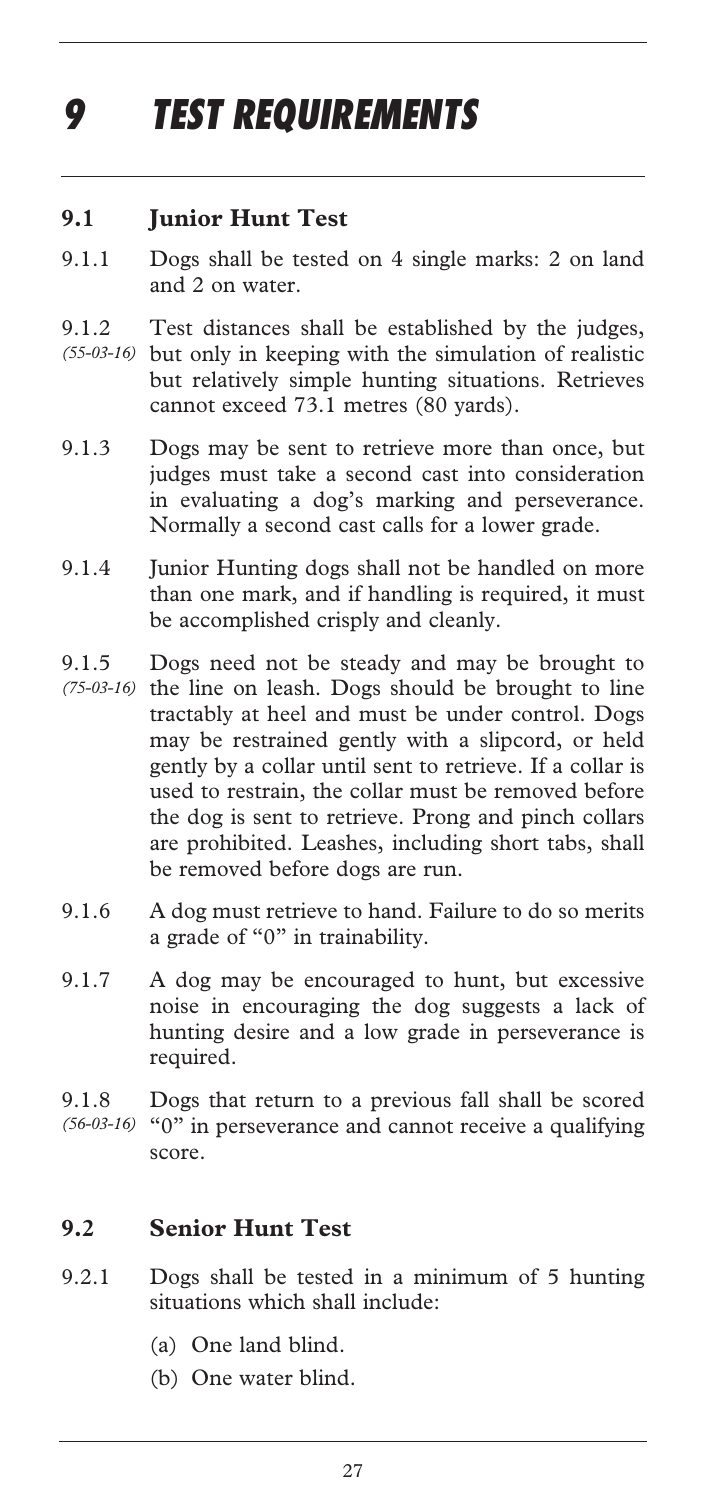- (c) One double land marks.
- (d) One double water marks.
- (e) An upland hunting test. The dog shall be *(57-03-16)*  required to locate birds as in typical upland hunting and within gun range of the handler. The dog may be urged to hunt or handled to maintain his range and position. One (1) to three (3) birds must be placed in cover within the test area. When located, the birds must be retrieved by the dog to the handler. Dead birds shall be used.

There shall be no walk-up test in senior hunt test.

The blinds may be run as a double blind, one placed on land and one placed on water.

- 9.2.2 Guidelines for Judges setting up test and evaluating (75-03-16) dogs at the Senior Level:
	- (a) if the same piece of land or water is used for both blinds and marks, then the blinds must be run first;
- (b) blinds shall be no longer than 73.1m (80 yards) *(50-03-19)*  and as open as possible;
- (c) in water, shoreline blinds, heavy cover and *(50-03-19)*  re-entries shall be avoided;
- $(50-03-19)$  (d) the line shall be as close to the water as possible, avoiding cheating entries.
- 9.2.3 Senior Binds should be run on grounds separate from the marks or if necessary, judges shall ensure that previous marks do not influence or interfere with the dogs running the blinds. Blinds shall not be run between the marks in Senior Hunter. *(50-03-19)*
- 9.2.4 Distances on land and water shall be established by (50-03-19) the judges but retrieves cannot exceed 73.1m(80 yards). Also, no marks to be thrown inside 18.3m (20 yards) from the line. Testing situations shall, to the extent that it is practical and realistic, make use of the natural hazards, hunting equipment and obstacles that are encountered in true hunting.
- 9.2.5 Dogs should be steady on the line but a controlled break or creeping should result in a relatively lower scoring in trainability than a controlled break or creeping would in Junior Hunt Tests.
- 9.2.6 A Senior Hunt dog must retrieve to hand. Failure to do so merits a grade of "0" in trainability.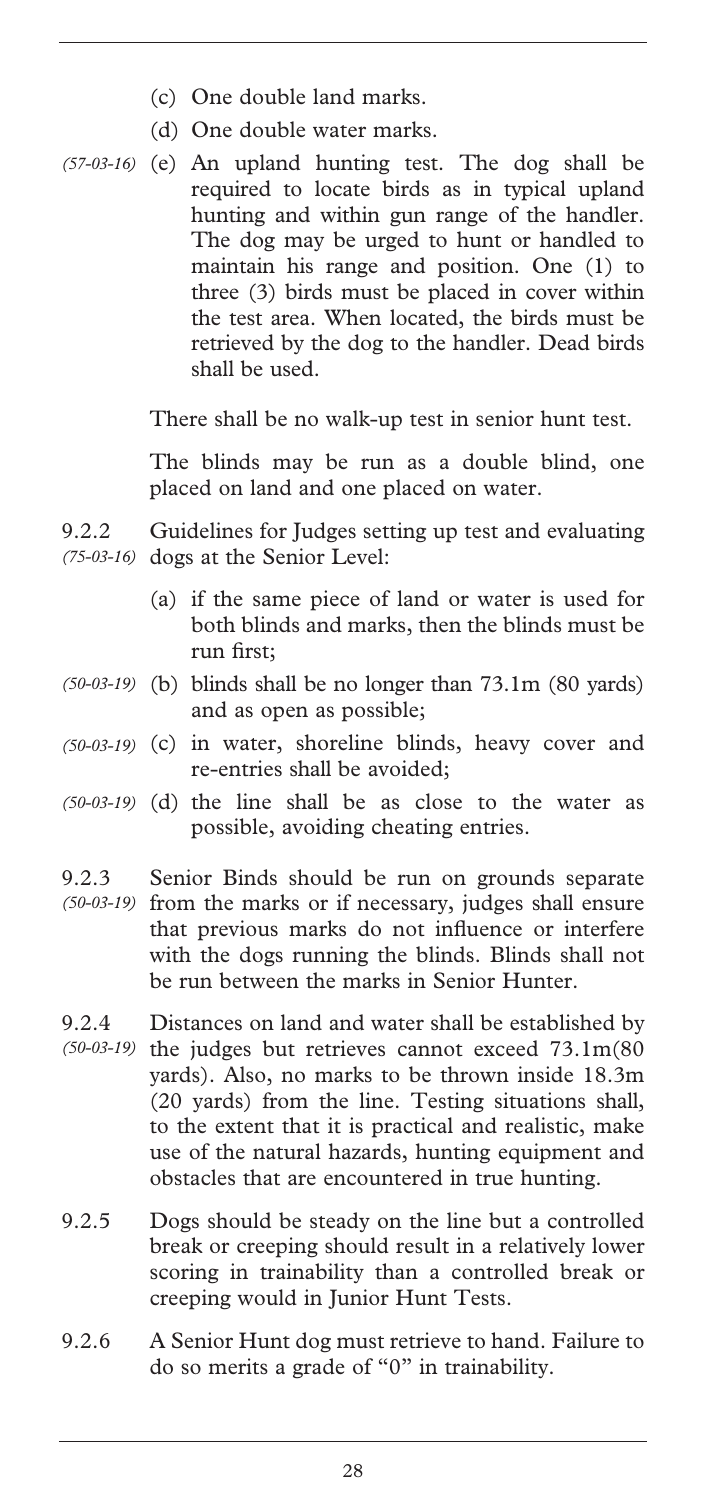- 9.2.7 Dogs may be sent to retrieve more than once, but judges must take a second cast into consideration in evaluating the dogs marking and perseverance. Normally, a second cast calls for a lower grade.
- 9.2.8 Perseverance should be encouraged on marked retrieves, however dogs may be handled on marks and excessive handling requires a lower score in perseverance. A dog that goes to the area of the fall and finds the bird unaided should be scored appreciably higher than a dog that must be handled to a bird.
- 9.2.9 A dog shall be required to honour a working dog at (75-03-16) least once, but judges should allow greater leeway in scoring the Senior Hunt dog on its trainability than would be allowed a Master Hunt dog. The honour dog must be set up so that it is unlikely that the working dog will run across the front of the honouring dog. A controlled break is allowed in Senior providing it does not interfere with the working dog.
- 9.2.10 A diversion shot(s) shall be used. A diversion shot is a shot in which no bird is thrown, and shall be fired in Senior Tests.
- 9.2.11 Diversion Birds shall not be used

9.2.12 Dogs that switch shall be scored "0" in perseverance (58-03-16) and cannot receive a qualifying score.

#### **9.3 Owner Handler Master & Master Hunt Test**

9.3.1 Dogs shall be tested in a minimum of 5 hunting situations as follows: multiple land marks, multiple water marks, an upland hunting test, a land blind(s) and a water blind(s). There shall be at least 3 series. Diversion birds and/or diversion shots must be used at least once.

> **NOTE:** The word multiple means more than one, although triple marks are encouraged.

- 9.3.2 Natural hazards, obstacles, hunting equipment and implements should be utilized to a somewhat greater degree than in the Senior Hunt Test.
- 9.3.3 A Master Hunt dog must honour and at least one opportunity to honour must be provided. Trainability must be evaluated more stringently than in the Senior Hunt Test.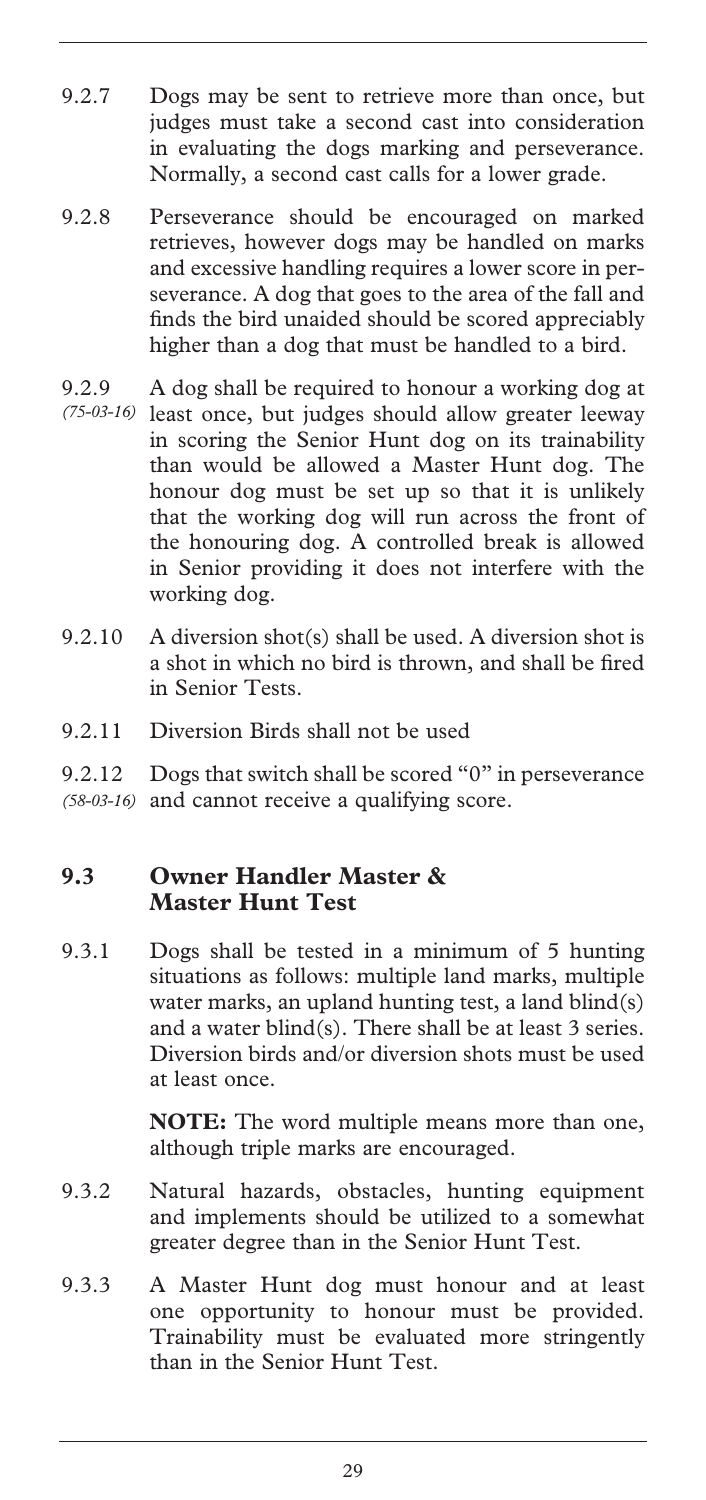- 9.3.4 Dogs that switch shall be scored "0" in perseverance and cannot receive a qualifying score.
- 9.3.5 Test distances shall be established by the judges. No retrieve should normally exceed 91.4m (100 yards) and under no circumstance shall exceed 114.3m (125 yards).
- 9.3.6 As in Junior and Senior, situations must simulate natural and realistic hunting situations. While distance is not crucial, Master Hunt situations should be more challenging than Senior Hunt situations.
- 9.3.7 A Master Hunt dog must be steady and must deliver to hand. Failure to do so must be graded "0" in trainability.
- 9.3.8 A Master dog that creeps must be scored relatively lower than creeping in Senior. A controlled break in Master must be scored "0" in trainability, except in an upland test.
- 9.3.9 Dogs should be sent to retrieve only once. A dog that displays unwillingness must be scored relatively lower on marking and perseverance than in the Senior Hunt Test.
- 9.3.10 Perseverance should be encouraged on marked retrieves, however dogs may be handled on marks but must be scored with greater stringency than Senior Hunt dogs in marking and perseverance.

A dog that goes to the area of the fall and finds the bird unaided should be scored appreciably higher than a dog that must be handled to a bird.

- 9.3.11 Master Hunt dogs that require excessive handling on marks and blinds, that refuse voice or whistle commands, or appear unwilling to perform their work must be viewed in a different light from Senior Hunt dogs where a degree of tolerance is necessary for those not-so-seasoned Senior dogs. Master Hunt dogs must exhibit those qualities expected in a truly finished and experienced hunting companion.
- 9.3.12 A diversion shot(s) shall be used. A diversion shot is a shot in which no bird is thrown and shall be fired in Master Tests.
- 9.3.13 Diversion Birds shall be used at least once.
	- (a) A diversion bird is bird that is thrown in addition to the marks and blinds. Diversion birds may be shot or thrown on a blind retrieve after the dog has been sent for, or when a dog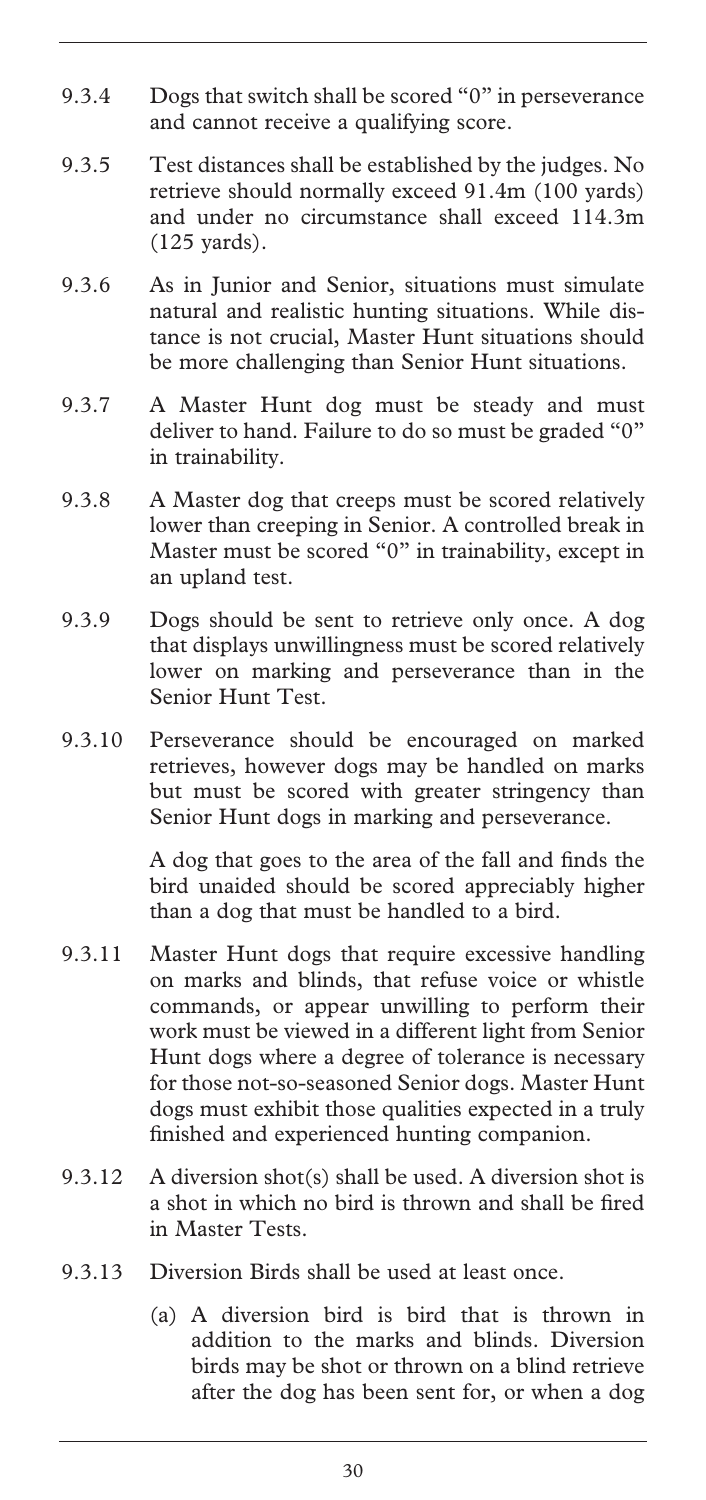is returning from a blind retrieve. However, diversion birds shall only be used on marks when the dog is returning from a retrieve.

- (b) Diversion birds shall always be initiated in front of the working dog. The diversion bird is not a mark but constitutes a trainability situation. It is always retrieved by the working dog. Diversion birds may be shot and thrown when the working dog is in a location where the dog should be able to see the bird as it goes up into the air and as it falls.
- 9.3.14 Poison birds may be used in the Master test. Judges will determine whether or not the poison bird shall be retrieved after the blind retrieve, but if it is to be retrieved it will be judged as a mark.
- 9.3.15 Upland Hunting Test
	- (a) In all Master Hunt Tests, an upland hunting test with quartering and flush shall be used. At the Host Club's discretion, a separate set of qualified judges (2) may be used to judge the upland hunting test. The CKC must be advised the day after the close of entries.
- (b) When quartering the dog hunts in a radius *(51-03-19)* ideally 10 to 30 yards from the handler. The dog should be eager to hunt all available cover diligently and be under control. The dog shall maintain an active hunt after being instructed to do so. The intent of the upland hunting test is not to demonstrate running a pattern, but to demonstrate a natural tendency to quarter and hunt under control. The dog may be urged to hunt or handled to maintain his range and position, excessive handling for control and/or to initiate the hunt is not acceptable.
	- (c) Master Hunt Test dogs will be judged more stringently than Senior Hunt Test dogs.
	- (d) A natural flush is preferred to the use of traps, pens, cages, or other devices designed to contain and then release birds during the upland hunting test. However, when conditions exist that prohibit the use of natural flushes (e.g., weather, poor birds, insufficient cover, etc.), such devises may be utilized but must be sufficiently camouflaged. When such devices are used, the bird is flushed (thrown or released) in full view of the dog. The distance from the bird to the dog should be within scenting distance when the bird is released. Whenever possible, the flush should be aimed away from the dog, not towards it.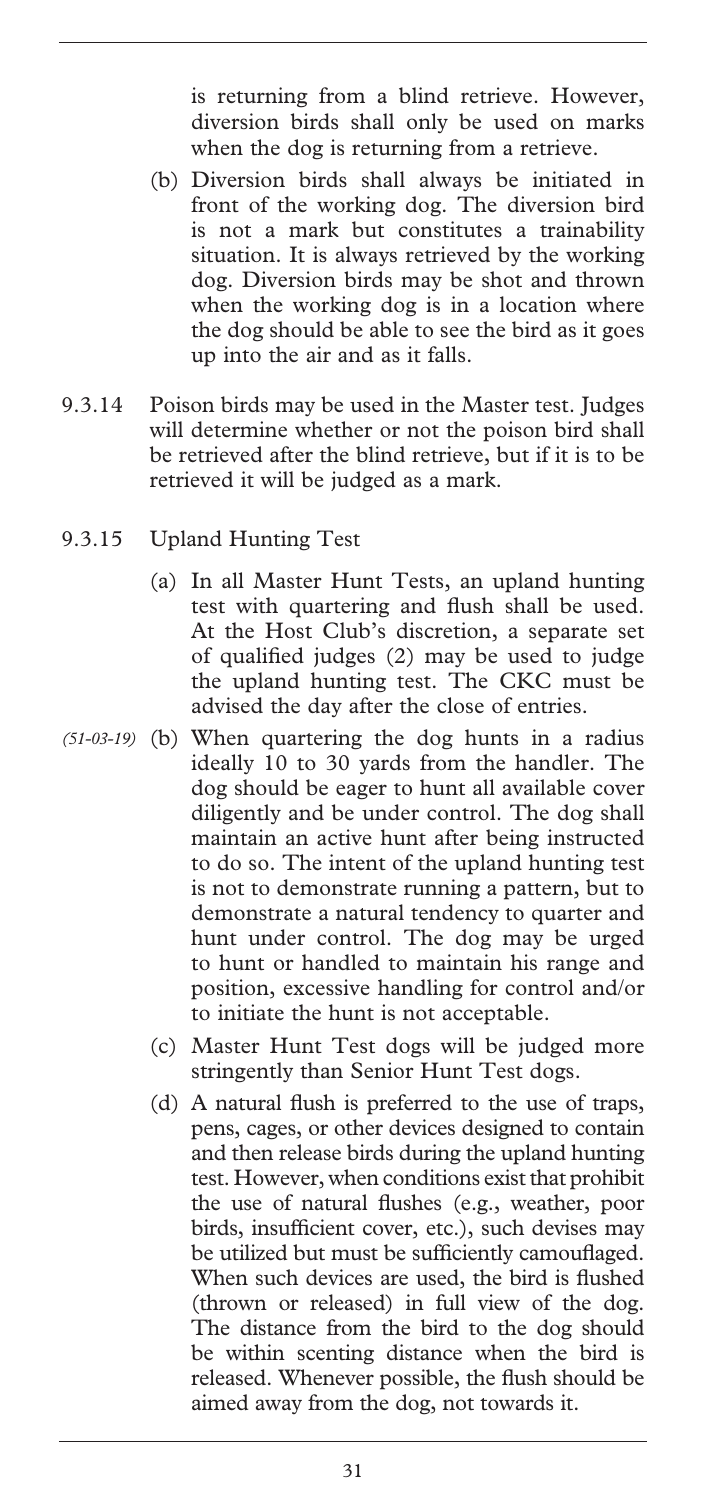- $(52-03-19)$  (e) If a bird is retrieved as part of the test, a dead bird must be used; it shall not be scored as a mark, but must be completed, and must be delivered to hand. Dead birds seeded in the field, and especially birds launched from a device must be of good quality; as repeated retrieves of the same birds over the course of the exercise may render them in poor condition for later running dogs.
	- (f) The dog must be steady to shot and shall be disqualified if it is not.
	- (g) The handler must have the dog under control at the time the first shot is fired or, in the judge's opinion, should have been fired.
	- (h) The dog may be sitting or standing with limited movement.
	- (i) If a dog is steady to shot but then breaks at the fall and demonstrates an intent to retrieve without being sent, it must be stopped. If brought under immediate control, it shall be considered a controlled break and charged with a minor fault.
	- (j) All use of live and dead birds must comply with the provisions of the Criminal Code relating to Cruelty to Animals-Causing unnecessary suffering, S446.
- (k) Tests should be set up over sufficient distance *(53-03-19)*  to allow the dog/handler team to establish an actual hunt. Test where the bird is flushed almost immediately after the dog begins working are not acceptable. Direction and strength of wind is critical to setting up effective tests. In actual hunting situations, experienced dogs will not waste energy exploring areas that do not contain bird scent. Birds and/or scent shall be seeded in the field to encourage the dogs to establish a credible hunt. Judges must ensure the test does not provide visual cues such as equipment or personnel that may cause the dog to go directly to the site of the flush.
- Judges should make every effort to launch and, if using a dead bird, land the bird consistently to allow the dog's steadiness to be fairly assessed. On a re-run resulting from a defective flush, judges may elect to assess only the steadiness to flush and shot component of the re-runm while scoring the original work done on the hunt up. *(54-03-19)*
- (m) After the dog has sat on the sit to flush and the *(55-03-19)* judge has indicated to the handler for the dog's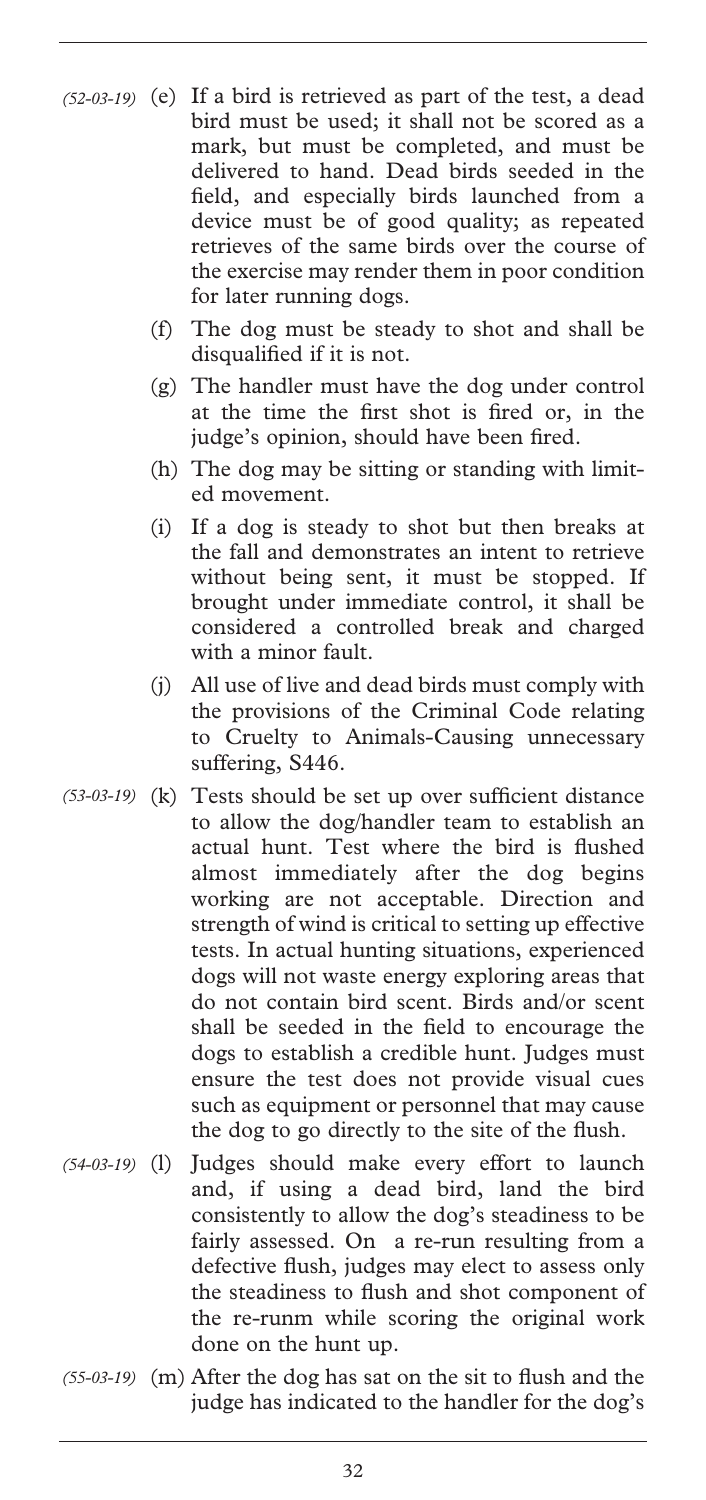release to retrieve, the handler can do any of the following three (3) things:

- (i) send the dog from the spot they are sitting from
- (ii) call the dog to heel and then send
- (iii) handler can walk up to their dog and send from there

# *10 NATIONAL MASTER HUNT TEST STAKE*

#### **10.1 Guidelines**

- 10.1.1 The National Master Hunt Test stake shall be for dogs that qualify for this stake under these rules.
- 10.1.2 This stake shall be run not more than once in any calendar year by a club duly recognized by the CKC.
- 10.1.3 At the conclusion of the stake, the Hunt Test Chair will name all of the dogs that received a qualifying score.

# **10.2 Qualifications**

- 10.2.1 All dogs entered in the National Master Hunt (75-03-16) Test Stake must have, or be eligible for, a CKC registration number, an Event Registration Number (ERN), a Performance Event Number (PEN) or a Miscellaneous Certification Number (MCN).
- 10.2.2 Entry in the National Master Hunt Test stake shall include the following:
	- (a) Any dog with a CKC Master Hunter title who has successfully completed 2 CKC Master Hunter passes at Hunt Tests hosted by clubs in good standing of the Canadian National Master Retriever Club, during the period from the closing date of the previous National Master Hunt Test Stake to the closing date of the upcoming National Master Hunt Test Stake.
	- (b) Any dog with an AKC Master Hunter title who has successfully completed 2 CKC Master Hunter passes at Hunt Tests hosted by clubs in good standing of the Canadian National Master Retriever Club, during the period from the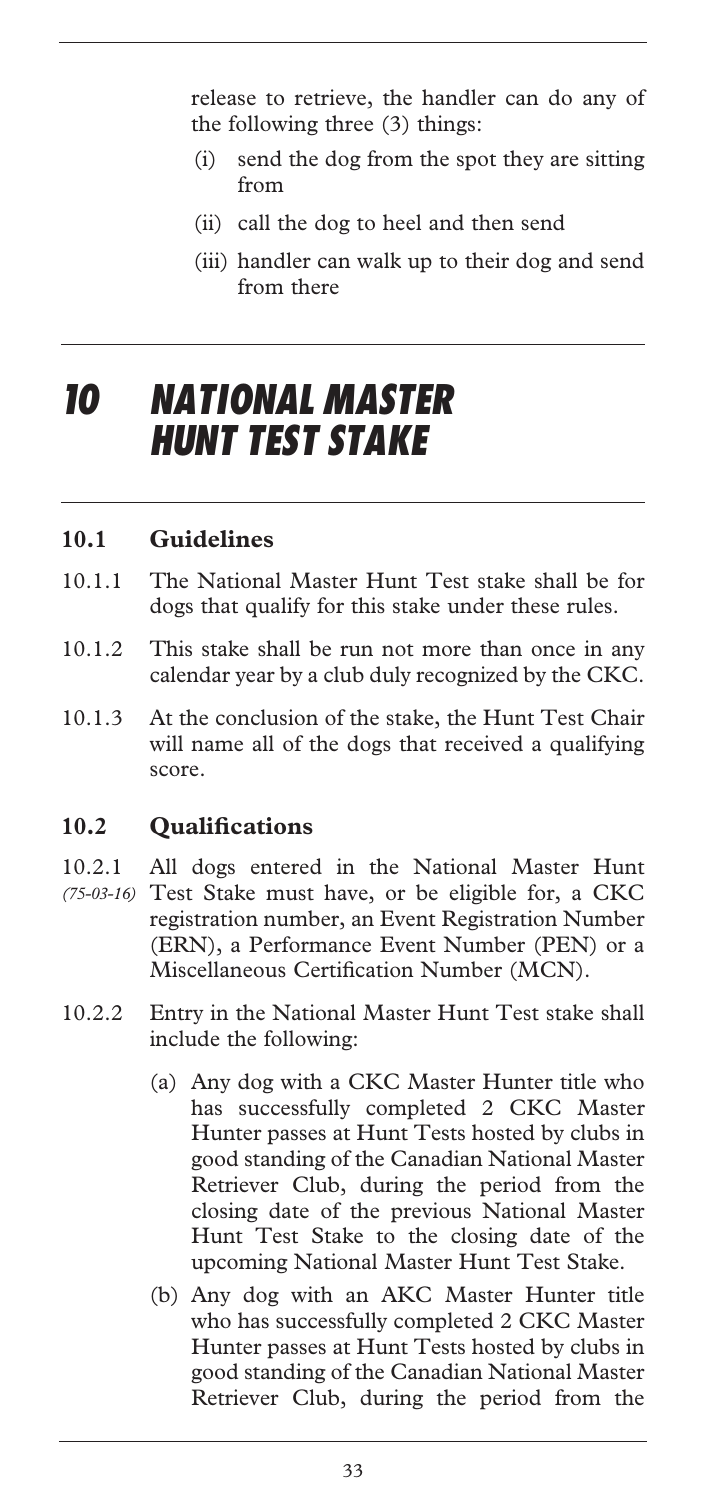closing date of the previous National Master Hunt Test Stake to the closing date of the upcoming National Master Hunt Test Stake.

- (c) Any dog with a CKC Grand Master Hunter title.
- (d) Any dog that qualified in the most recent National Master Hunt Test Stake.
- (e) Any dog that qualified in the most recent AKC Master National Hunt Test.

#### **10.3 Entries**

- 10.3.1 The Hunt Test Secretary of the organization hosting the stake shall make entry information available to the owners of all qualified dogs.
- 10.3.2 Proof that the dog is qualified according to the conditions laid down in these regulations must accompany the entry form.
- 10.3.3 Entries will close ten days before the start of the National Master Hunt Test stake. The draw to determine running order will be held at that time.
- 10.3.4 Dogs which qualify at a test held within 7 days of the National Master Hunt Test stake's closing date for entries would be eligible to enter the National Master Hunt Test stake held the following year provided the dog was not entered in the current year.
- 10.3.5 Entry forms shall include the following:
	- (a) Information regarding the stake
	- (b) Qualifications for entry
	- (c) Entry and other fees
	- (d) Date of Closing of entries
	- (e) Name and full address of person to whom entries are to be sent
	- (f) Date of test
	- (g) Exact location with map
	- (h) Names of approved judges
	- (i) Prizes offered
	- (j) Club name(s) and date(s) that the two required qualifying owner Handler Master Hunt Test and/or Master Hunt Test scores were obtained.
- 10.3.6 Owners are to be advised that entries received after close will not be accepted.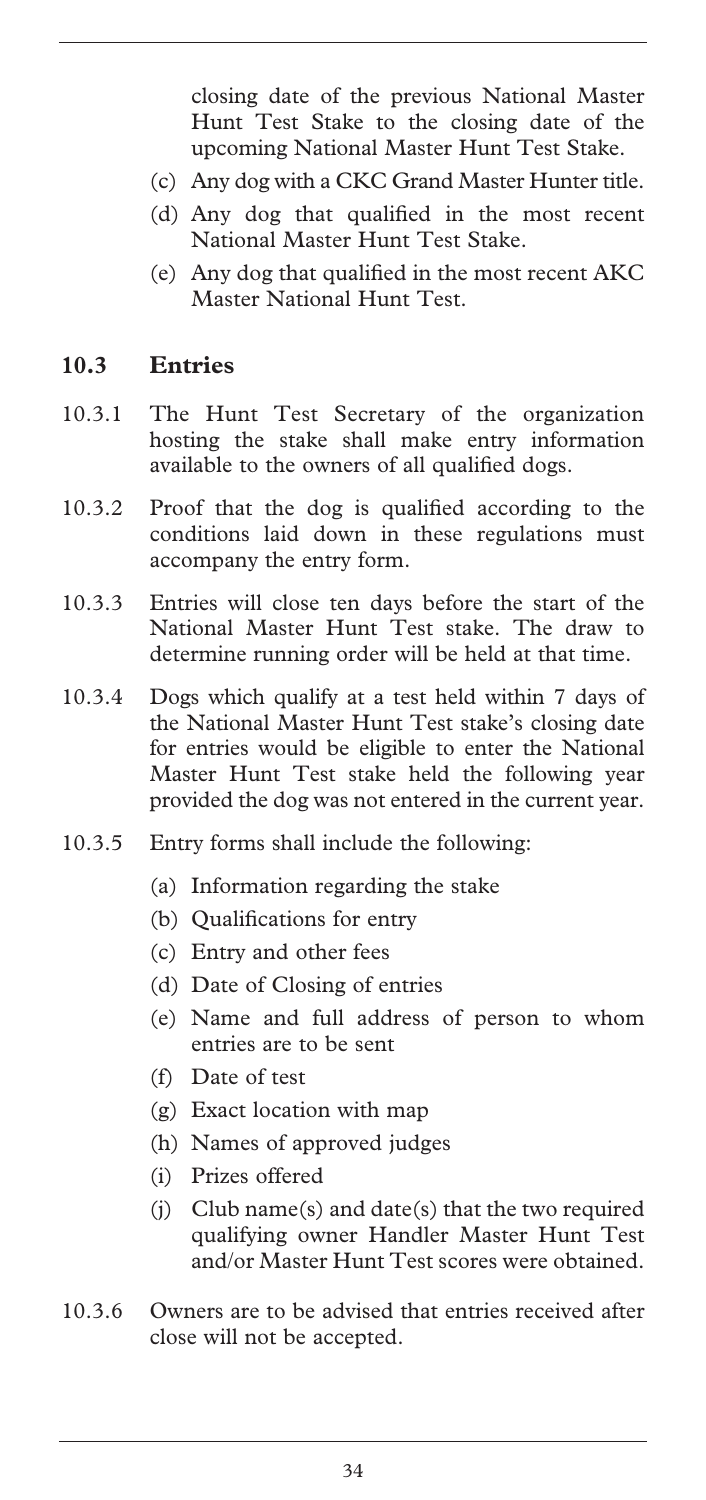# **10.4 Specifics**

- 10.4.1 The National Master Hunt Test stake shall consist of the following:
	- (a) Two series of multiple land marks
	- (b) Two series of multiple water marks
	- (c) A minimum of two blinds and a maximum of three blinds on land
	- (d) A minimum of two blinds and a maximum of three blinds on water
	- (e) An upland test
	- (f) An honour on land and an honour on water
- 10.4.2 The word multiple means more than one, although triple marks are encouraged.
- 10.4.3 Every effort should be made to provide a realistic upland test. To this end, clubs are strongly encouraged that clubs use live birds and wild flushes at this test.
- 10.4.4 A controlled break is allowed on the flush
- 10.4.5 Situations must simulate natural and realistic hunting conditions and scenarios at all times. The National Master Hunt Test stake must capture the realism of hunting as much as possible.
- 10.4.6 Natural hazards, obstacles, hunting equipment and implements should be utilized extensively.
- 10.4.7 A numerical system of rotation will be utilized and administered by the Hunt Test Marshal and shall be set out in the Premium List. No dog shall run first more than once.
- 10.4.8 Handlers must shoulder or carry an empty shotgun or a reasonable facsimile on all marking tests.
- 10.4.9 All federal, provincial and local regulations pertaining to the handling of and use of birds and firearms must be strictly adhered to.
- 10.4.10 Except where such hunt test rules and regulations are inconsistent with any part of this section, the Hunt Test Rules, Regulations and Requirements adopted by the CKC for a Master Hunt test shall apply to this stake.
- 10.4.11 Judges should bear in mind that this is a National event and the requirements and rules pertaining to Hunt Tests should be strictly applied and the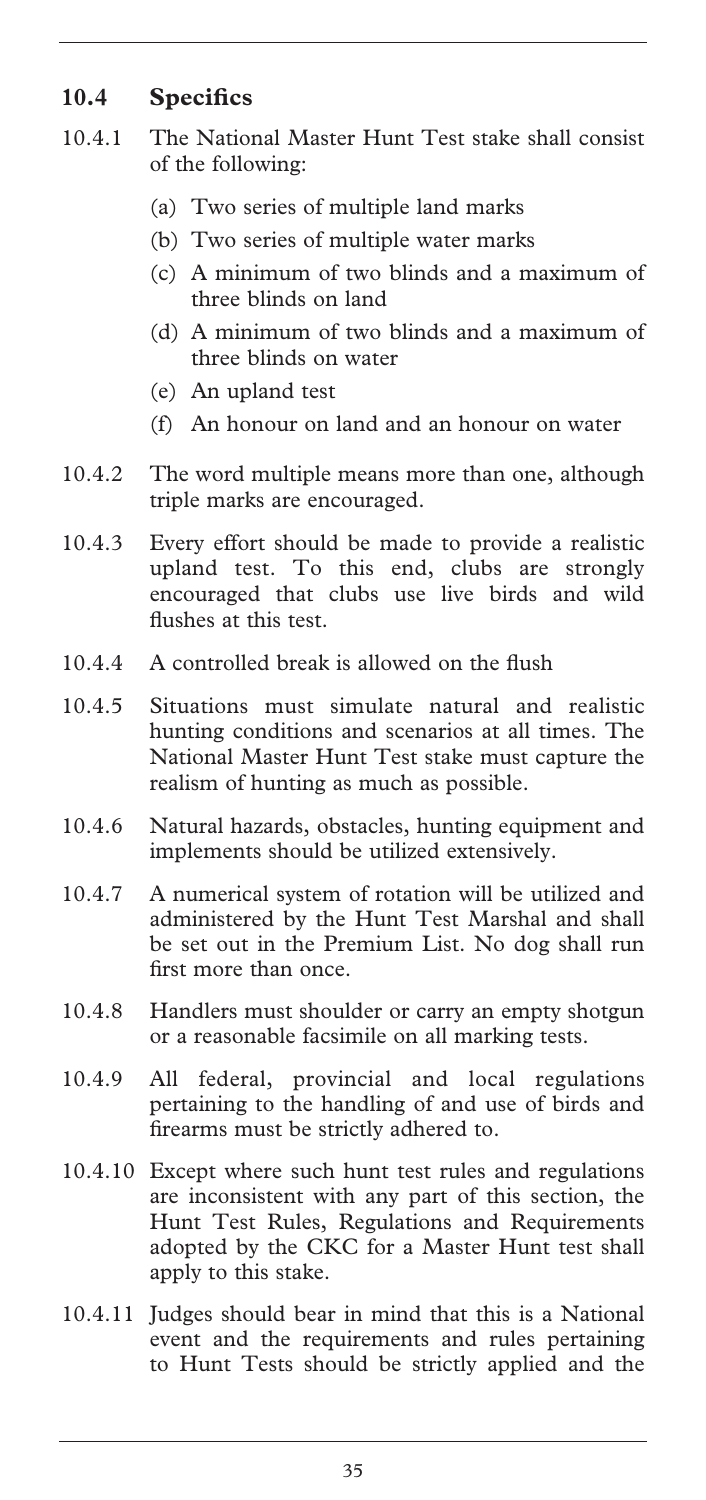tests designed so as to maintain the high standard expected of dogs participating in this event.

# **10.5 Organization and Field Committee**

10.5.1 The host club staging the stake shall name a Hunt Test Committee of 3 persons to deal with any complaints. The Hunt Test Marshal shall be chair of the committee and shall only vote in the event of a tie.

# **10.6 Judges**

- 10.6.1 The number of judges at the National Master Hunt Test stake will be three.
- 10.6.2 Each judge must have qualified a dog at least 5 times in CKC Master Hunt Tests and/or CKC Owner Handler Master Hunt Tests and must have judged at least 6 CKC or AKC Master Hunt Test stakes.
- 10.6.3 The Canadian National Master Retriever Club will choose and appoint the judges. CNMRC member clubs will be invited to nominate a qualified and willing judge from their zone to judge the National Master Hunt Test stake for the following year. Judges for the following year's National Master Hunt Test stake will be selected at or before the CNMRC's Annual General Meeting one year prior to the event.
- 10.6.4 A judge will not be selected from the Zone that is hosting the National Master Hunt Test Stake in that year.

# **10.7 Ribbons**

10.7.1 A distinctive red and white rosette with the CKC logo shall be given to all dogs that qualify at the National Master Hunt Test stake.

# **10.8 National Master Hunter Title**

10.8.1 Dogs that qualify at the National Master Hunt Test stake will be awarded the title National Master Hunter and shall be entitled to place the letters NMH before its name.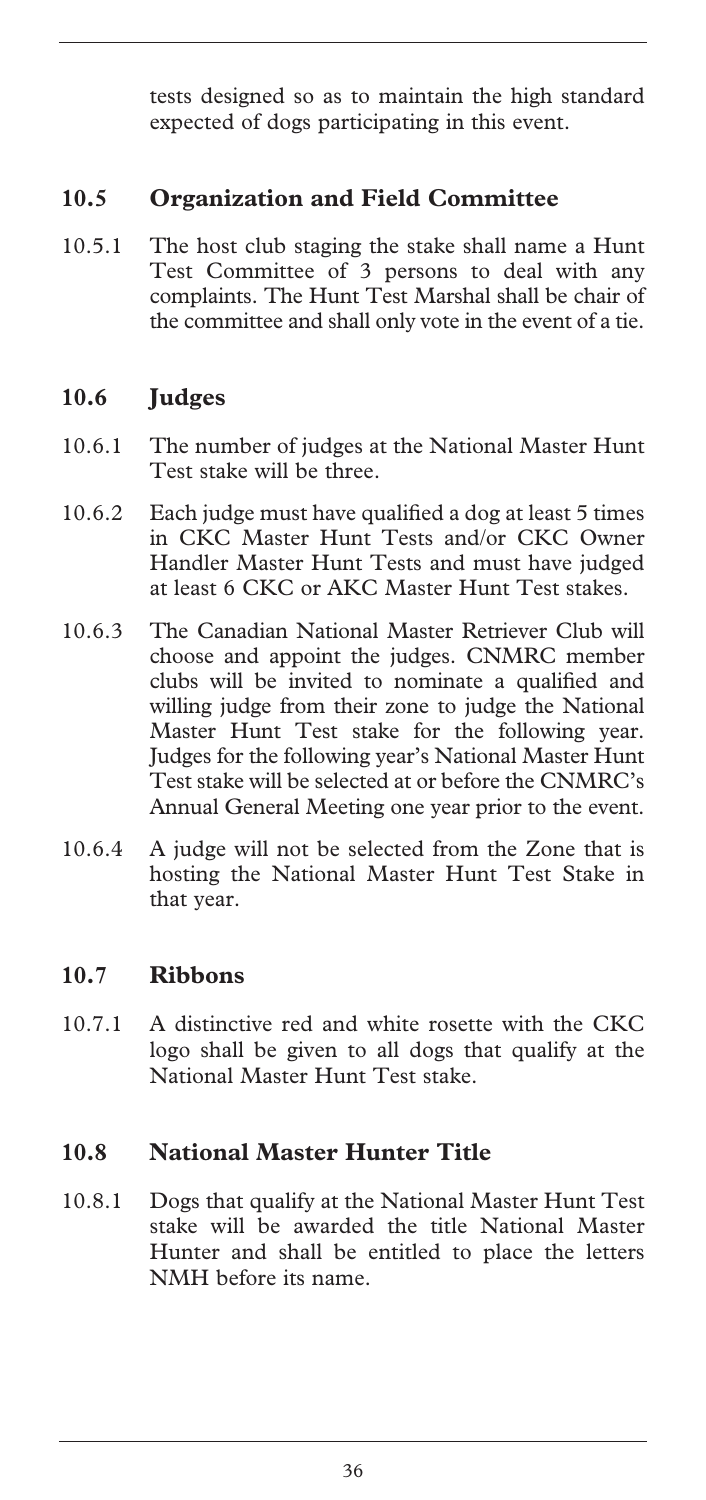# **10.9 End of Stake**

- 10.9.1 The Hunt Test Secretary shall, within 21 days of the completion of the National Master Hunt Test stake, forward to the CKC the following:
	- (a) The official catalogue marked to indicate qualifying and non-qualifying dogs, signed and certified by the judges and the Hunt Test Secretary
	- (b) Entry forms for all qualifying dogs
	- (c) All recording and listing fees set by the CKC

# *11 INSTRUCTIONS TO JUDGES & HUNT TEST COMMITTEE*

#### **11.1 Instructions**

- 11.1.1 The hunt test regulations have been formulated in such a manner that the officials of a test-giving club and the judges have considerable latitude in the conduct of a test. This is desirable to allow for variations in conditions that are peculiar to various parts of the country, and also to grant judges unlimited opportunities for ingenuity in planning tests. The regulations are not intended to be restrictive, either to officials or judges.
- 11.1.2 The objectives of the regulations are twofold:
	- (a) greater uniformity in the conduct of hunt tests for retrievers;
	- (b) greater uniformity in evaluating the abilities and characteristics of retrievers at those hunt tests.
- 11.1.3 In order that hunt tests may be conducted as uniformly as practicable, standardization of objectives is essential and, therefore, all judges, guns, entrants and officials who have a part in conducting hunt tests must be familiar with and be governed by these regulations:
- 11.1.4 The judges, with paramount regard to Section one of this Chapter, shall determine the tests to be given and shall design those tests in order to approximate as nearly as possible true hunting situations. In keeping with this aim, the judges shall design and enhance hunting situations by utilizing, as naturally as possible, the equipment that would be found in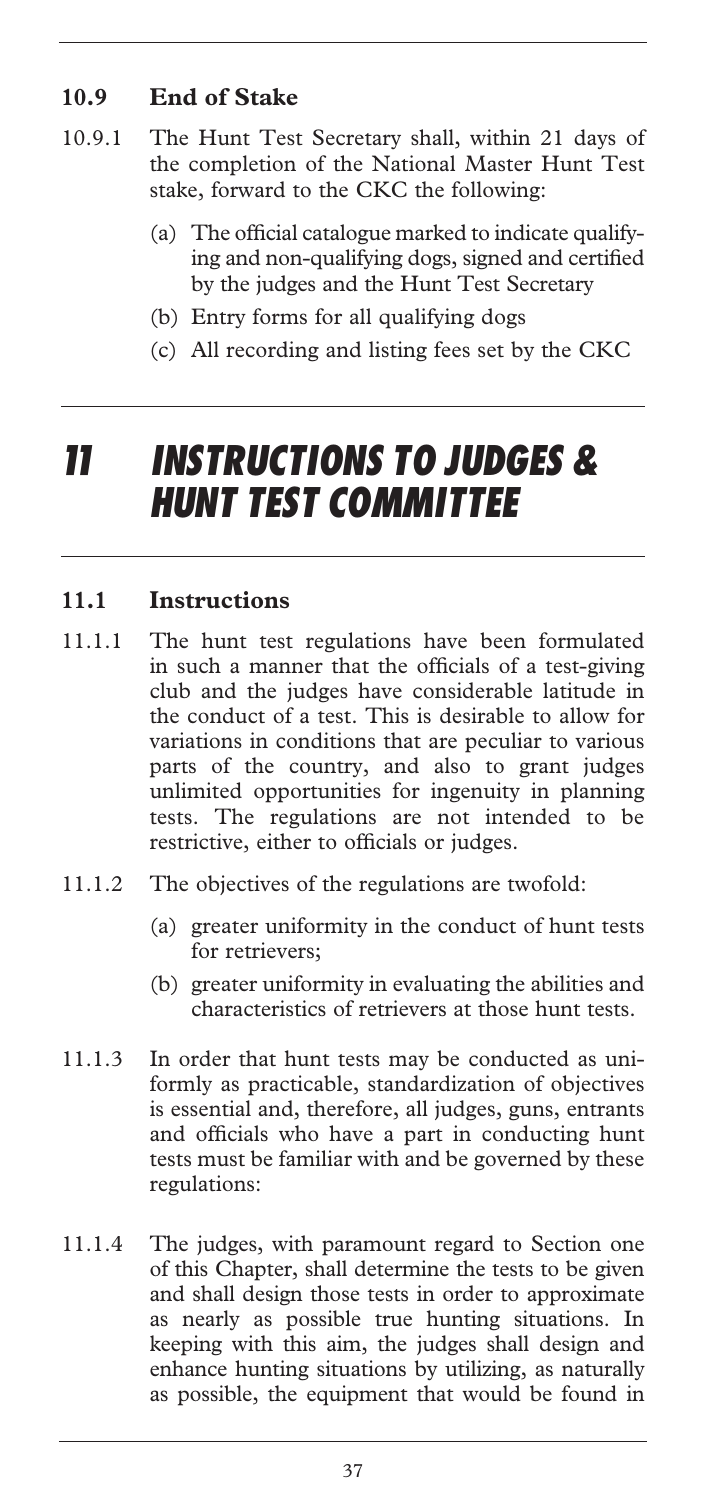a true upland game or waterfowl hunting situation. Strategic placement of numerous decoys anchored separately, use of camouflaged blinds to conceal guns and throwers, duck boats, duck and goose calls, etc. are necessary adjuncts to hunt tests for retrievers.

- 11.1.5 It is strongly recommended that judges inspect the grounds with representatives of the Hunt Test Committee the day preceding the event, in order to select and determine the nature and objectives of each hunting situation, preferably for their assignment.
- 11.1.6 Judges should attempt to use a test dog in each series of all test levels. Clubs should make every effort to *(60-03-16)* provide the necessary test dog for the judges to utilize. A good test dog:
	- (a) Is not entered in the test or at any stake that day if possible
	- (b) Can reasonably be expected to complete the test
	- (c) Demonstrates the mechanics of the test
- 11.1.7 Judges must explain the test set-up to the handlers, and further explain the objectives as they relate to a specific hunting situation.
- 11.1.8 Judges may discontinue testing in a hunting situation before all dogs have been run in that situation, provided that another hunting situation is substituted. The score of a dog in a hunting situation which has been discontinued shall not be considered for any purpose in the evaluation of the abilities of that dog.
- 11.1.9 Judges shall have the authority to disqualify a dog that is not present within 15 minutes after it is called to run by the judges.
- 11.1.10 In the Senior and Master Hunt Tests, judges shall in their discretion determine the number of dogs that shall be kept on the line simultaneously. In at least one hunt situation involving the retrieve of a marked fall in the Senior and Master Hunt Tests every dog must be kept on the line, off the leash, while another dog works.
	- (a) Whenever used within the above context, the word "line" is understood to mean the point from which a dog will commence its retrieve or the point at which a dog's evaluation is begun.
- 11.1.11 When running water tests, the Hunt Test Committee may allow a camouflage wet suit/vest to be used.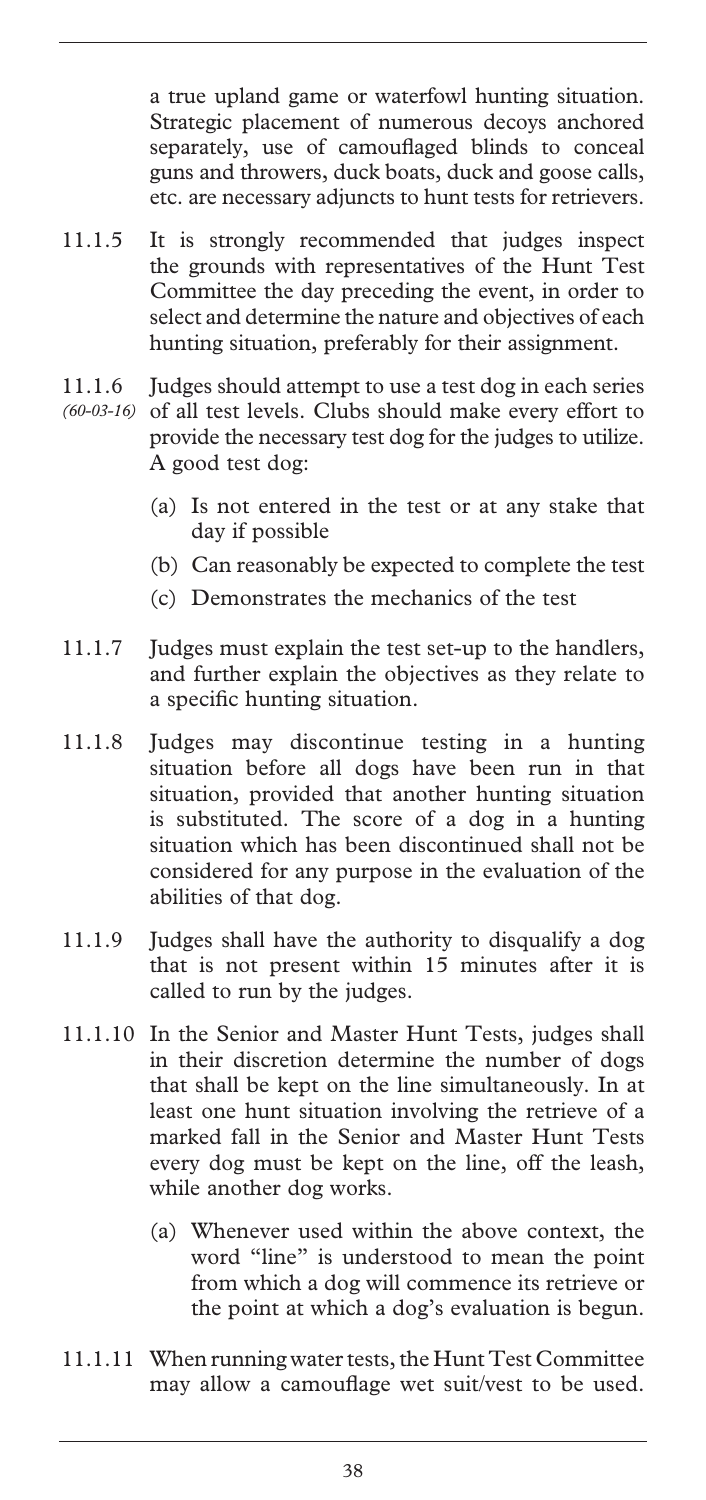When this is to be allowed, it must be set out in the premium list.

- 11.1.12 Judges shall have the authority to exclude any dog which they may consider unfit to run. The entry fee for all such dogs will be forfeited.
	- (a) If an entered dog is to be run with a bandage, the handler is expected to explain the extent of the injury and the reason for the bandage to the judges before the start of the test, at which point the judges will decide whether or not to allow the dog to run.
- 11.1.13 Although not required, it is a considerate gesture by judges, if they are in agreement, to notify handlers when their methods of restraint are being reflected in their dog's trainability score.
- 11.1.14 The dogs shall be shot over only by official guns appointed by the Hunt Test Committee.
- 11.1.15 On marked retrieves including on walk up tests (in Master) a dog should be able to see each bird *(61-03-16)* in the air and as it falls. Guns may be requested to shoot twice at every bird, or at the discretion of the judges, guns may fire a diversionary shot or shots but diversionary shots may only be fired in the Senior and Master Hunt Tests. After birds have been shot, all guns shall remain quiet and only move their positions in accordance with specific instructions by judges. When guns are visible, the judges may request the guns to disappear from sight after the bird is down, but they should not have them move to another position to deliberately mislead the dogs in their marking. On marked retrieves, the order in which birds are to be retrieved shall not be specified by the judges; the handler is free to select the order in which he directs his dog to retrieve the birds provided that such selection should be accomplished quietly and promptly. For land marks, natural bird scent must be generously put on every fall area before the test dog.
- 11.1.16 In any Junior, Senior, Owner Handler Master or Master Hunt Tests, the judges may, in their discretion, utilize either hidden and/or visible guns, but in doing so shall give paramount consideration to the simulation of hunting situations. Visible gun stations should be kept to a minimum in Senior, Owner Handler Master and Master Hunt Tests, but may be utilized to a greater extent in Junior Hunt Tests.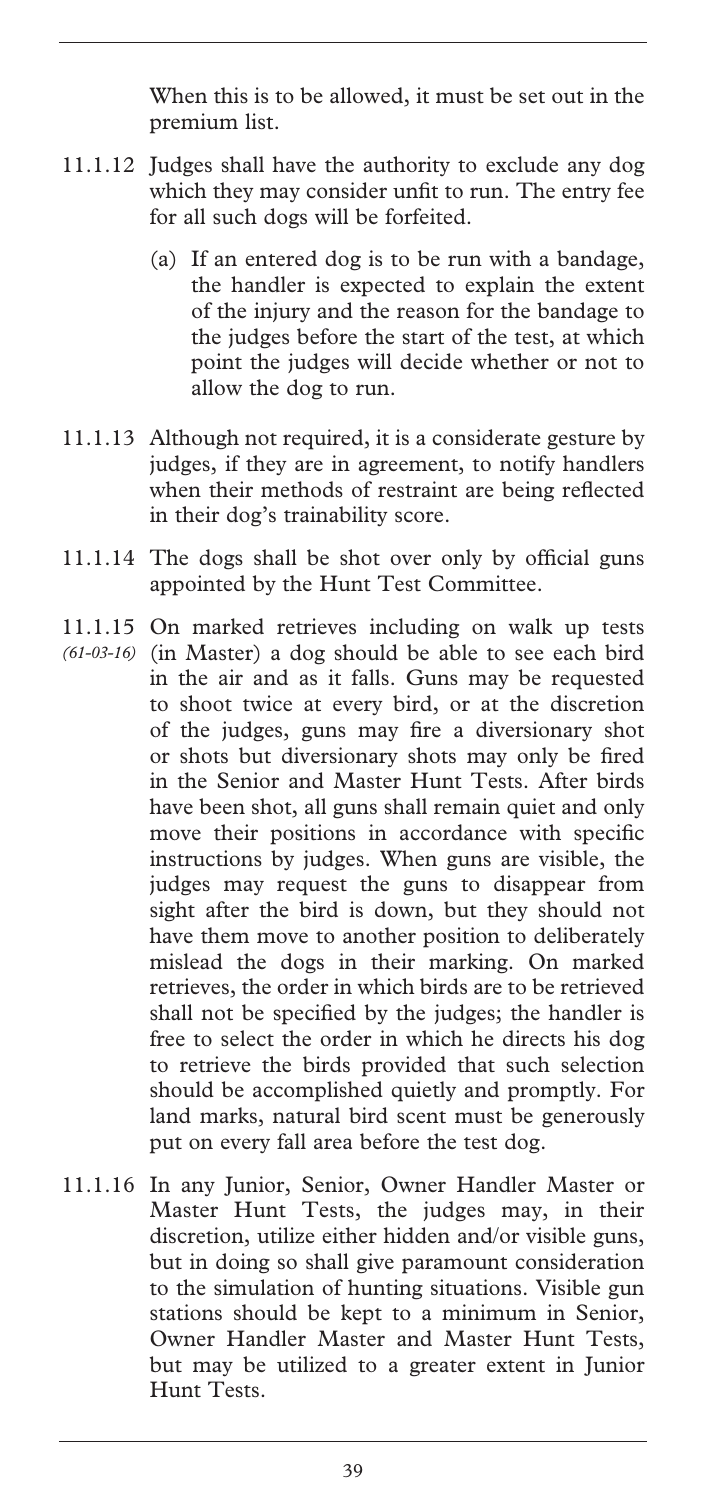- 11.1.17 Unless otherwise instructed by the judges, no dog should be sent to retrieve until ordered to do so. Judges should call the number of the dog ordered to retrieve.
- 11.1.18 In a Senior, Owner Handler Master, or Master Hunt Test, when a dog is ordered by the judge to retrieve a fall, and another dog breaks for the same fall and interferes with the working dog to the extent of causing it in any way to make a faulty performance, the dog interfered with should be considered as not having been tested and given another evaluation.
- 11.1.19 If there is an occurrence which makes for a relatively unfair test of a dog's abilities the judges shall exercise their discretion in determining how to score the abilities of the dog in that series. In doing so the judges may decide that it is necessary to re-run the dog.
	- (a) The re-run of a mark or blind which was not previously completed shall be scored by taking into consideration the abilities exhibited by the dog prior to the point of unfairness in the initial run, and after the point of unfairness in the re-run.
- (b) The handler must direct the dog to retrieve *(57-03-19)*  birds in the same order as originally completed by the dog prior to the occurence that requires a re-run.
- 11.1.20 When ordered to retrieve, the handler shall direct (56-03-19) his dog from any position designated by the judges except in the upland hunting test.
- 11.1.21 Official guns, blind planters, game stewards or persons other than the dog handler shall not assist a dog in finding game. Doing so may, at the discretion of the judges, result in either a re-run of the dog interfered with, or that dog not receiving a qualifying score.
- 11.1.22 No article or object must be thrown in any test level (Junior, Senior, Owner Handler Master and Master) in order to encourage a dog to enter the water or direct a dog to a fall. Violation of this provision is to be considered sufficient cause for the dog not to receive a qualifying score.
- 11.1.23 Judges shall have the authority to turn out of a test any dog which does not obey its handler and any handler who interferes willfully with another handler or his dog.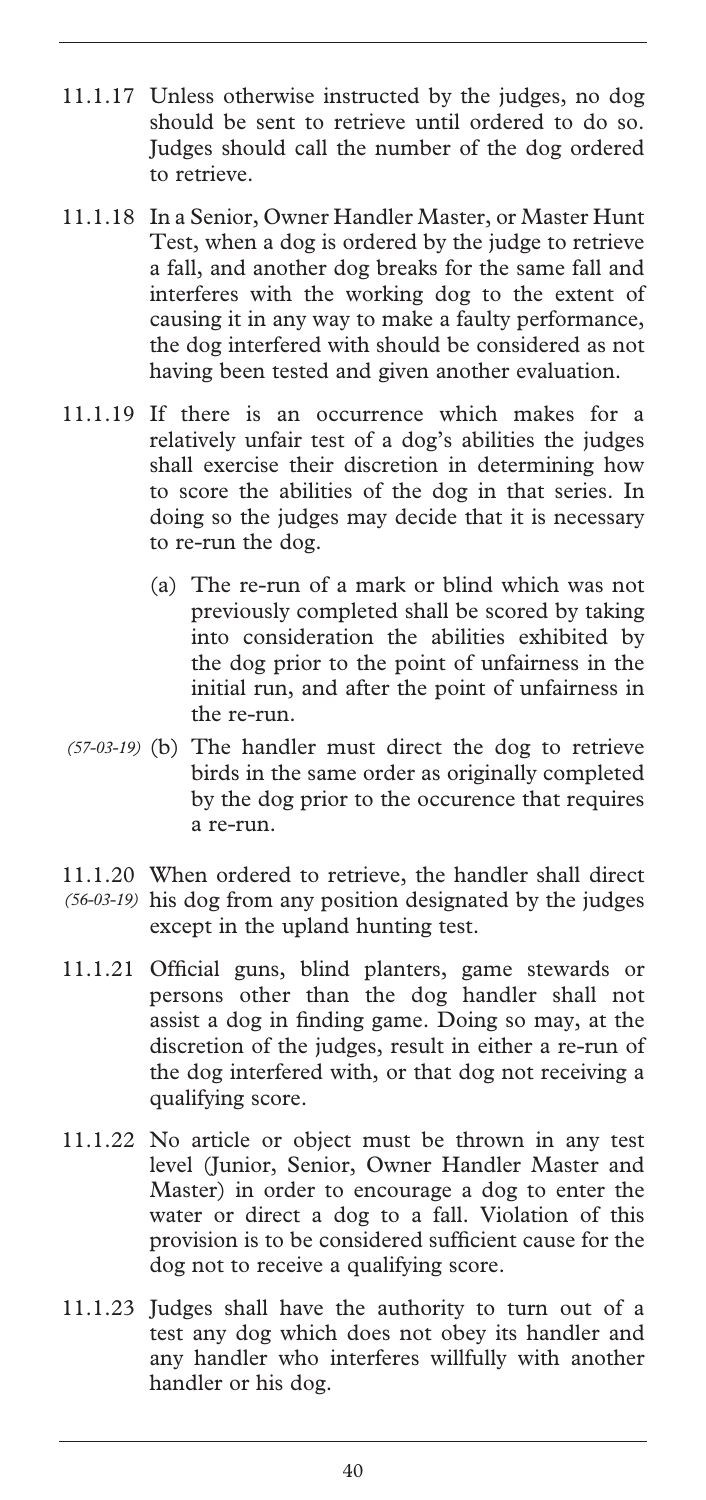- 11.1.24 No dog shall be given a qualifying score in Junior, Senior or Master Hunt Tests unless the dog has completed all series held for any dog in the event except a series which has been discontinued.
- 11.1.25 At the end of the first series in each category (Junior, Senior, Owner Handler Master and Master), and *(75-03-16)*  every series thereafter, the judges will call back all dogs which they wish to evaluate further, and will score them in additional hunting situations until the testing category has been concluded.
	- (a) Whenever a dog is graded "0" by 2 judges on the same ability, or whenever it is evident that a dog cannot receive a qualifying score, it shall not be called back to run in subsequent series.
- 11.1.26 It is essential that all spectators attending a hunt test be kept far enough from the line to enable the dog whose abilities are being evaluated to clearly discern its handler, and nothing shall be done to distract the dog's attention from its work. A handler has the right to appeal to the judges if the gallery is interfering with his work in any way, and the judges in their discretion may, if they believe that dog has been interfered with, allow the dog to be re-run at a later time.
- 11.1.27 In sanctioned hunt tests, any sections of these regulations except those pertaining to gun safety may be relaxed or eliminated, but all entrants should be advised in what respects this is true.
- 11.1.28 The judges of any hunt test shall not rank dogs in the order of the dog's relative numerical scores, nor shall judges be obliged to divulge any information with respect to the relative standing of numerical scores.
- 11.1.29 Responsibilities of Gunners
- (a) Gunners should keep birds out of sight in bags *(62-03-16)*  or in other covered containers.
	- (b) The dogs shall be shot over only by the official guns appointed by the Hunt Test Committee. When under judgment, a handler shall not fire ammunition from any type of firearm.
- (i) It is recommended that all gunning be accomplished with breaking type shotguns, and that the guns must be unloaded, broken (or cased) when not in use. Starting pistols may also be used. *(63-03-16)*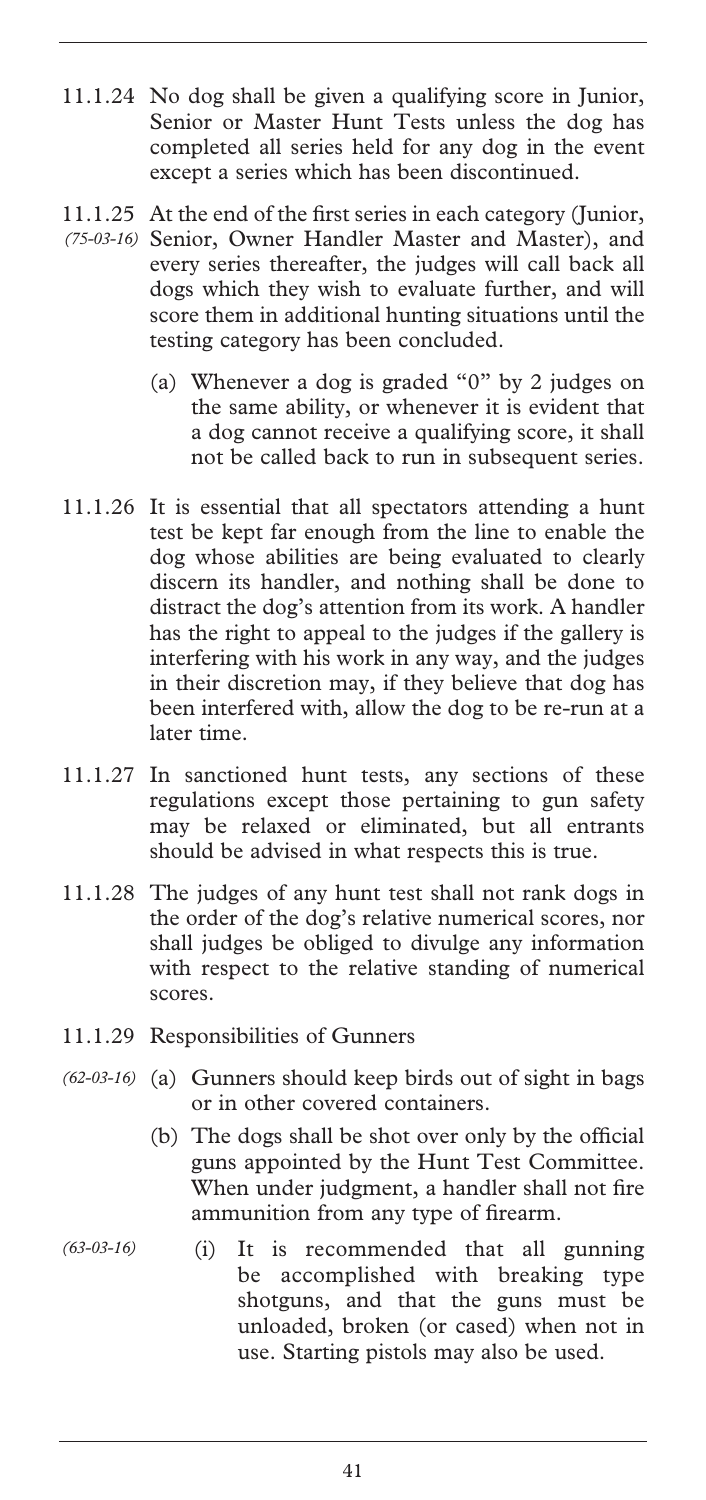- (c) Gunners are to remain quiet and only volunteer information if:
	- (i) Requested to do so by the judges
	- (ii) They believe their bird to be drifting seriously
	- (iii) The dog retrieves a bird other than the one thrown for it
	- (iv) If there is a significant change in the cover, which may not be apparent to the judges
- (d) Unless otherwise instructed, the gunners shall not move their position after their bird is down.
- 11.1.30 Responsibilities of Handlers
	- (a) In Junior Hunt Tests, the judges may require the handler to carry an empty shotgun or replica, but may do so only once. The handler need not shoulder the shotgun.
	- (b) In Senior, Owner Handler Master, and Master Hunt Tests the judges shall require the handler to shoulder or carry an empty shotgun or replica on at least 2 occasions, but a minimum of 3 occasions is recommended.
	- (c) It shall be the responsibility of the test-giving club to provide an empty shotgun or replica and it shall further be the responsibility of the Marshal to ensure that the shotgun is unloaded.
	- (d) When coming to the line to be tested, and while on line, the dog and handler will assume such positions as may be directed by the judges.
		- (i) Leashes and collars shall be used as follows: In Senior and Master, dogs shall be brought to the line and taken from the line off-leash and without collars while they are under judgment. Collars and leashes may be put on the dogs after they leave the line and are back of all the judges.
		- (ii) Dogs are under judgment from the time they are called to the line until they have left the line and are behind the judges and on leash.
	- (e) Until called to be tested, a dog must be kept where it cannot see the location of a fall for another dog, or see the planting or retrieve of a blind, unless such be in compliance with instructions of the judges as in a hunting situation in which the dog is required to honour before being run. Violation of this Section shall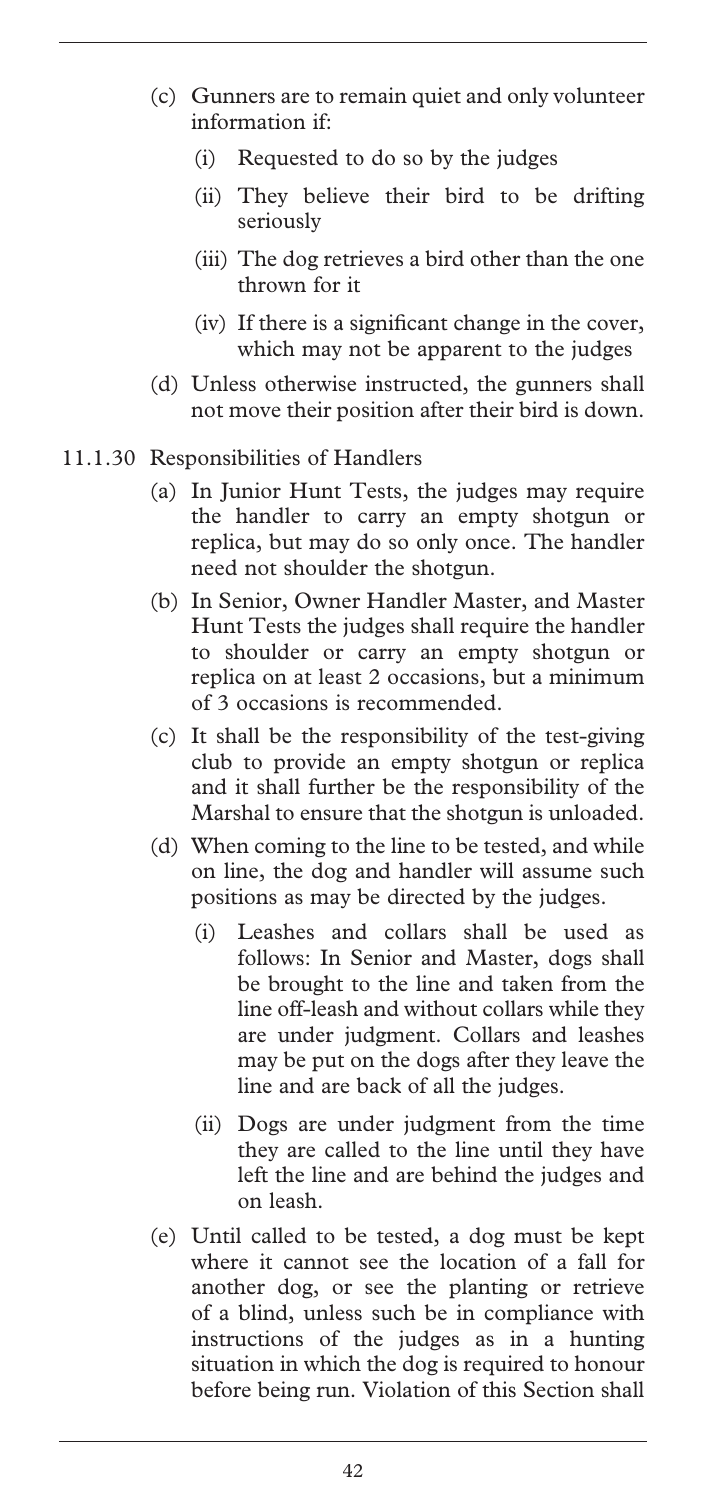cause the dog to not receive a qualifying score. Should the judges or the Hunt Test Committee believe the violation to have been deliberate, the occurrence shall be deemed to have been a display of unsportsmanlike conduct by the handler. If the incident occurs while the dog's abilities are being evaluated the judges shall decide whether or not there has been a violation of this Section and whether or not it was deliberate, otherwise these decisions shall be made by the Hunt Test Committee.

- (f) In Keeping with the aim of simulated hunting conditions and situations, handlers, judges, workers and other test participants shall be attired in dark or customary hunting attire which adequately reflects a waterfowling or upland hunting environment and provincially required blaze orange for the upland test where applicable.
- (g) No handler shall carry any exposed training equipment (except whistle) or use any other equipment or threatening gestures in such a manner that they may be an aid or threat in steadying or controlling a dog. Violation of this paragraph is sufficient to cause the dog not to receive a qualifying score.
- (64-03-16) (h) A handler may give a command to sit as the first bird is being thrown in a "walk-up" in the Master Hunt Tests. Judges should tell handlers, in advance of the test, when it is appropriate to give the command to sit.
	- (i) There should be no practicing or training on any part of the test grounds from the start of the test until its conclusion. The throwing of a bumper by a handler for the purpose of exercising his dog shall not be deemed to be practicing or training.
	- (j) After the Hunt Test Committee and the judges have selected test grounds, or at such earlier date as the test giving club shall determine, no competing dogs shall be trained or exercised in that part of the grounds to be used for the tests.
	- (k) The right to run a dog cannot be transferred except where the handler has been eliminated from the test or when approved by the Hunt Test Committee.
- During the period following, the time of the first shot and until the dog's number is called, in all marking tests, during such period, the handler's hands should remain quietly in close  $(65-03-16)$  (1)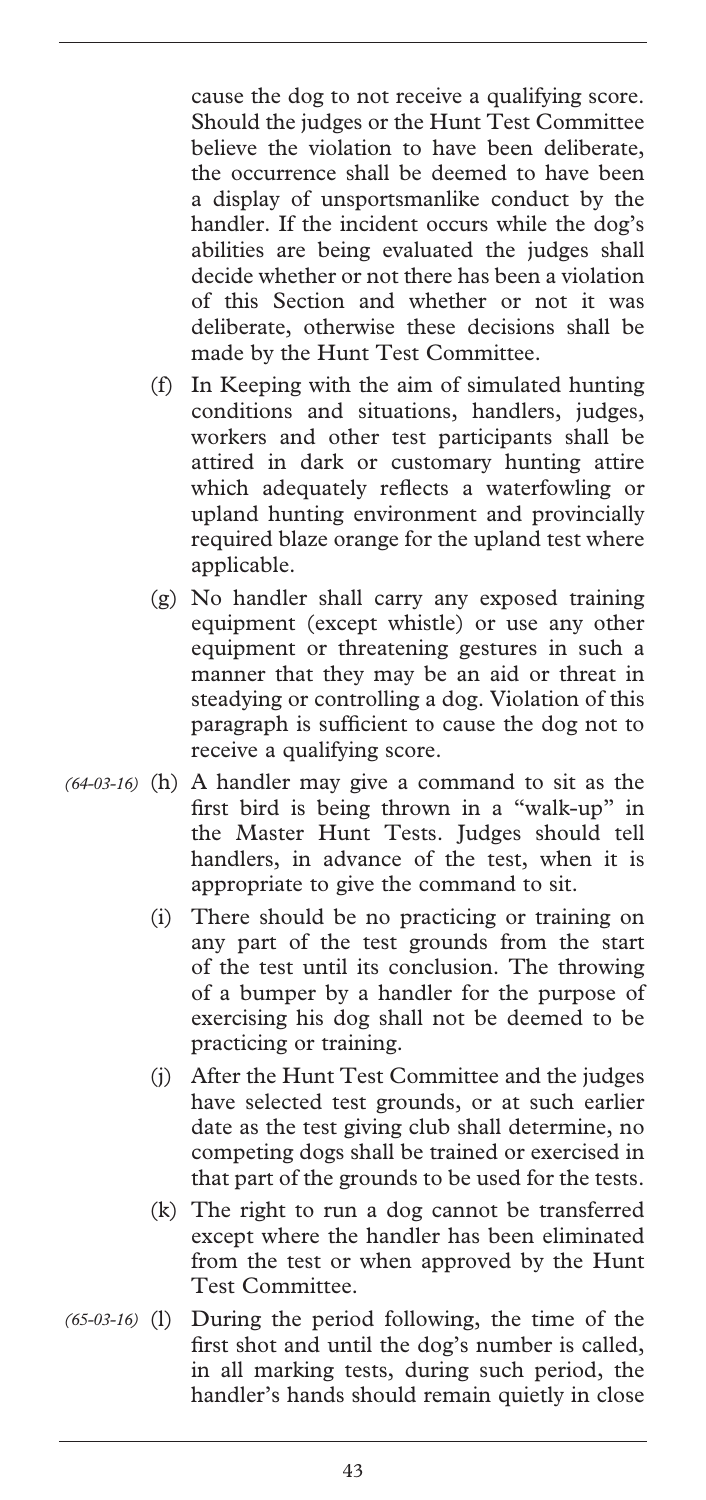proximity to his body. A handler who projects his hand during such a period, whether for the purpose of assisting his dog to locate a fall or otherwise should be considered to have a threatening gesture, and his dog penalized as outlined below.

- (m) No handler shall:
	- (i) Carry any exposed training equipment, except whistles, game calls and guns, to the line.
	- (ii) Use threatening gestures or any equipment to aid in steadying or controlling a dog.
	- (iii) Hold or intentionally touch a dog while under judgment except as specifically provided for in these rules.
	- (iv) Any violation of these provisions sufficient grounds to justify elimination from the stake. It is a considerate gesture if the judges notify a handler if a method of restraint might incur a penalty.
- (n) When on line, whether running or honouring, a handler shall not place his dog or himself so that the dog's full vision of any bird as it falls is blocked.
- (o) When a handler of a dog under judgment is asked for any reason to pick up his dog, he is still under judgment until he has left the line with his dog at heel in accordance with the judges' instructions. When a dog is ordered by the judges to be picked up and run again, the dog should return promptly to its handler.
- (p) In a handling situation, whether to a mark or a blind a dog that is allowed to hunt extensively for a bird after handling has begun should be considered out of control.
- 11.1.31 Responsibilities of Marshals
	- (a) The marshals of each stake are responsible to ensure the stake runs smoothly. The marshal shall:
		- (i) Call the dogs to line.
		- (ii) Announce to the judges the number of the dog about to be tested.
		- (iii) Enforce that all spectators attending a test be kept far enough from the line to enable the dog working to clearly discern its handler.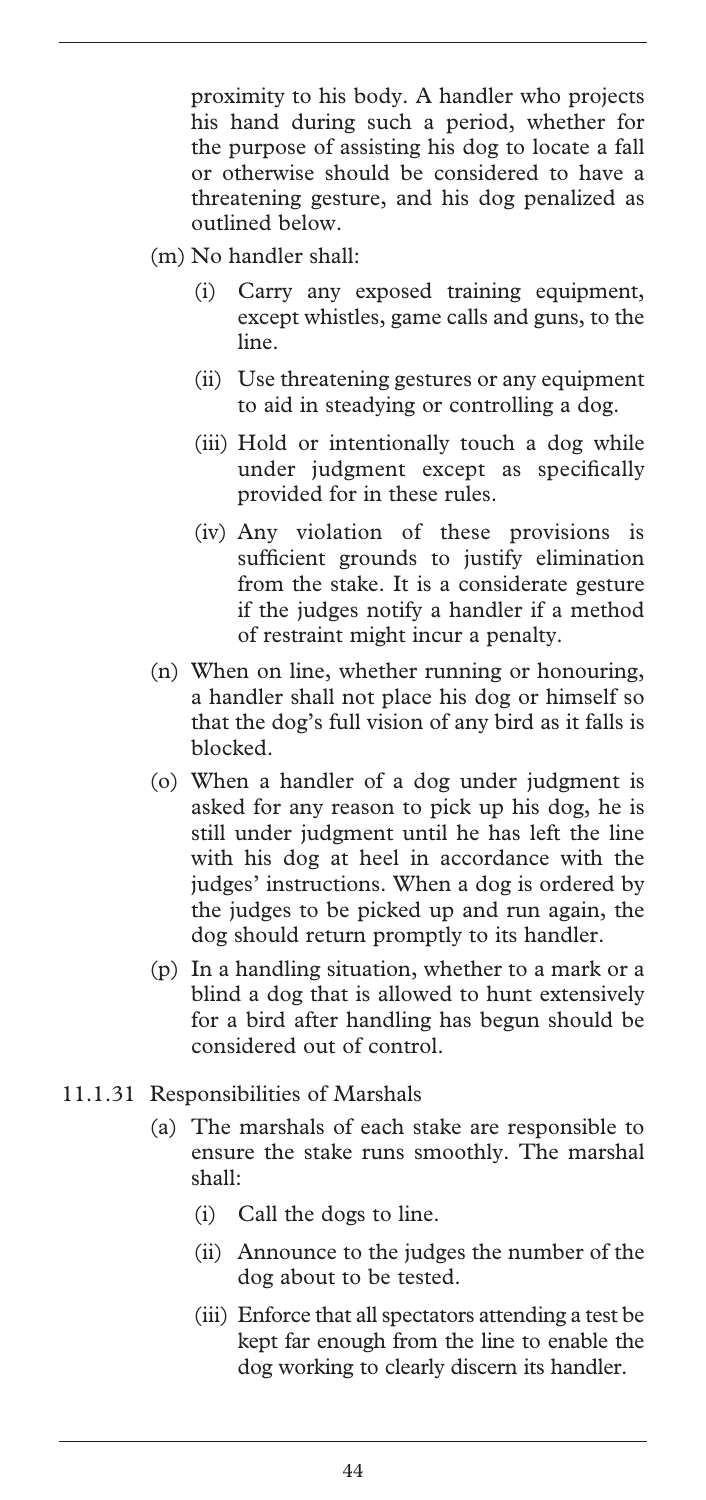- (iv) Call back to the line any dog which was picked up and was to be re-tested. How long such a dog shall wait behind the line before being re-tested should be prearranged with the judges so that the handler can be told when he is to run again at the time he picks up his dog.
- (v) Obtain the callbacks for the next series from the judges, and announce them.
- (vi) Generally to assist judges in running the test

# **11.2 Considerations for Judges**

- 11.2.1 The most important element of judging is to have a thorough understanding of the regulations and guidelines and to apply them fairly and consistently. Consider, also, the purposes of the 3 test levels:
	- (a) Master tests maintain the quality of the program.
	- (b) Senior tests encourage owners to train for advanced work.
	- (c) The Junior test encourages people to continue in the program.
- 11.2.2 Always arrange to be at the grounds at least a day before the event. Always use set-up dogs to design your tests and always inspect the routes to your falls and blinds for hazards.
- 11.2.3 Coordinate with the marshal or Hunt Test Chair (75-03-16) the day before to be sure that the proper equipment is on hand.
- 11.2.4 Be at the grounds at least one hour before starting time. Workers and officials should do the same.
- 11.2.5 Be sure instructions to bird throwers and gunners are clear.
- 11.2.6 If you score a dog a zero on any attribute, let your co-judge know. If both judges give the dog a zero, the handler must be informed that the dog can no longer qualify.
- 11.2.7 If a handler is doing something unusual do not hesitate to advise him or her that the actions can adversely effect the dog's scores.
- 11.2.8 Make sure the gallery is safely positioned with respect to the guns, and that its position does not interfere with dogs or handlers. If possible, position the gallery so that they can see the dogs work.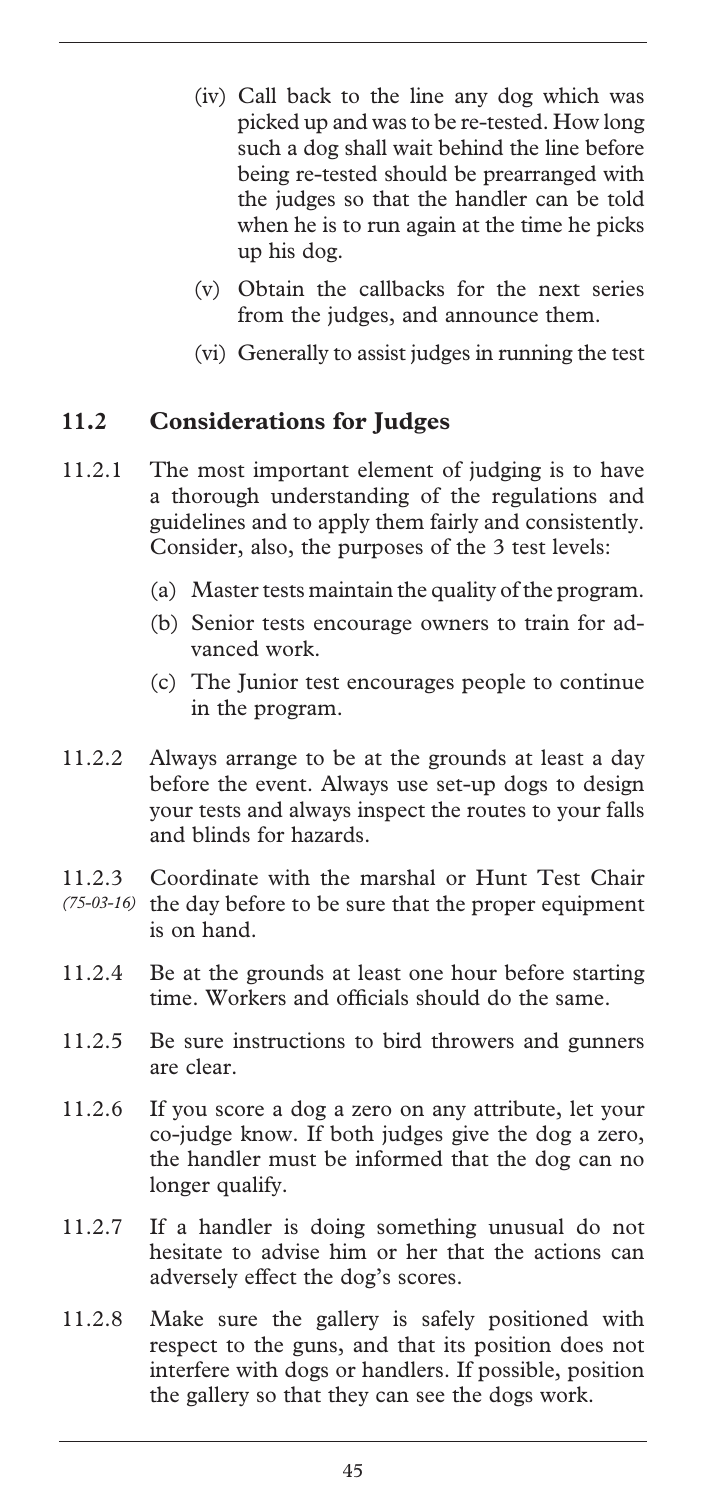- 11.2.9 Be sure that birds are not left lying around the line. Marshals should keep them out of sight in bags or other containers.
- 11.2.10 Always be aware on the day of a hunt test that you, as a judge, do not merely represent yourself as an individual. You represent the entire sport and, particularly the Canadian Kennel Club.
- 11.2.11 When a series is discontinued after one or more dogs have run, the judges should exercise care to locate the new series in an area different from that in which the original series was held. By doing so, they can fairly re-evaluate the abilities of the dogs that have already run in the area used for the discontinued hunting situation.

#### **11.3 Interpretational Issues**

- 11.3.1 Prior to a test, the judges must agree on what constitutes creeping, controlled breaks, refusals, recasts and popping, and how these actions will be scored. In determining what constitutes these actions, judges must remember that they are evaluating dogs for their suitability as hunting companions. While some of these traits or actions are serious and others are less so (although they become serious through repetition), it is important to retain the perspective of "suitability as a hunting companion." A certain tolerance must be afforded to the dog that still proves effective and accomplishes its purpose in the field."
- 11.3.2 In keeping with the objectives of the regulations, some standardization is necessary to insure a greater degree of consistency and uniformity in these areas. The following general definitions are intended to be helpful guidelines for judges in making their determinations.

#### (a) **Break**

 It is generally understood that a break occurs when a dog makes a movement, which in the opinion of the judges, indicates a deliberate intent to retrieve without having been ordered to do so, and cannot be brought under control by the handler.

#### (b) **Controlled break**

 Controlled break is when a dog leaves to retrieve before being sent, but is quickly brought under control by verbal command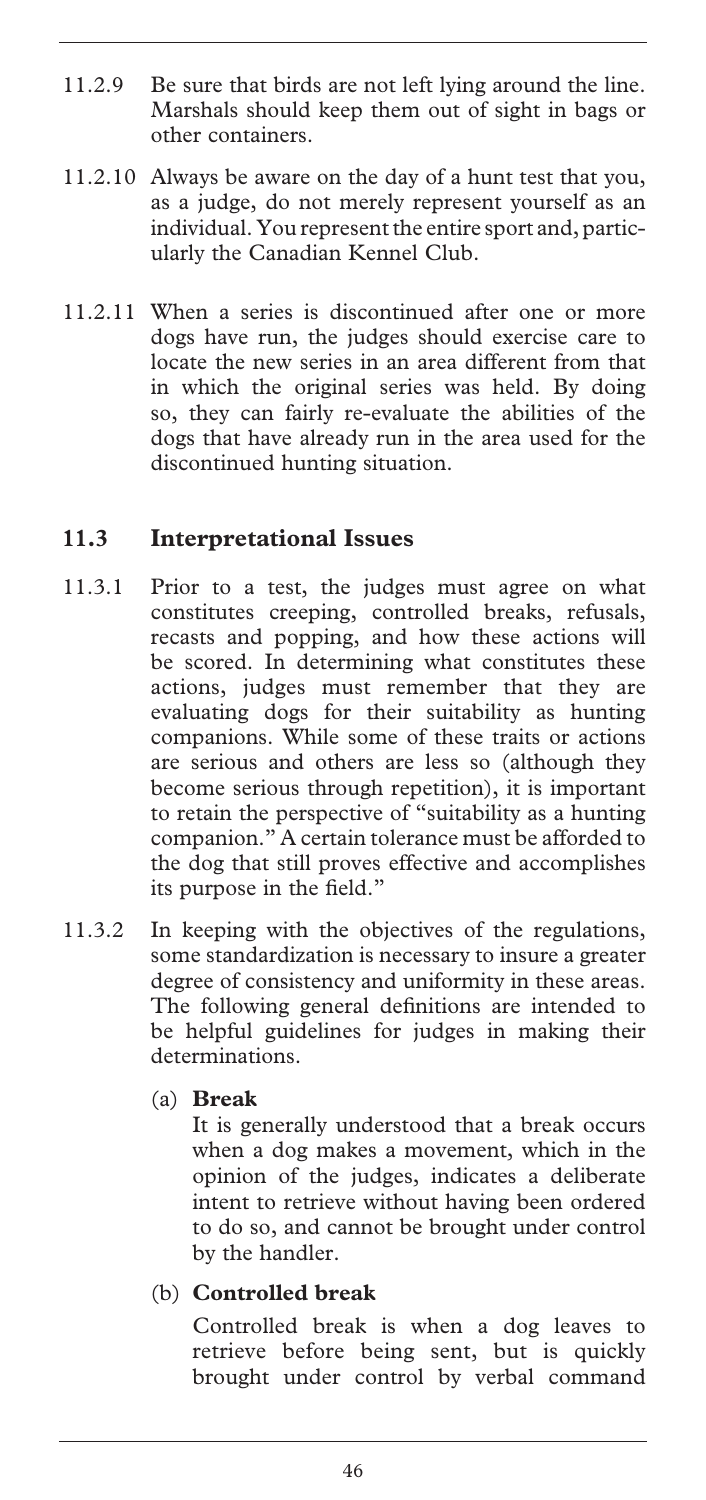or whistle and returns to the handler. A controlled break in Master Hunt Test calls for a "0" score except in the circumstances set out in section 9.3.15(i).

### (c) **Creeping**

 Creeping is considered as leaving the handler on a tentative yet excited basis, short of leaving completely to retrieve the bird, or waiting to be sent to retrieve. General unsteadiness, short of breaking.

#### (d) **Popping**

 Popping is characterized as a voluntary stopping (without command) and looking back to the handler for direction.

(e) **Recast**

 Recast occurs when a dog makes a start toward a marked fall, but stops within a short distance of the line (the distance usually limited to (15) feet or (4.5m) should be agreed upon between the judges) and returns or is recalled to the handler. The dog is then sent to retrieve again. This is most often attributed to confusion on the part of the dog as to whether it was sent to retrieve the first time. It is not considered a recast when a dog goes to the area of the fall, fails to find the bird and returns (or is recalled) to the handler. This must be evaluated as a lack of perseverance.

#### (f) **Refusal**

 Refusal is disregard of a command. Failure to stop and look to the handler when signaled, failure to continue in that new direction for a considerable distance constitute refusal. Not coming when called is as bad as not going when sent.

# *12 STANDARDS*

- 12.1 Dogs should perform equally well on land and in the water, and must be thoroughly tested on both in accordance with the testing requirements of these regulations.
- 12.2 The judges must score the dogs on (a) their natural abilities including marking (memory), style, perseverance and (b) to relatively greater degrees in Senior, Owner Handler Master and Master Hunting *(67-03-16)*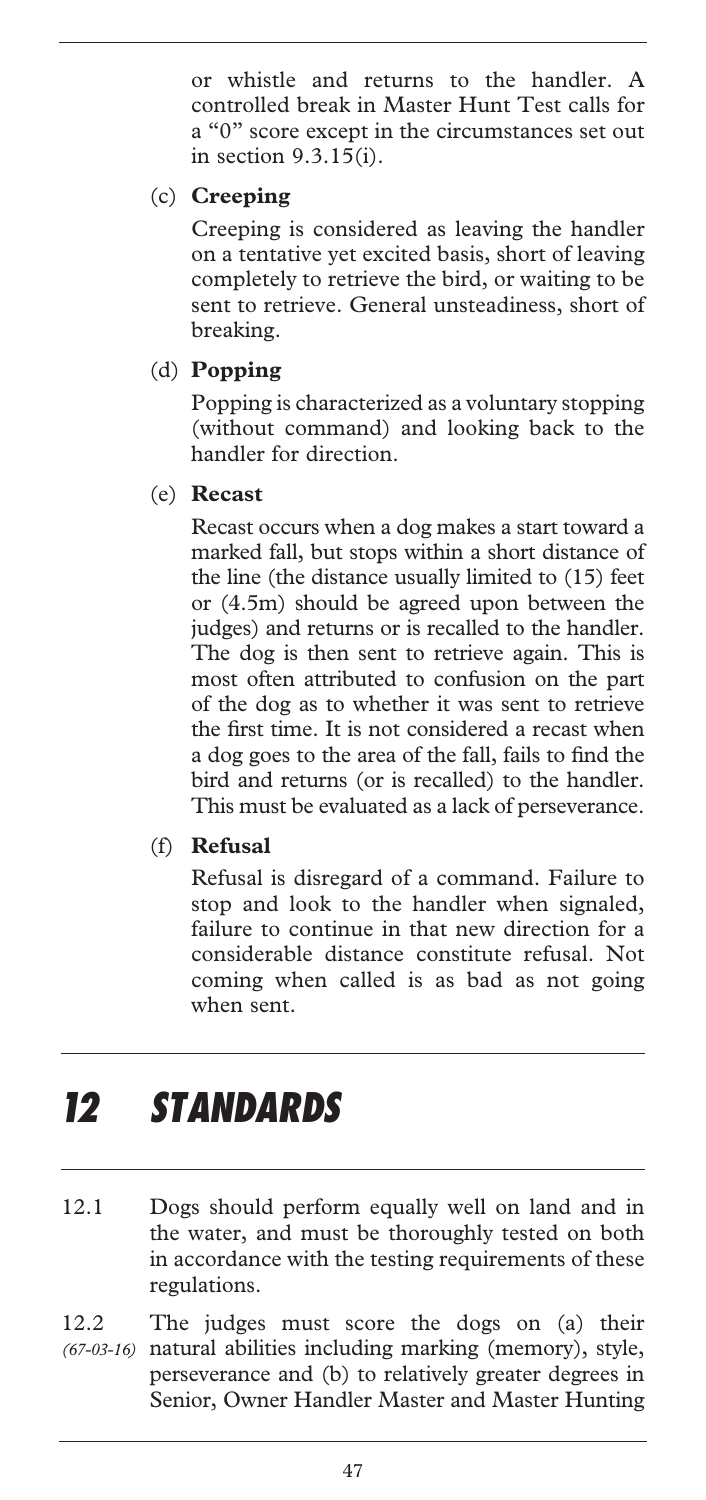Tests, their trainability as evidenced in steadiness, control, response and delivery

Decisions not to award a qualifying score must be the consensus of the judges.

- 12.3 The ability to mark accurately is of primary importance. A dog which marks the fall of a bird, uses the wind and takes direction from its handler is of great value.
- 12.4 After delivering a bird to its handler, a dog should stand or sit close to its handler until given further orders.
- 12.5 When ordered to retrieve, a dog should proceed quickly and eagerly on land or into the water to marked falls, or on the line given it by its handler on falls it has not seen. A dog should not disturb too much ground or area and should respond quickly and obediently to any further directions its handler might give.

A dog which pays no attention to many whistles and/or directions by its handler can be assumed to be weak in response, and unless in the opinion of the judges there exist valid mitigating circumstances, the dog should be graded low or receive a grade of "0" in trainability.

- 12.6 In marking situations, a handler may give the dog a line in the direction of the fall, provided that such lining is accomplished briskly and precisely. Conspicuously intensive lining suggests a weak marking ability and the dog must be graded low in marking.
	- (a) The handler shall not line a dog in the direction of any fall or gun station until all falls are down.
	- (b) In the Senior Hunt Test it is desirable that the handlers of both the working dog and the honour dog remain silent from the time the first shot is fired until the dog is released by the judge but the handler may very quietly give an occasional command without incurring a penalty.
	- (c) In a Master Hunt test the handler of the working and honouring dogs should remain silent from the time the first shot is fired until the dog is released by the judge. However, the handler may very quietly give an occasional command to facilitate a difficult-to-see mark without incurring a penalty. A Master Hunter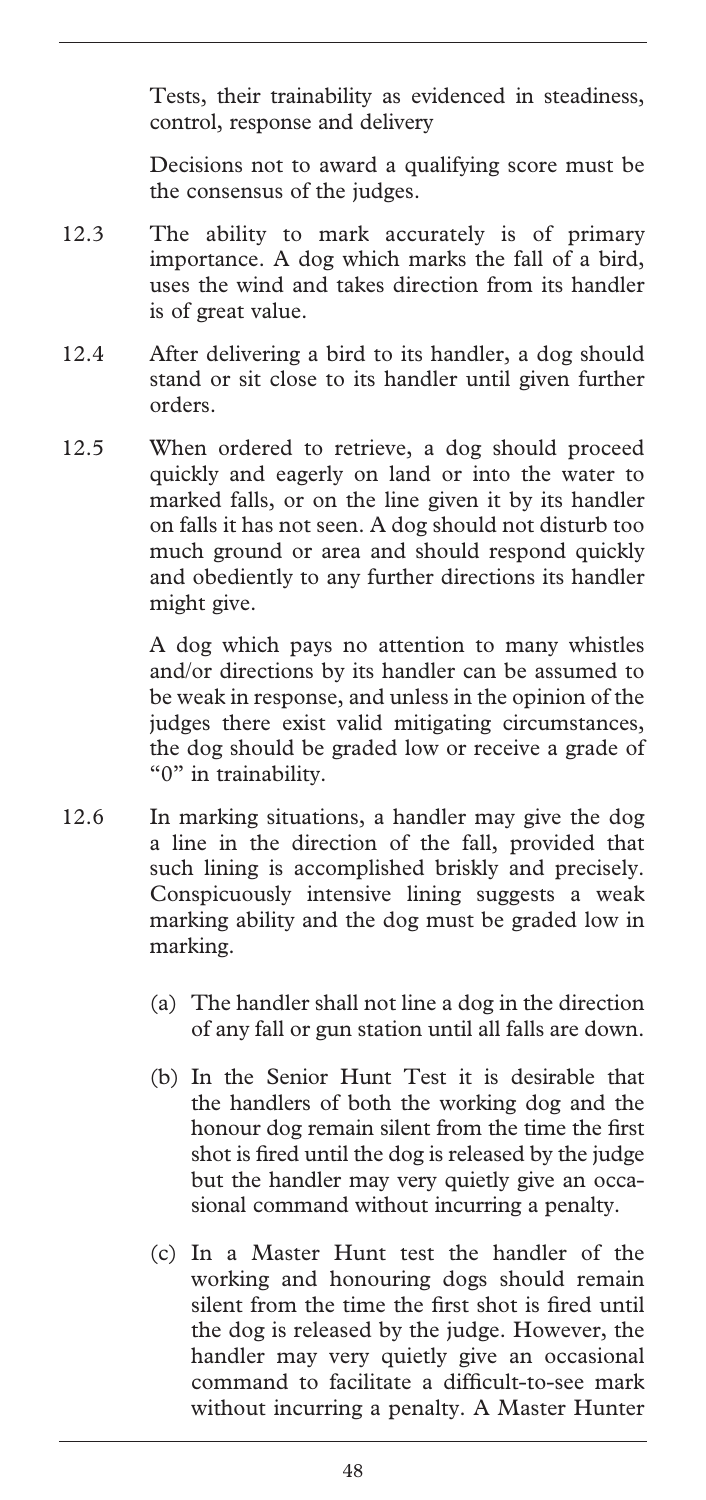dog is a polished hunting companion and is expected to be steady. Any speaking to the dog once the first shot is fired detracts from a perfect performance and must be reflected in the trainability score. Repeatedly speaking to the dog within one series or during more than one series indicates either an undesirable lack of steadiness or a lack of marking ability and must be scored "0". If a dog indicates with forward motion an attempt to retrieve and is stopped by the handler (a controlled break) he must be scored "0". A handler may speak quietly to his dog to prevent forward motion but repetition of this fault will necessitate a "0" in trainability. At any time, if the judges deem the handler to be loud or intimidating, the dog will be scored "0".

- (d) If the handler of an honouring dog in either Senior or Master Hunt tests makes a loud noise or command which might interfere with a competing dog at the judge's discretion may turn the offending dog out of the test.
- 12.7 In marked retrieves, if a dog, after having been sent to retrieve: (1) returns to its handler before finding the bird, with or without having been called in, except in those cases of confusion of the dog as to whether it was really ordered to retrieve; (2) stops its hunt; or (3) fails to pick the bird up, actually leaving it after finding it; it shall be sufficient cause, unless there exist in the opinion of the judges valid mitigating circumstances, to grade the dog "0" in marking or perseverance.

A recast occurs when a dog makes a start toward a marked fall, but stops within a short distance of the line (the distance is usually limited to 15 feet or (4.5m), and should be agreed upon between the judges) and returns or is recalled to the handler. The dog is then sent to retrieve again. This is most often attributed to confusion on the part of the dog as to whether it was sent to retrieve the first time. It is not considered a recast when a dog goes to the area of the fall, fails to find the bird and returns (or is recalled) to the handler. This must be evaluated as a lack of perseverance.

12.8 A dog which fails to find a bird which, in the opinion of the judges, it should have found, shall be graded "0" in marking.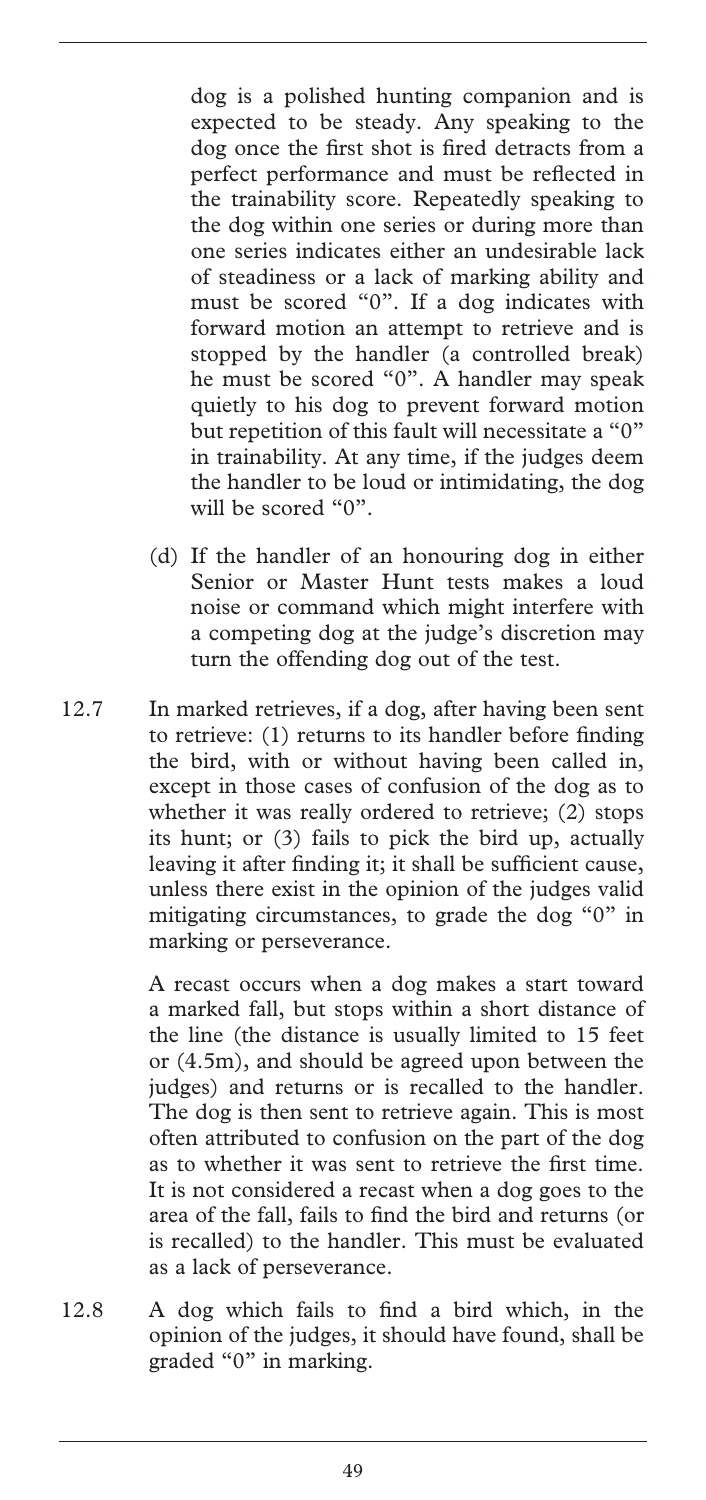- 12.9 Upon finding the game, a dog should quickly pick it up and return briskly to its handler. A dog retrieving a decoy shall be graded "0" on trainability.
	- (a) A dog should not drop its game on the ground, but distinction should be made between deliberately dropping a bird, and readjusting a bad hold or losing its grip or running over uneven terrain.
	- (b) Upon returning, a dog should deliver the bird promptly and tenderly to its handler. A dog that is unwilling to release a bird on delivery should be scored low in trainability, and if compelled to do so by severe methods should, unless in the opinion of the judges there exist valid mitigating circumstances, be graded "0" in trainability.
	- (c) A dog cannot receive a qualifying score if it renders a bird unfit for human consumption. Both judges are responsible for inspecting the bird and agreeing that the dog alone was responsible for the damage.
- 12.10 In Junior, Senior, Owner Handler Master and Master Hunt Tests, a dog should come to the line tractably at heel and sit promptly at the point designated by its handler and remain quietly where placed until given further orders. Retrievers which bark or whine on line, in a blind or while retrieving should be scored low in trainability. Loud and prolonged barking or whining is sufficient cause to justify grading a dog "0" in trainability.
- 12.11 In Senior, Owner Handler Master and Master Hunt Tests, a handler may not hold or touch a dog to keep it steady, or noisily or frequently restrain a dog on line, except in extraordinary circumstances, from the time the first bird is being thrown until the dog's number is called. Violation of any of the provisions of this paragraph is sufficient cause to justify a grade of "0" in trainability.
- 12.12 In Senior, Owner Handler Master and Master Hunt Tests a dog that goes to the area of a fall, hunts, fails to find, and then leaves the area to hunt for another fall, or that drops a bird it is retrieving and goes for another, shall be considered to have switched. Unless in the opinion of the judges there exist valid mitigating circumstances, a dog that switches shall be scored "0" in perseverance in Senior and Master Hunt Tests.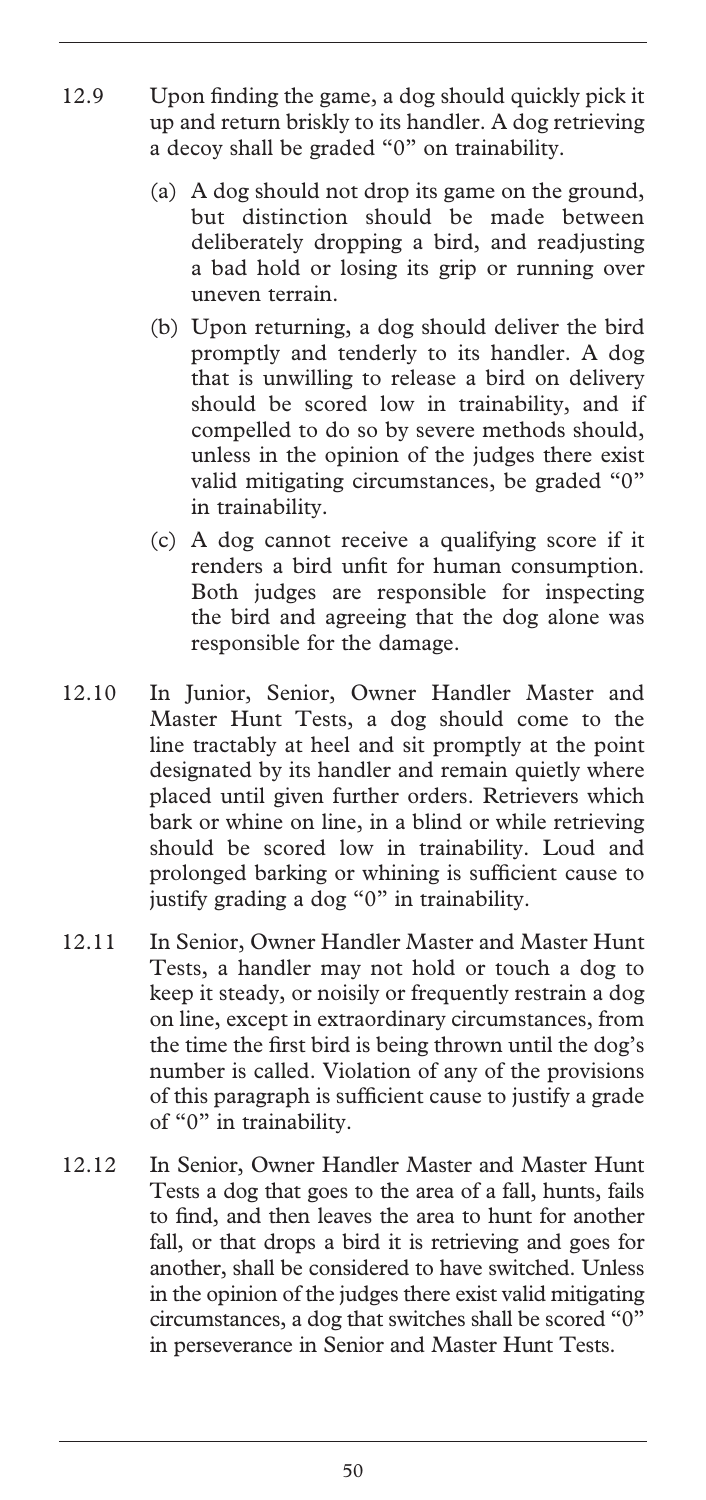12.13 In Senior, Owner Handler Master and Master Hunt Tests, failure to enter either rough cover, water, ice, mud, or any other situation involving unpleasant or difficult going for the dog, after having been ordered to do so several times, is sufficient cause to grade the dog "0" in perseverance.

# *13 GUIDELINES FOR THE HUNT TEST*

#### **13.1 Purpose**

- 13.1.1 The purpose of the hunt test for Retrievers, Barbet, Irish Water Spaniels and Standard Poodles is to test the merits of, and evaluate the abilities of these dogs in the field in order to determine their suitability and ability as hunting companions. Hunt test should, therefore, simulate as nearly as possible the conditions met in a true hunting situations.
- 13.1.2 Dogs are expected to retrieve any type of game bird under all conditions, and the judges and the Hunt Test Committee have complete control over the mechanics and requirements of each test.
- 13.1.3 Pheasants, ducks, chukars or guinea hens may be used in hunt tests, as may any other species of game bird that might be unique to a specific region. Pigeons may only be used in the upland hunting test with flush 'in Master Hunt Test.
- 13.1.4 While natural hunting conditions are subject to great variations in different parts of the country, retrievers are expected to possess a defined set of abilities which enables them to serve as hunting companions, although the proportion of these abilities and their relations to one another will vary. In most instances there should be little doubt in a judge's mind as to the abilities of dogs in a given hunting situation. However, there is unlimited opportunity for an honest difference of opinion on abilities that range from just above average to just below average.
- 13.1.5 Hunt tests provide a mechanism for identifying, through the evaluation of the abilities of retrievers, those dogs which possess abilities that set them apart as accomplished hunting companions.
- 13.1.6 The information provided here is intended as a guide, not only for judges, but for all concerned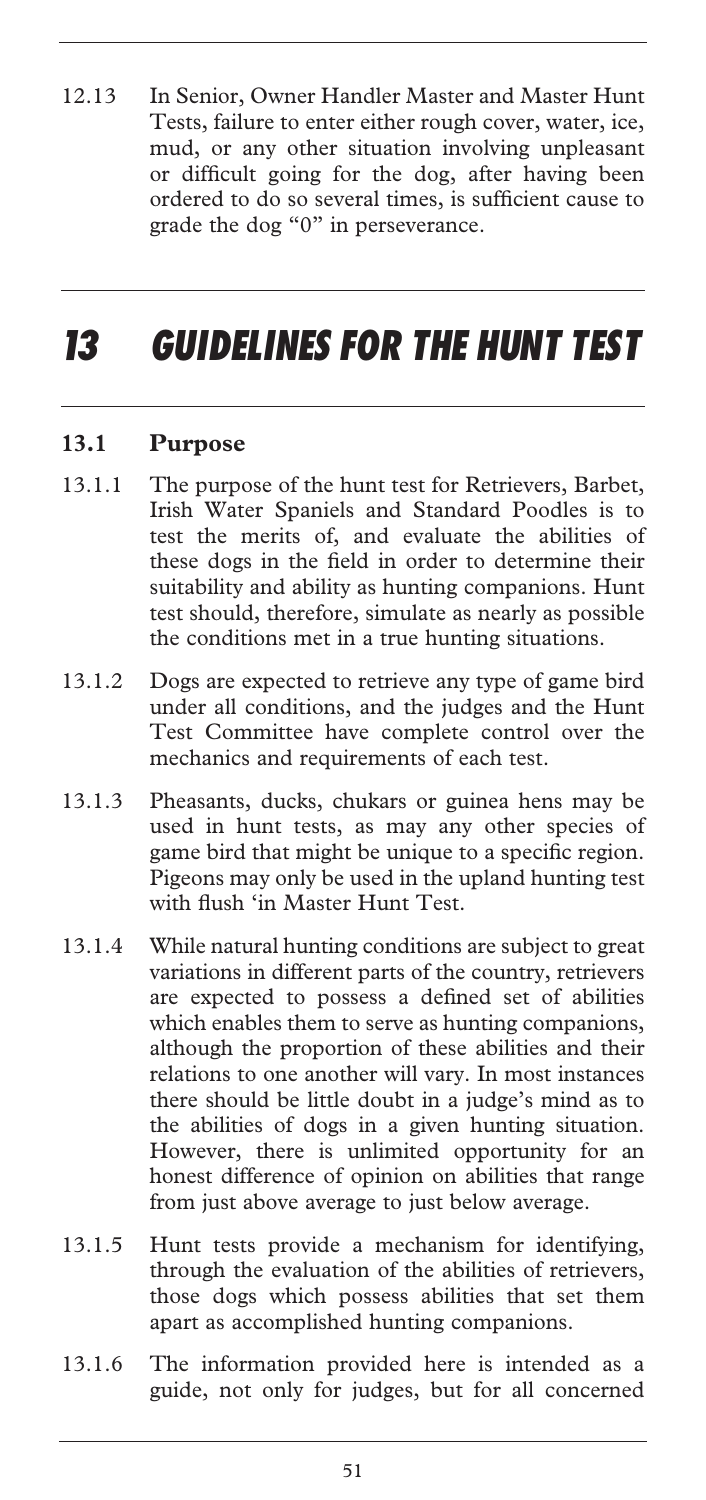with the welfare and development of retrievers as superb hunting companions.

- 13.1.7 All Provincial and Federal laws must be adhered to regarding the handling of and use of birds; and the handling and use of firearms.
- 13.1.8 Gun safety is of paramount importance and judges may remove anyone who does not practice gun safety. In accordance with the Canadian Firearms Program handlers, judges, gunners and others who handle firearms must ahere to the following Vital Four **ACTS** of Firearm Safety (Canadian Firearms Program):

**A**ssume every firearm is loaded **C**ontrol the muzzle direction at all times **T**rigger finger must be kept off the trigger and out of the trigger guards **S**ee that the firearm is unloaded

#### and **PROVE** it safe:

**P**oint the firearm in the safest available direction **R**emove all ammunition **O**bserve the chamber **V**erify the feeding path **E**xamine before each time you pick up a firearm

As well it is strongly recommended that handlers complete the Canadian Firearm Safety Course

#### **13.2 Apportioning Time**

13.2.1 This is a first and most important consideration in planning the mechanics of an event and is the joint responsibility of the judges and the Hunting Test Committee. The premium list scheduled the days of the hunt test and the hour when judging will start. Those are fixed, definite factors in planning the mechanics of an event.

13.2.2 The following factors should be considered in (68-03-16) apportioning time:

- (a) the number of entries in each of the various tests;
- (b) the quality and quantity of the facilities available at the grounds;
- (c) the weather;
- (d) the proximity of sites for the various tests;
- (e) the ease of moving and the time involved in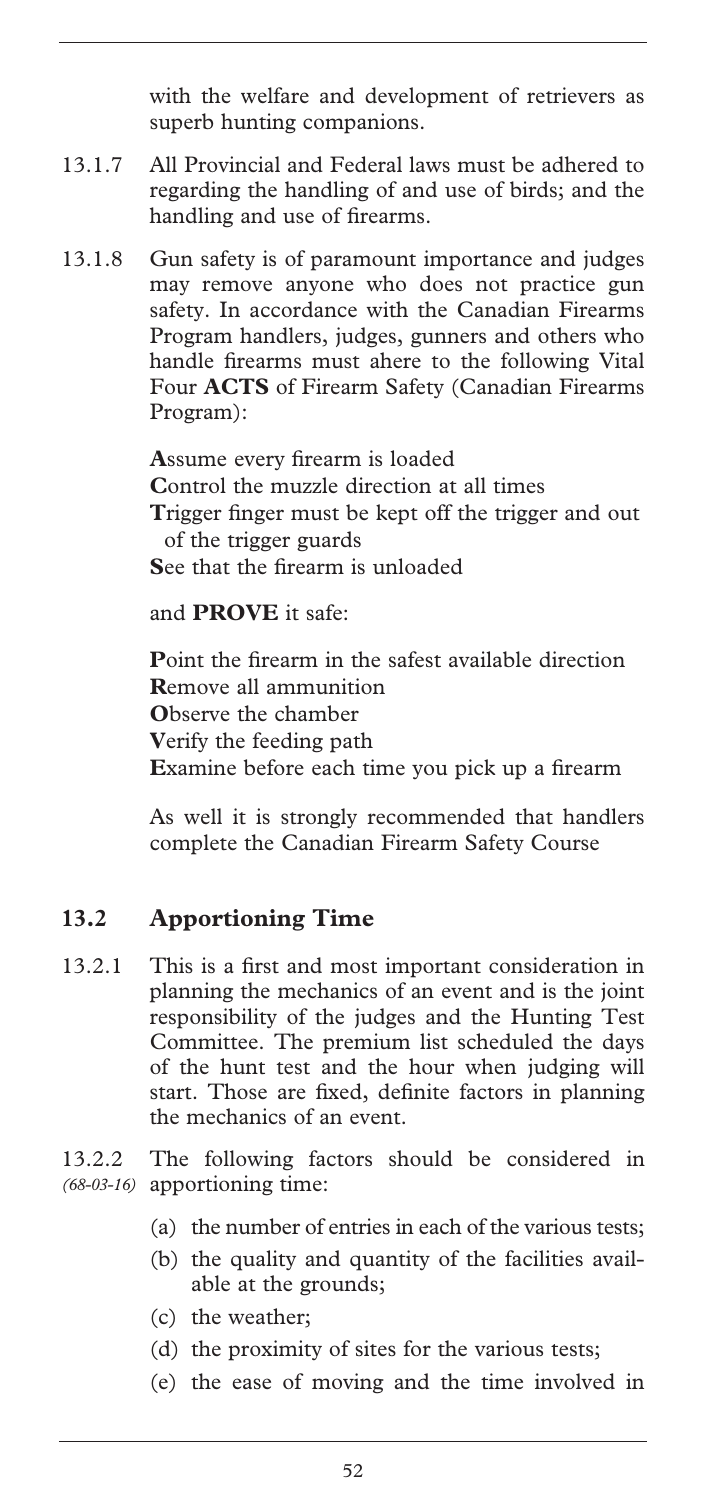moving from one site to another (here one must not forget about the importance of the size of the gallery).

### **13.3 Inspection of Test Grounds**

- 13.3.1 It is extremely important that judges inspect the grounds with representatives of the Hunt Test Committee the day preceding the event.
- 13.3.2 The judges must seek the Committee's counsel regarding any peculiarities of the grounds not readily apparent and any conditions or situations which might compromise the safety of the dogs or handlers. At that time, the judges should select and determine the nature and objectives of each hunting situation, preferably for their entire assignment. The club must provide an efficient organization to conduct the event; this will do much to reduce delays in starting providing, of course, that the judges have previously planned and have instructed the Hunt Test Committee bout the location of the hunting situations, and the requirements for game, guns, blinds, bird boys, boats, decoys, etc.

#### **13.4 Planning Hunting Situations**

- 13.4.1 This is one of the most important responsibilities of the judges. With natural hunting situations, it is much easier to score the abilities of a dog than could be true with situations which are very easy, or with situations which are too difficult and timeconsuming, or too tricky. Of primary importance is the simulation of natural hunting conditions in as realistic a manner as possible.
- 13.4.2 Be sure that instructions to bird throwers are clear about when and how to throw, and to remain quiet and not move while a dog is working. Bird throwers should also be old enough and strong enough for the task.
- 13.4.3 On marked retrieves, a dog should be able to see a bird in the air and as it falls, since marking can be evaluated only when it has seen the falls. Many factors contribute to a dog's ability to see and mark the falls: for instance, the background against which the bird is visualized in flight and the light conditions, as well as the height to which birds are thrown.
- 13.4.4 On blind retrieves, wherever possible, the judges should plan their hunting situations so as to take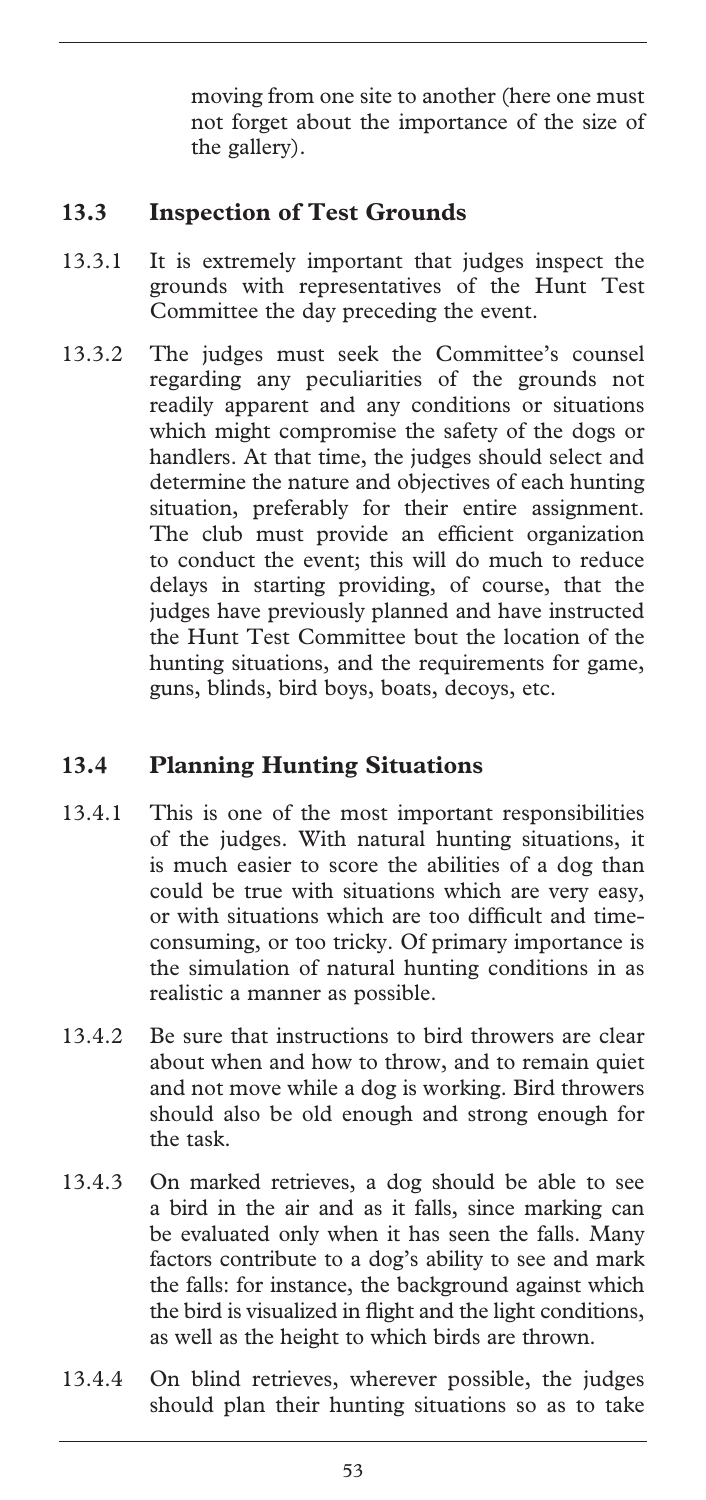advantage of hazards, such as islands, decoys, points of land, sand bars, ditches, hedges, small bushes, adjacent heavy cover, and rolling terrain. Despite such natural distractions, it should be possible for a dog to find a well-planned blind retrieve on the initial line from its handler; that it will do so is highly improbable because of those natural hazards, so it must be handled to the blind. The test should be planned so that the dog should not be out of sight for a prolonged period so long as the dog is on or near to the direct line to the bird. A dog which is out of sight for a considerable period cannot be said to be under control. Utilizing natural hazards provides better opportunity to evaluate the abilities required of a superb retriever.

- 13.4.5 Each test should have a specific purpose that calls for the use of specific abilities. This makes scoring easier and your objectives more clearly known to handlers. Tests should never be overly complex or elaborate or anything other than reasonable (but imaginative and natural) situations.
- 13.4.6 Ingenuity on the part of the judges is always encouraged not only in planning natural hunting situations, but also in devising some which are unusual but practical and realistic and which would be encountered "...in a true hunting situation". These situations might take the form of a type of hunting unique to the region in which the event is held, but remember – complicated or unnatural tests very often prove nothing and consume great amounts of time and expense.
- 13.4.7 The judges should think of the handler as a hunting companion. Handlers can ask questions, but this does not relieve them of the responsibility for knowing where the birds fall and knowing generally where the blinds are located. Clarity in explaining test objectives should minimize questions.
- 13.4.8 Guns may be retired but visible guns should never be moved to another spot in order to trick or mislead the dog.
- 13.4.9 Tests should be designed to be fair and suitably challenging for the stake and not designed to eliminate or trick the dogs. Judges should not feel that if most dogs do well on the first test, the next test must be more difficult – elimination is not the point of testing.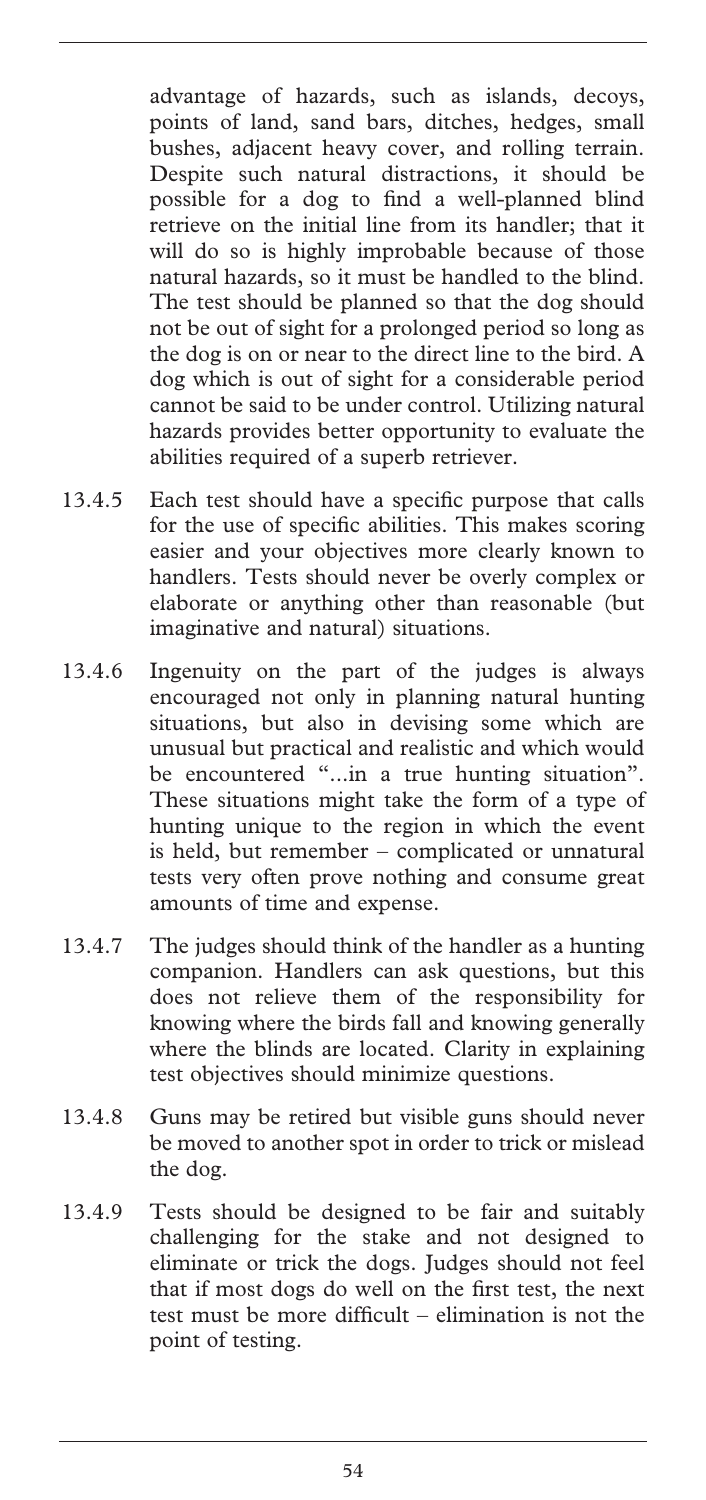- 13.4.10 Judges are also encouraged to incorporate elements and conditions that lend realism to their hunting situations. A test that requires a dog and handler to work from a boat, for example, is realistic but caution must always be exercised. Keep in mind those handlers, who, because of age, weight, injury, etc., might not be able to accomplish certain tasks.
- 13.4.11 Consider, also, the amount of time consumed by these elements, and ask yourself what they are testing, and whether they allow you to efficiently test multiple abilities.
- 13.4.12 Judges should avoid setting up a too-clearly-defined line (i.e., a departure point that would be unnatural when hunting). While consistent and similar tests for each dog are desirable and generally necessary, this does not mean that each bird must drop in the identical location for each dog, or that all dogs must work from the same line or point of departure.
- 13.4.13 For example, a dog and handler can walk along a
- hedge row and a bird or birds can be released from *(69-03-16)* different areas along the row. In a test such as this, more than one dog can be taken on a hunt at the same time. In Master, one can honour while the other retrieves, and the roles can be reversed as you walk further down the row.
- 13.4.14 Blind retrieves must also have a scenario. On several occasions during a days testing, (except in Junior) a dog will be sent to retrieve a bird it has not seen fall. A shot can be used to indicate a downed bird while a dog is out retrieving another bird.
- 13.4.15 All birds should be within gun range so the judges will be able to see and evaluate the dogs under normal hunting conditions.

When setting up your test remember the following factors:

- (a) Lighting and conditions over the course of a day
- (b) Water configuration
- (c) Terrain
- (d) Wind
- (e) Hillsides
- (f) Cover and changes in cover
- (g) Background against which birds are seen
- (h) Height and distance to which birds are thrown or to which they fly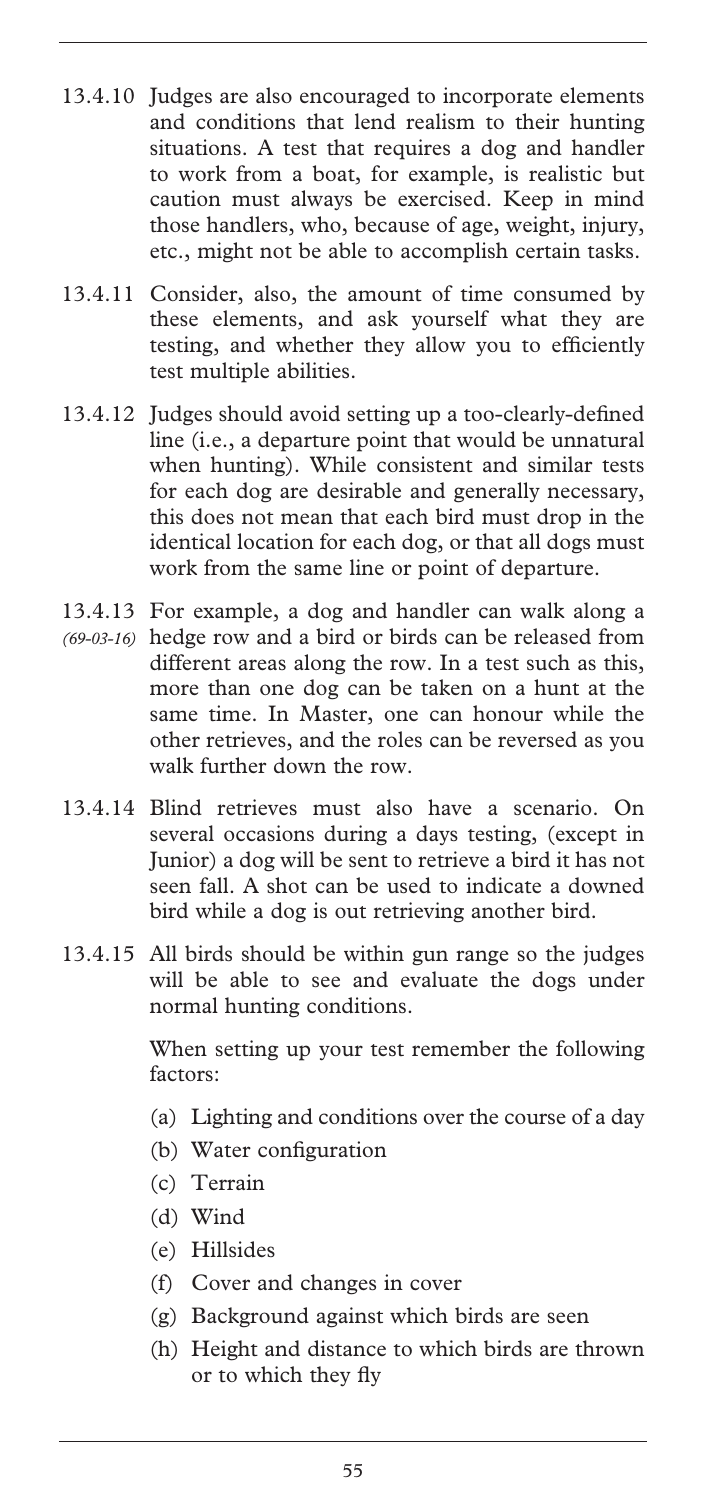# **13.5 Test Dogs**

- 13.5.1 Changing a hunting situation after a series has been started should be avoided if at all possible. One way of avoiding this, and of avoiding unforeseen and unpredictable situations which would weaken a sound hunting situation, is the practice of running a test-dog in every series before any of the entered dogs are run. Use of a test-dog is usual practice by some judges, when they may entertain doubts about the exact way in which the hunting situation may actually go. Use of a test-dog is very often a timesaving device.
- 13.5.2 The test dog must not be entered in that test or any (70-03-16) other stake that day if possible and can reasonably be expected to complete the test and demonstrates the mechanics of the test.

# **13.6 Unusual Circumstances, "No Birds"**

- 13.6.1 If unusual and unplanned circumstances occur during the course of a marking test, the judges can ask the handler to handle the dog, or otherwise compensate for the unanticipated occurrence. The absence of competition allows more flexibility for judges.
- 13.6.2 Because dogs are evaluated against a standard, a test need not be exactly the same for every dog. However, it is highly desirable that they run in similar tests. Dissimilar tests can inadequately test some abilities. For example, a double mark and blind that becomes a single mark and blind because of a missed bird does not test a dog's memory as adequately as it was intended to do.
- 13.6.3 Unplanned situations can markedly lessen or increase the difficulty of a given test and actually change the test level to a higher or lower category. Dissimilar tests also invite the question – "Why did my dog have to do 'X' amount of work to qualify while that dog only had to do 'Y' to qualify?"
- 13.6.4 There will be situations, which through no fault of the dog, might adversely affect the score of one or more of the dog's abilities. There will also be situations that present danger and hazards for dogs. Picture the bird that lands on the far side of a barbed wire fence, or over a levee and out of sight, etc.
- 13.6.5 Each judge should be at liberty to call a "no-bird" and independently, when in their opinion, a hazard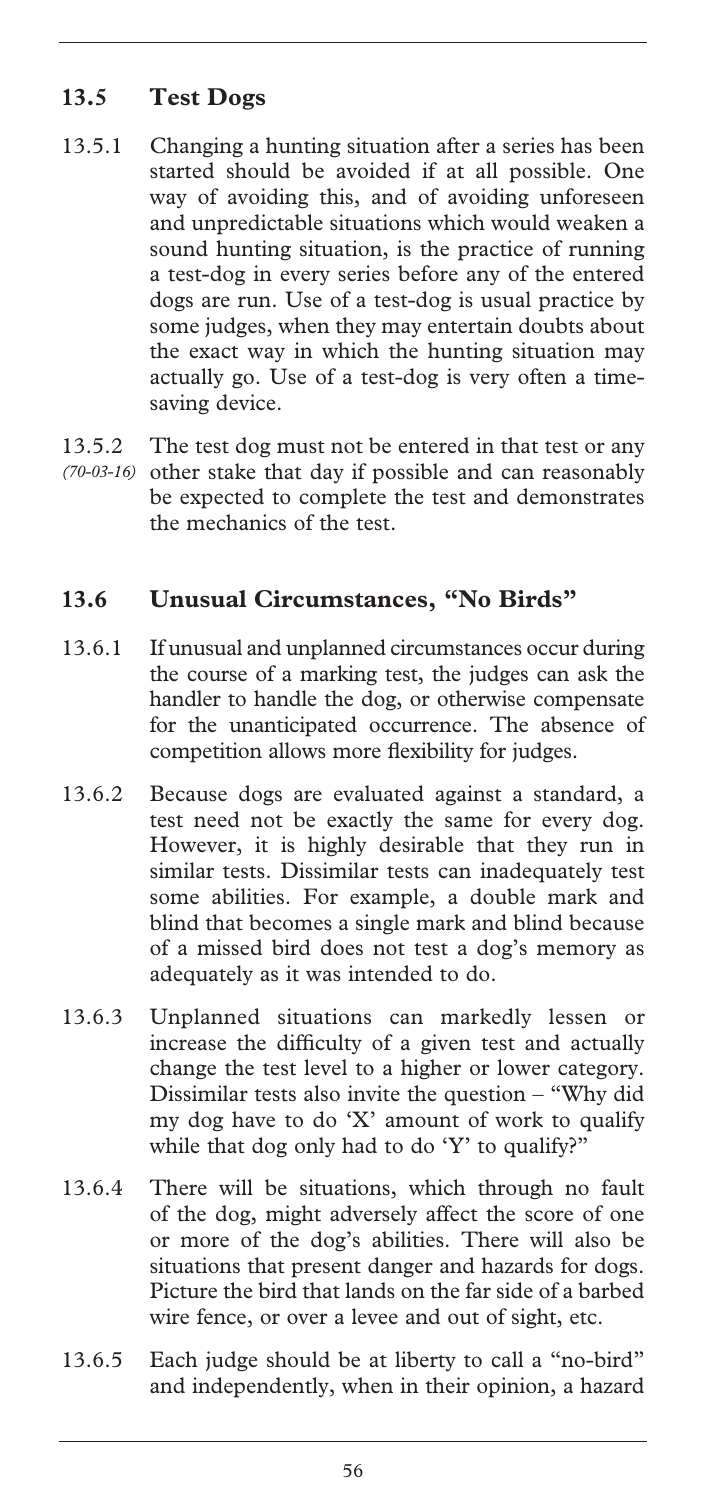or an element of danger exists, or the test conditions are altered to the point that the test becomes something else. Ask yourself whether the altered situation still presents a reasonable opportunity to evaluate other abilities.

13.6.6 Many situations will occur which cannot be specifically addressed in the regulations or guidelines. In these instances, judges must draw on their own experience to arrive at fair decisions.

# *14 EVALUATION & SCORING*

- 14.1 The evaluation of a dog's abilities (marking, style, perseverance, trainability) can never be precise; it is *(71-03-16)* not an exact science. However, the primary purpose of a retriever is to get the birds to hand as quickly as possible in a pleasing, obedient manner; whether a dog accomplishes its primary purpose is determined by its possession of a unique set of both natural abilities, and abilities acquired through training.
- 14.3 A judge must keep in mind the fact that he is evaluating numerically a defined set of abilities and not judging a dog in relation to the performances or merits of the other dogs entered. A dog's abilities are scored against an established standard.
- 14.4 In scoring a dog's abilities in a test, the judges must assign a numerical score from "0" to "10" that reflects their estimation of each ability that they have seen demonstrated.
- 14.5 To qualify, a dog must receive an overall average of 7 for the entire test and must not have an average score in any one ability category below 5. For example, a dog could score 7's, 8's or even 9's in some ability categories and fail to qualify if the average score in another category was below five.
- 14.6 A frequently asked question is how to determine what score - from 0 to 10 - you should give in any one ability category. There are many ways, but one method is to determine whether the dog should qualify in that ability category, which might mean a minimum score of five. Knowing the dog must have an overall average of seven, the judge considers whether other abilities deserve a seven or higher. With a five or less (but not with a zero by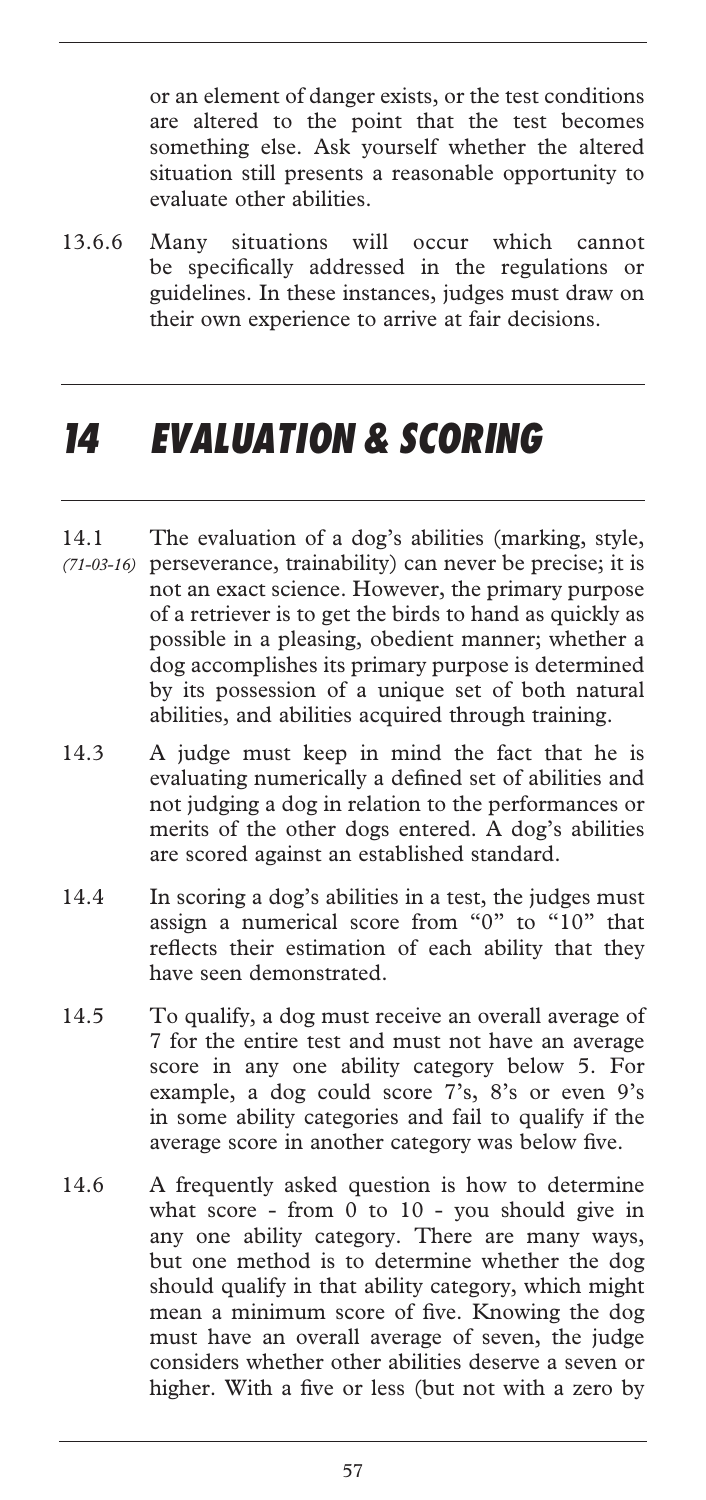both judges) the dog would have to score higher in that ability and other abilities to acquire the 7 overall average. A score of 5 or less on a given ability during a series does not necessarily mean that the dog cannot receive a qualifying score, unless both judges score that ability as a zero.

- 14.7 A judge might want to compare the scores to grades received in school. For example, a five, six or seven might be comparable to a passing grade of "C". An eight would be a "B" a nine would be an "A" and a ten would be an "A+".
- 14.8 Another scoring method could begin with a perfect score of 10 and progress downward. If not exactly 10, how close did the dog come to what you expect in a hunting companion?
- 14.9 If a particular ability did not merit a five, it should be scored lower, and possibly the dog will fail to qualify. The judges might determine that the dog showed promise in some ability categories, but just barely, and score accordingly. How much lower depends on individual judgment.
- 14.10 A zero means that the dog did not perform minimally. For example, it would be difficult to assign a score other than zero in perseverance when a Senior or Master dog failed to enter water after having been ordered to do so several times.
- 14.11 A zero score is very different from a "non-score". A zero is computed into the dog's average for that ability while a non-score is not. The zero indicates that the dog had an opportunity to exhibit an ability, but failed to do so. The non-score says that such an opportunity did not present itself. An "X" should be entered on the score sheet for non-scores.
- 14.12 When both judges grade a dog zero on the same ability, the dog can no longer receive a qualifying score. Keep in mind that moderate to serious faults in an ability will often become more apparent through the series of tests. In questionable instances, give the dog the benefit of the doubt.
- 14.13 It is important to score a dog as accurately and consistently as possible in all test series. This provides handlers with information that can be used to plan future training.
- 14.14 Remember, judges need not fear rating a dog's abilities very high in early series if they have exhibited excellent abilities. They do not have to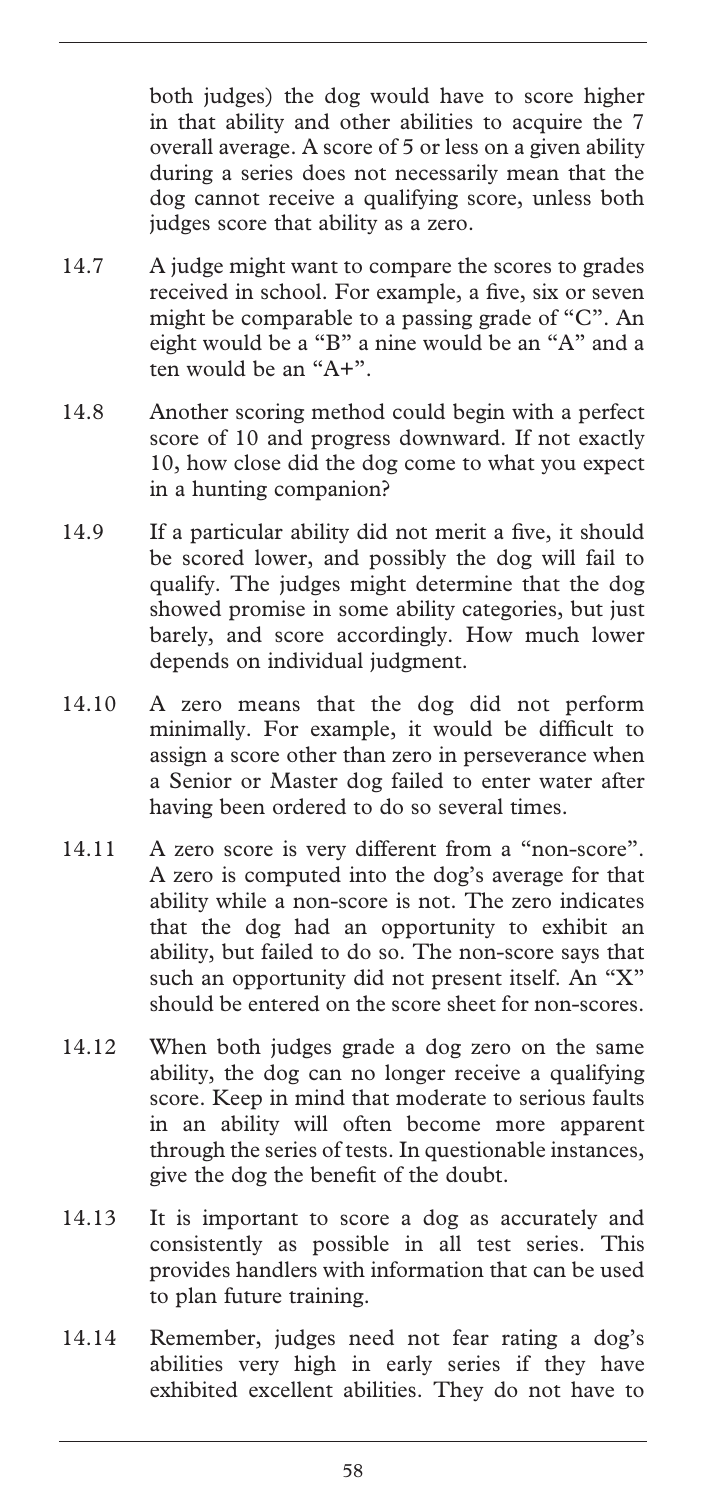leave "room" to score another dog relatively higher in a later series. The only thing they are scoring is a dog's abilities against the standard. They are not placing the dogs.

- 14.15 An important note judges should take time to review and check their scores with each other before the scores become "final". It is easy to unknowingly fail a dog that they might have intended to qualify.
- 14.16 A key element to successful judging is good ongoing communication between judges. This should not include discussion of the dog work and scoring within hearing of handlers while a test is underway.
- 14.17 There will always be occasions when some aspect of an ability is viewed differently and when judges might not agree on a specific numerical value; it is perfectly acceptable to compromise or average their scores. At the conclusion of their evaluation, however, judges must agree on those dogs which will receive a qualifying score.
- 14.18 A judge's responsibility is to determine through the evaluation of abilities, whether or not a dog possesses sufficient abilities to be entitled to official CKC recognition of those abilities in the form of Junior Hunter, Senior Hunter, Master Hunter or Grand Master Hunter titles.
- 14.19 Much can be achieved in attaining greater uniformity in evaluating the ability of retrievers through uniformity in defining and cataloging those abilities.

# *15 STANDARDS OF PERFORMANCE*

# **15.1 Marking**

- 15.1.1 Marking, or memory of falls, is of paramount importance. However, this does not imply that dogs which excel in marking shall not be scored lower, even to the extent of not receiving a qualifying score, for deficiencies in, or a lack of the other required abilities.
- 15.1.2 Ability to mark does not necessarily imply pinpointing the fall, but a dog should proceed directly to the area of the fall and establish a hunt. A dog that misses the fall on the first cast but recognizes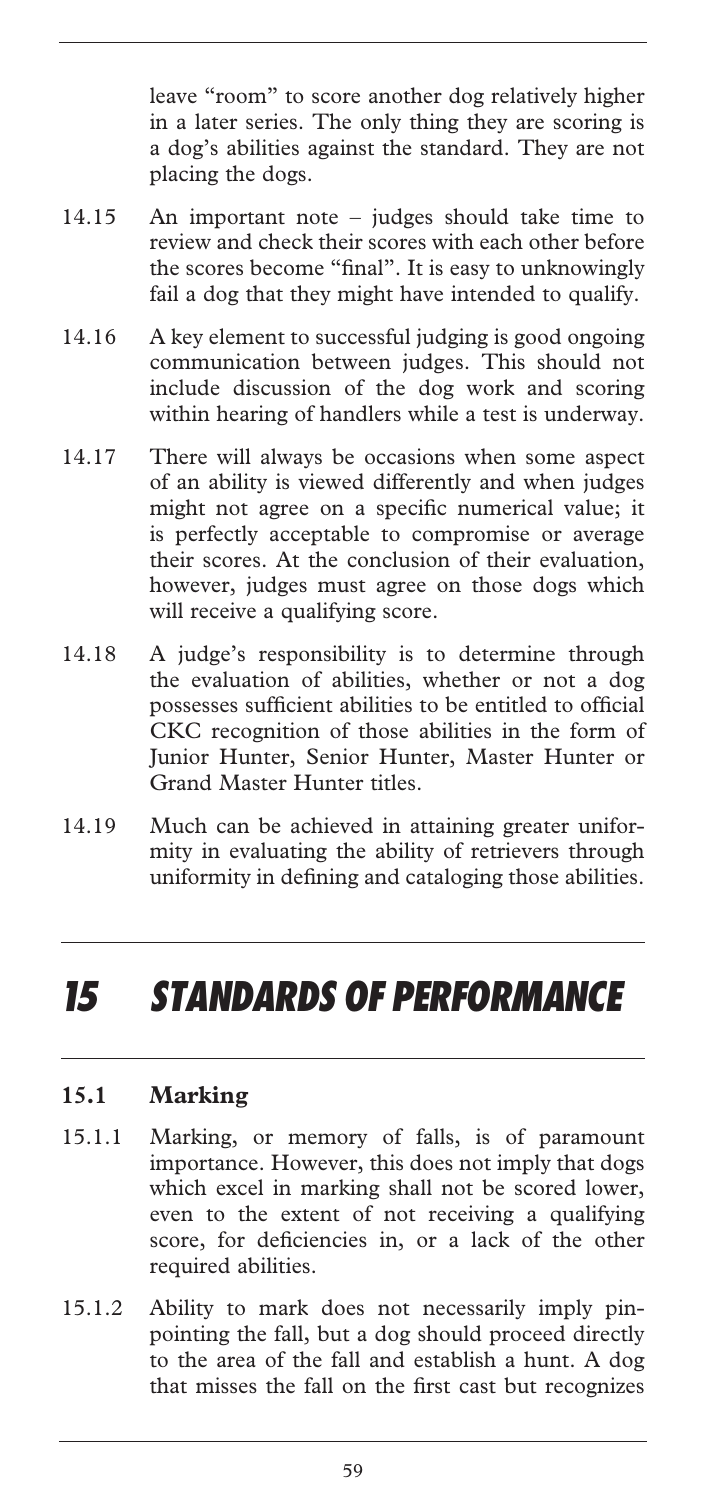the depth of the area of the fall, stays in it, then quickly and systematically hunts it out has done both a creditable and an intelligent job of marking.

- 15.1.3 Even with marked birds, a handler may be able to render great assistance to the dog by giving it a line in the direction of the fall. However, there is nothing he or she can do, short of handling, to aid the dog in recognizing the depth of the fall.
- 15.1.4 Often a dog gives definite indication of marking ability at or after delivery of a first bird, by aligning itself toward, or by looking eagerly in the exact direction of an unretrieved fall; at times, even leaving at once or leaving on command, but without benefit of a precise line to the fall given to it by the handler. There is no invariable method by which marking can be evaluated.
- 15.1.5 What precisely constitutes the area of the fall defies accurate definition; yet, at the outset of every marking situation, each judge must arbitrarily define its hypothetical boundaries for himself, and for each bird, so that he can determine whether dogs have remained within his own concept of the area of the fall, as well as how far they have wandered and how much cover they have disturbed unnecessarily. In determining these arbitrary and hypothetical boundaries, due consideration should be given to various factors:
	- (a) the type, the height and the uniformity of the cover;
	- (b) light conditions;
	- (c) direction of the prevailing wind and its intensity;
	- (d) length of the various falls;
	- (e) whether there is a change in cover (as from stubble to plowed ground, or to ripe alfalfa, or to machine-picked corn, etc.) or whether the fall is beyond a hedge, across a road, or over a ditch, etc.; and, finally, and most important
	- (f) whether one is establishing the area of the fall for a single, or for the first bird a dog goes for in multiple retrieves, or for the second or the third bird; since each of these should differ from the others.
- 15.1.6 Since there are so many conditions and variables to be taken into consideration, it is obvious that each judge must attempt to define for himself a hypothetical area of the fall for each bird, and then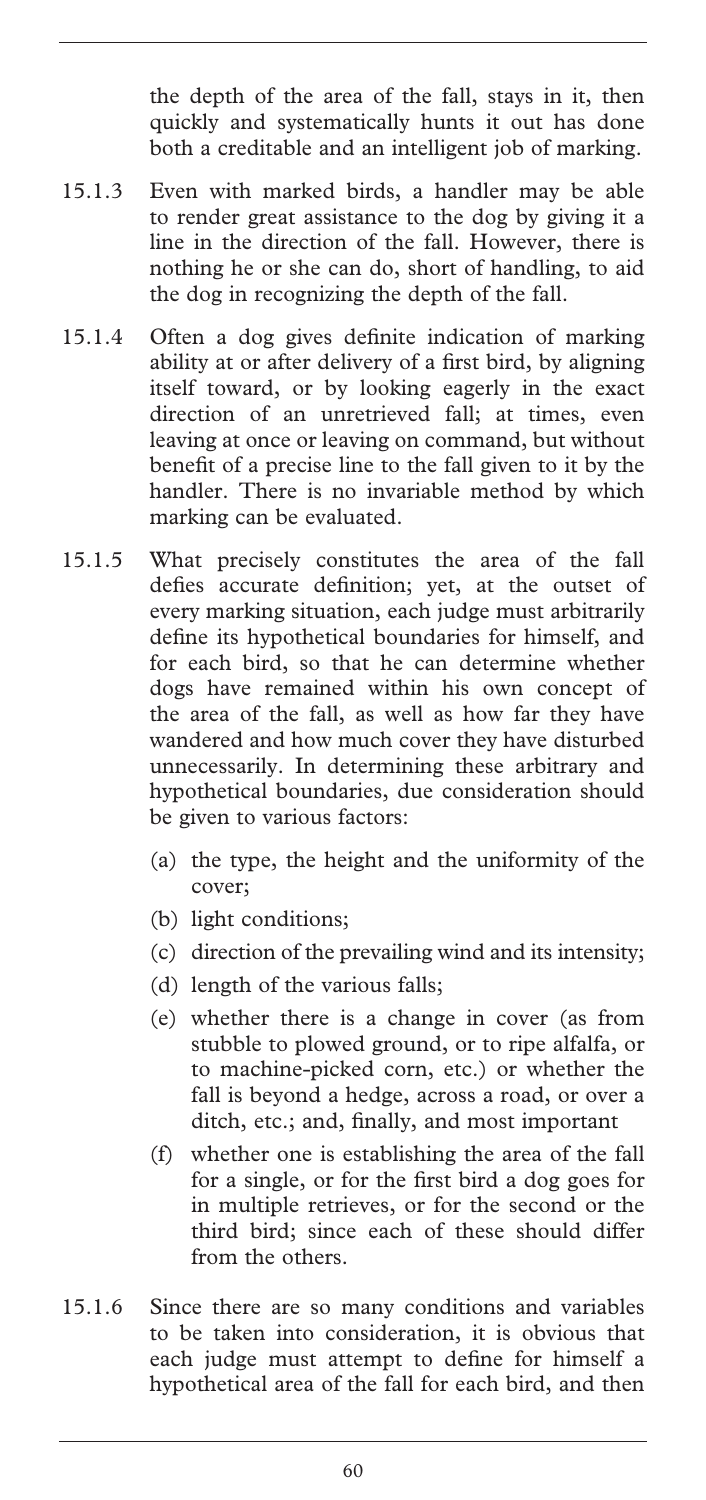numerically evaluate the dog's marking ability according to that definition. Individual evaluations should take into consideration the distance which a dog wanders out of the area, the frequency of such wandering, the number of birds mismarked and the amount of cover disturbed in these wanderings.

15.1.7 A dog which disturbs cover unnecessarily, clearly well out of the area of the fall, either by not going directly to that area, or by leaving it, even though it eventually finds the bird without being handled, should be scored lower on its marking than if it was handled quickly and obediently to the bird.

# **15.2 Style**

- 15.2.1 Style is apparent in every movement of a dog by the gaiety of its manner, by its alertness, by its eagerness and speed on retrieves, by its water entry, by its pick up of birds, and by its return with them. Style and marking constitute the most important abilities of retrievers, but this does not imply that a dog which excels in marking and style should not be scored lower on other abilities, even to the extent of not receiving a qualifying score for lack of or serious deficiencies in those required abilities.
- 15.2.2 In any hunting situation style includes:
	- (a) an alert and obedient attitude,
	- (b) a fast determined departure, both on land and into the water,
	- (c) an aggressive search for the fall,
	- (d) a prompt pick-up, and
	- (e) a reasonably fast return. The absence of these components of style should be reflected in a dog's score, even to the point of scoring a dog zero (0) on style.

#### **15.3 Perseverance**

- 15.3.1 Perseverance/courage/hunting is shown by a dog's determination to stick at it and complete the task at hand (i.e., systematically, aggressively, and without faltering) to search for and find the bird it has been sent to retrieve.
- 15.3.2 It is also displayed by a willingness to face without hesitation, and repeatedly, rough cover, cold or rough water, ice, mud, or other similar conditions which make the going tough.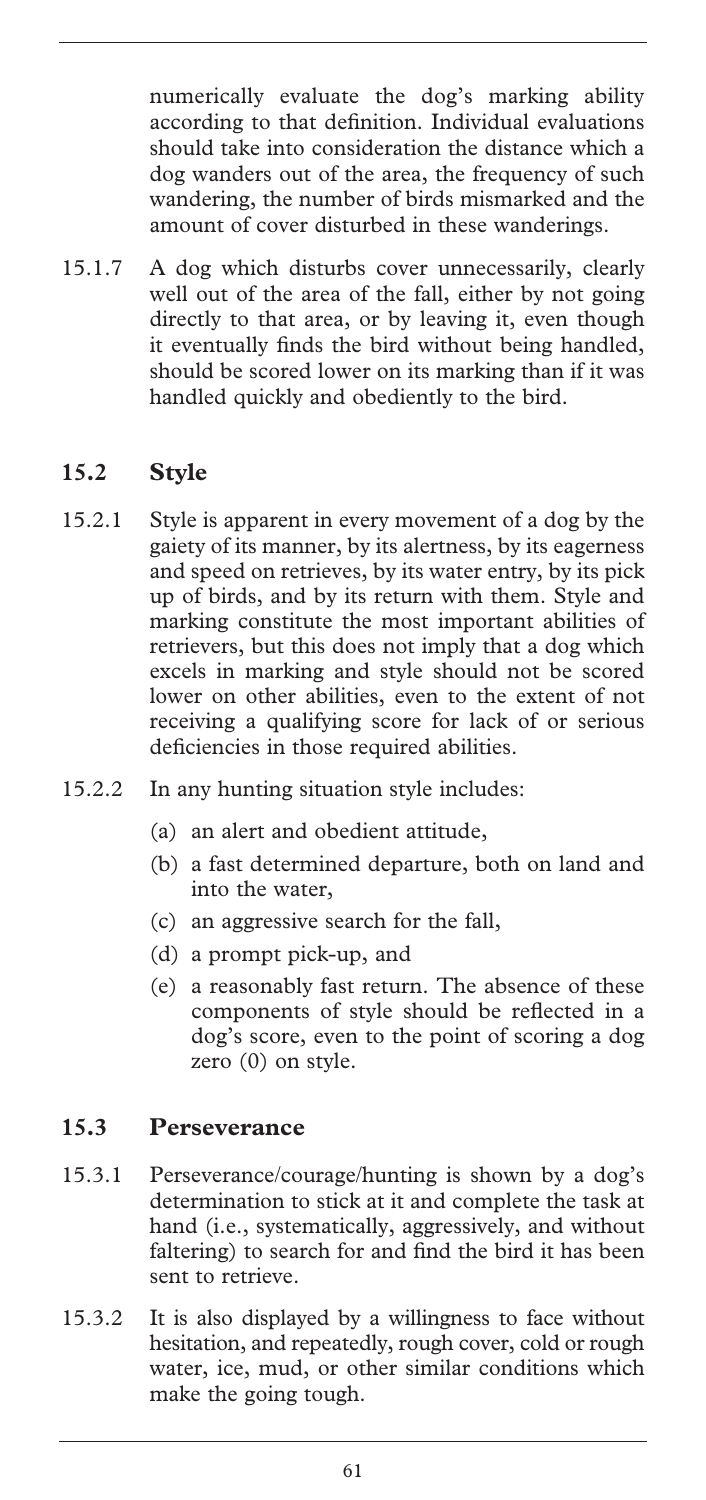- 15.3.3 A lack of perseverance may become apparent whenever:
	- (a) a dog returns to the handler, voluntarily, and before finding the bird;
	- (b) a dog either stops its hunt, or continues it in a slow, lackadaisical, disinterested manner;
	- (c) the dog pops-up or looks back to its handler for directions on a marked fall and before it has hunted for a considerable time;
	- (d) it switches birds; and
	- (e) it "blinks" a bird (i.e., fails to pick it up and leaves it after making the find).
- 15.3.4 Switching birds implies that a dog gives up in its hunt after a search, leaves the area, and goes for another bird, or when it drops a bird it is retrieving and goes for another. Except in the latter case, a dog should not be scored for lack of perseverance unless it goes to the area of a fall, hunts, fails to find, and then leaves that area to hunt for another fall. It should not be considered as a lack of perseverance, if, while on the way to one fall, the dog sees or finds another bird and retrieves it first; or, if on the way to one fall but long before it reaches the area of the fall, it changes its direction and goes for another bird.
- 15.3.5 On being sent for a marked fall, a dog may be confused as to whether it was really ordered to retrieve and may then return after a few steps, thus requiring a recast or direction to continue. In such cases the dog may not have displayed a lack of perseverance or marking ability.

# **15.4 Trainability**

15.4.1 The final attribute to be evaluated by judges is trainability, which includes those abilities which dogs acquire through training (steadiness, control, response and delivery). While not to be underestimated, acquired abilities must be viewed in a different perspective being of somewhat lesser importance than natural abilities even though a Master Hunter must exhibit all that is desirable in a finished retriever. The level to which acquired abilities are developed will vary in different test categories. For example, a reasonable degree of steadiness and general obedience are the requirements in the Junior Hunt Test. A greater degree of steadiness and some degree of the other qualities are expected in the Senior Hunt *(75-03-16)*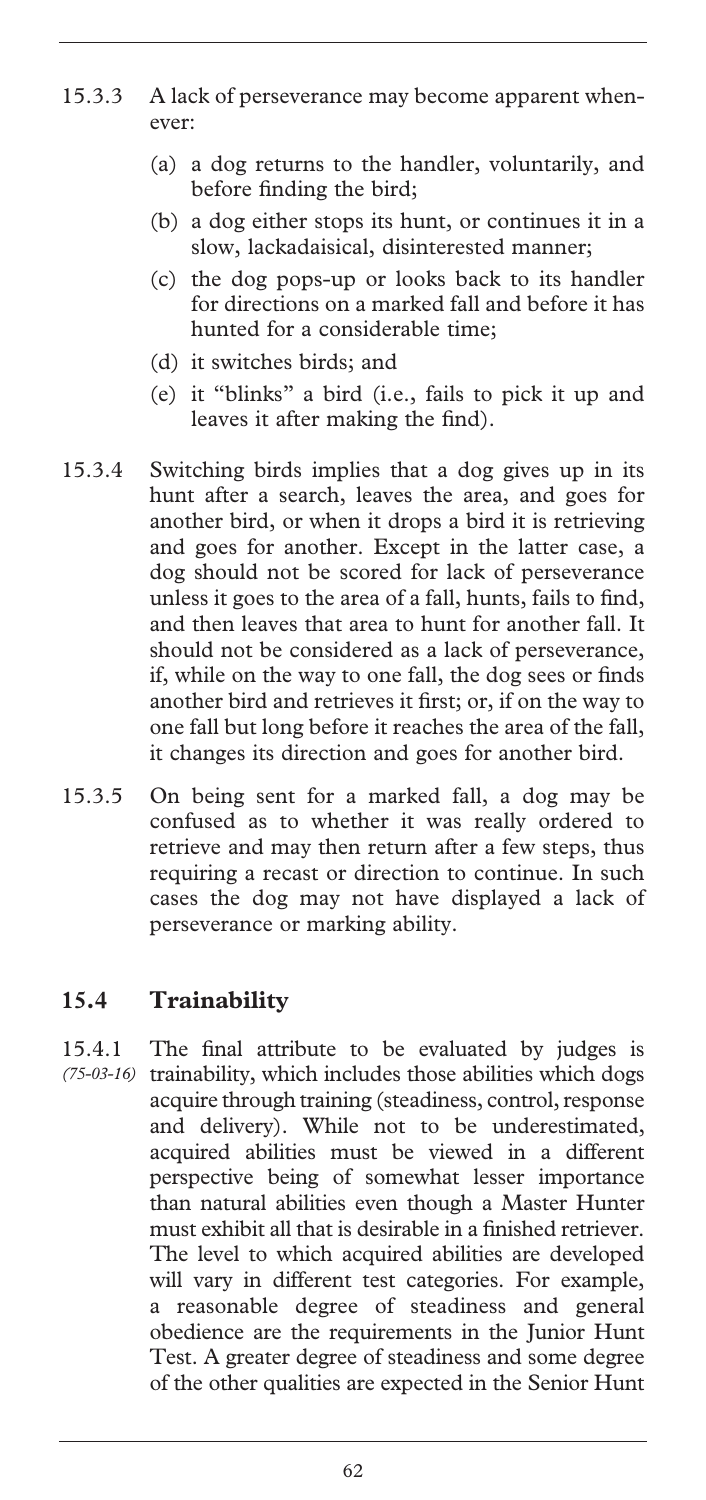Test. There should be expectation of full refinement in acquired attributes in Master Hunt Tests.

15.4.2 Trainability, or the abilities acquired through training, is generally understood to be composed of four (4) components – steadiness, control, response and delivery. A discussion of each of the elements which characterize trainability follows.

#### (a) **Steadiness**

 Dogs on line sometimes make various types of movements when game is in the air (and/ or when it is shot). These movements may be interpreted as efforts by the dogs to improve their view of the fall, and some occur through sheer excitement. Except for an occasional change in position in order to better see a fall, all such movements could be viewed as unsteadiness – with trainability scored depending on the test being judged and the extent and the frequency of the unsteadiness. The requirement of steadiness is a very important factor in evaluating the trainability of a retriever.

#### (b) **Control** *(75-03-16)*

 Control is closely allied to the dog's response to direction, but it also includes obedience and line manners. Control in the Senior and Master Tests also includes walking tractably at heel, off lead, assuming and staying in any designated position on line, as well as remaining quietly on line beside the handler after delivery of the bird. When called, a dog should return promptly to its handler particularly in those instances where judges decide that it shall be tested again, at a later time, either because another dog broke or due to any of a variety of other circumstances.

 Except for extraordinary circumstances, noisy or frequent restraining of a dog on line by its handler is sufficient cause not to award a qualifying score in the Senior and Master Hunt Tests. In less flagrant instances, the trainability score should correspond to the extent that the dog might be deemed to be out of control.

#### (c) **Response**

 Response is all-important in handling tests, and in situations where a dog must be brought back to the area of the fall when it has mismarked. A dog that responds to direction should take the original direction given to it by its handler and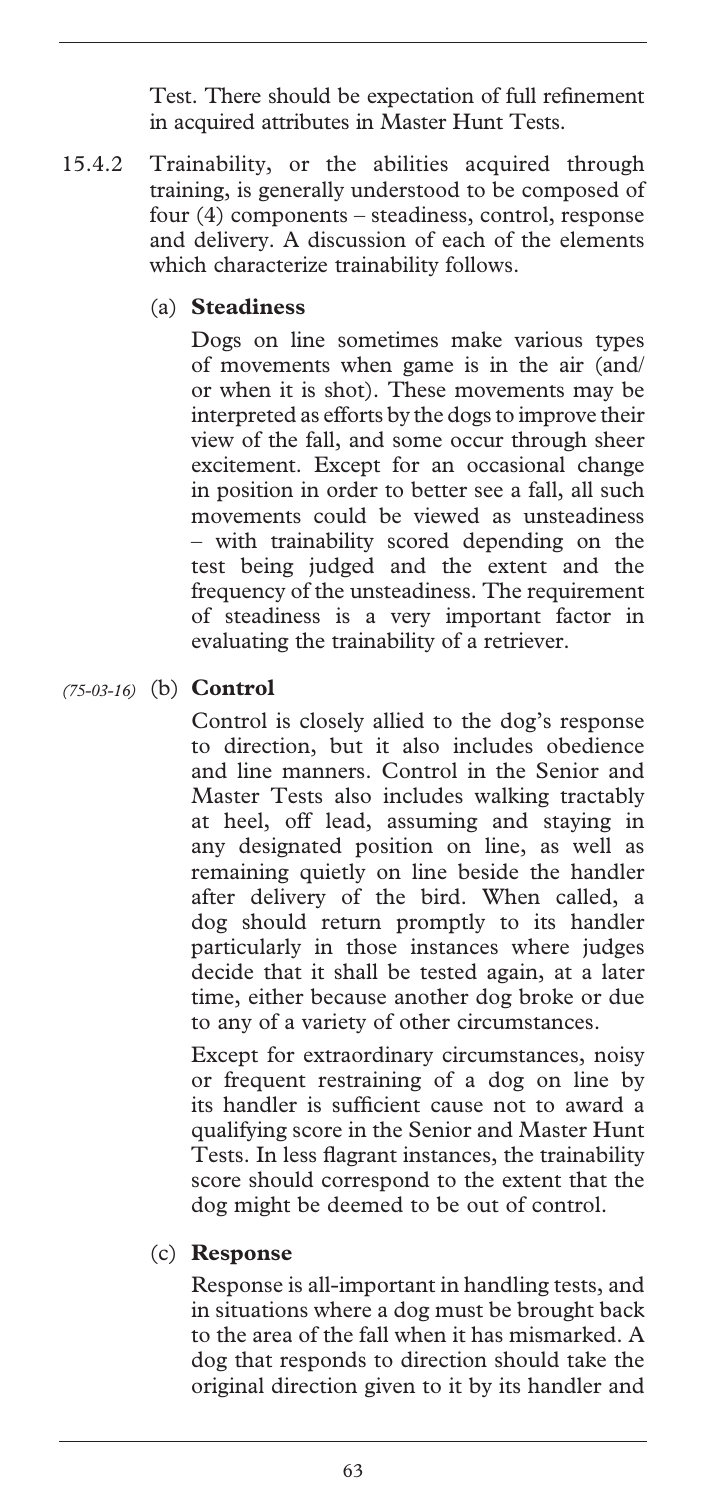continue on it until it either makes the find, or until stopped by the handler and given a new direction. The dog should then continue in this new direction until it finds, or is given further directions.

- (i) Lower scores, even to the extent of grading a dog zero on trainability, based on a lack of response, may be the result of the following:
	- (a) not taking the direction originally given by the handler;
	- (b) not continuing in that direction for a considerable distance,
	- (c) failure to stop promptly and popping up and looking back for directions;
	- (d) failure to stop promptly and look to the handler when signaled;
	- (e) failure to take a new direction (i.e., a new cast) when given; and
	- (f) failure to continue in that new direction for a considerable distance.
- (ii) The trainability score for any or all of the foregoing will vary with both the test being scored and the extent to which a dog might be unresponsive. Before scoring a dog lower on trainability for its failure to stop promptly at a whistle, judges should determine whether the wind, the cover, or the distance seriously interfered with the dog's ability to hear its handler. In general, the response displayed should be considered in its entirety; an occasional failure to take and hold a direction may affect a trainability score only slightly, if offset by several other very good responses.
- (iii) To the extent that a dog might not receive a qualifying score, a trainability score must reflect repeated and willful disobedience of the handler's orders. In addition, but to a lesser extent, a trainability score must show that, after taking the proper direction, the dog did not continue on it as far as the handler desired. Stopping voluntarily to look back for directions, in an isolated instance, may warrant a moderate or slight lowering of a trainability score, but frequent stopping can result in a zero (0) score.
- (d) **Delivery**

 Delivery of the bird in each level of hunt tests must be made to the handler directly upon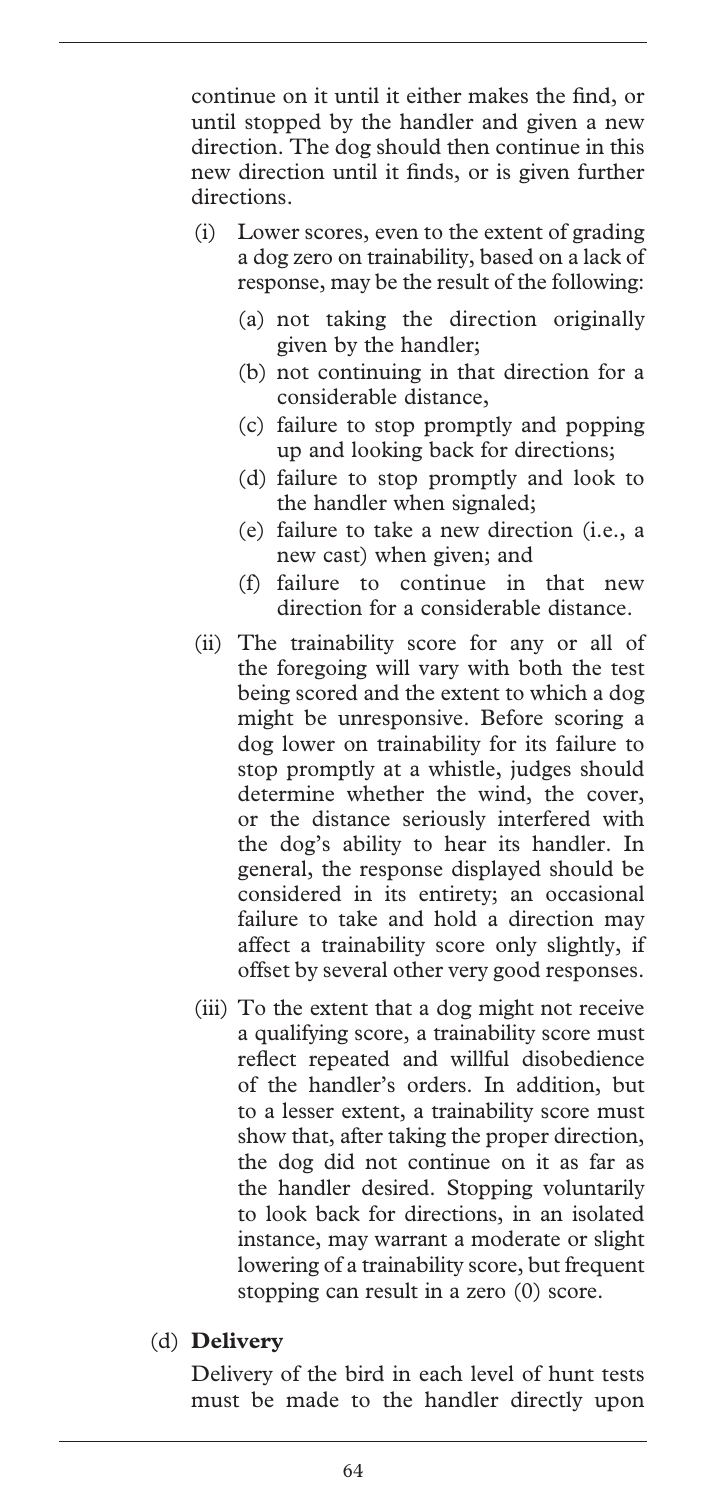return from the retrieve; in any test it should be given up willingly. A dog should not drop the bird before delivering it, and should not freeze, or be unwilling to give it up. It should not jump after the bird once the handler has taken it. A faulty delivery may, depending on the test, range from a slight lowering of the trainability score for an isolated offense, to the withholding of a qualifying score for a severe freeze or "hard mouth." (See Chapter 12, Section 9 (b))

- (i) "Hard-mouth" is one of the most undesirable traits in a retriever. Once a dog has been charged with this trait, it carries that stigma for life. Hard-mouth should only become the judges' verdict when there is incontrovertible proof of it. Torn skin or flesh alone is not sufficient evidence, in almost all cases, to constitute proof of hard-mouth. Damage of that type may be caused in a variety of ways, such as by sharp sticks and stones, etc. in the cover. Dogs can unintentionally damage birds when making retrieves from heavy cover, as well as by their fast, positive, pick-up. Furthermore, at certain times of the year, birds are particularly susceptible to such damage. Crushed bone structure usually can be accepted as trustworthy and sufficient evidence of hard-mouth. This is the only evidence offering such proof, in the absence of a particularly obvious, flagrant, and unjustified tearing of flesh.
- (ii) Other undesirable traits are frequently confused with hard-mouth, although, in reality, they are entirely separate and distinct from it, even though the dog may actually be hard-mouthed. Freezing, in particular, falls into this category. A hardmouthed dog may have a gentle delivery and certainly, a reluctant or sticky delivery does not imply hard-mouth. Rolling a bird or mouthing it while making the retrieve may be erroneously associated with hard-mouth even though the bird may not be damaged. Such mouthing may not necessarily call for lowering a trainability score.
- (iii) Judges should remember that a dog either does or does not have a hard-mouth, and if it does, the dog cannot receive a qualifying score.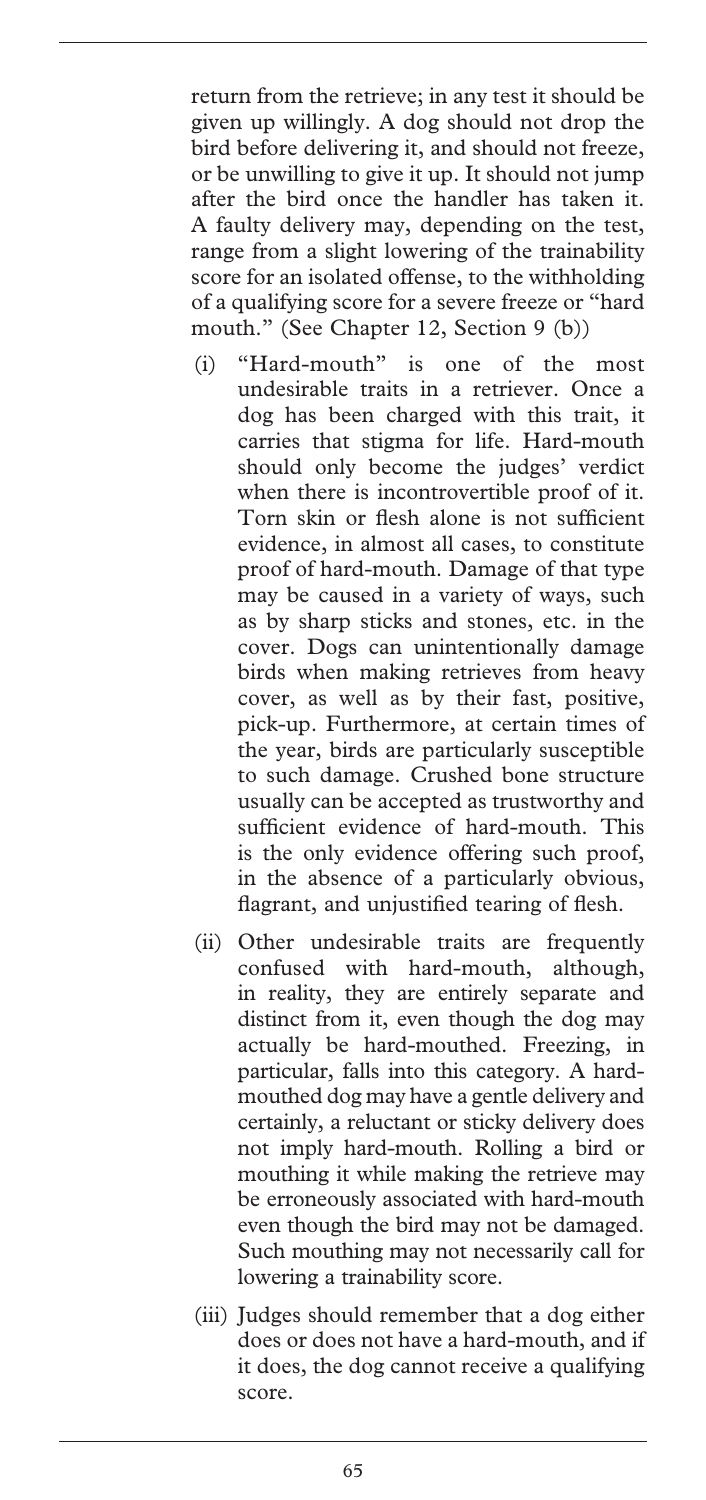While not required, it is a considerate gesture on the part of the judges to keep separately any bird which formed the basis for their decision that the dog could not receive a qualifying score in order that it might be inspected by the handler at a later time.

# *16 CLASSIFICATION OF FAULTS*

#### **16.1 Guidelines**

- 16.1.1 Classification of the many faults which may be exhibited by retrievers during the course of a hunting test shall be primarily in terms of generalizations. In the lists which follow, various infractions are cataloged as serious moderate and minor faults.
	- (a) Each fault should be considered as a single occurrence.
	- (b) Repetition of a fault, particularly time after time, indicates a "weakness" or a bad habit, and justifies much more penalty than in an isolated occurrence of this fault. The same holds true when there is a combination of different faults. Such repetition or multiplicity of faults frequently indicates failing or an habitual tendency which produces neither a finished job nor one pleasing to the eye.
	- (c) The faults listed in this classification are limited to those that are observed most at retriever hunt tests. Others may occur and this classification may serve as a helpful guide, on such occasions, in determining the relative importance of such unusual offences.
	- (d) The primary consideration of judges in respect to the importance of faults listed here as well as others which may occur, is to determine the extent to which any and all such infractions would detract from the full enjoyment of a day's shoot.
	- (e) A judge may be thoroughly justified in moderating a penalty or even in failing to impose one, if there have been extenuating circumstances to justify such action. Much can be achieved in attaining great uniformity of judging through uniformed definitions of the various serious, moderate and minor faults. However, the personal equation cannot be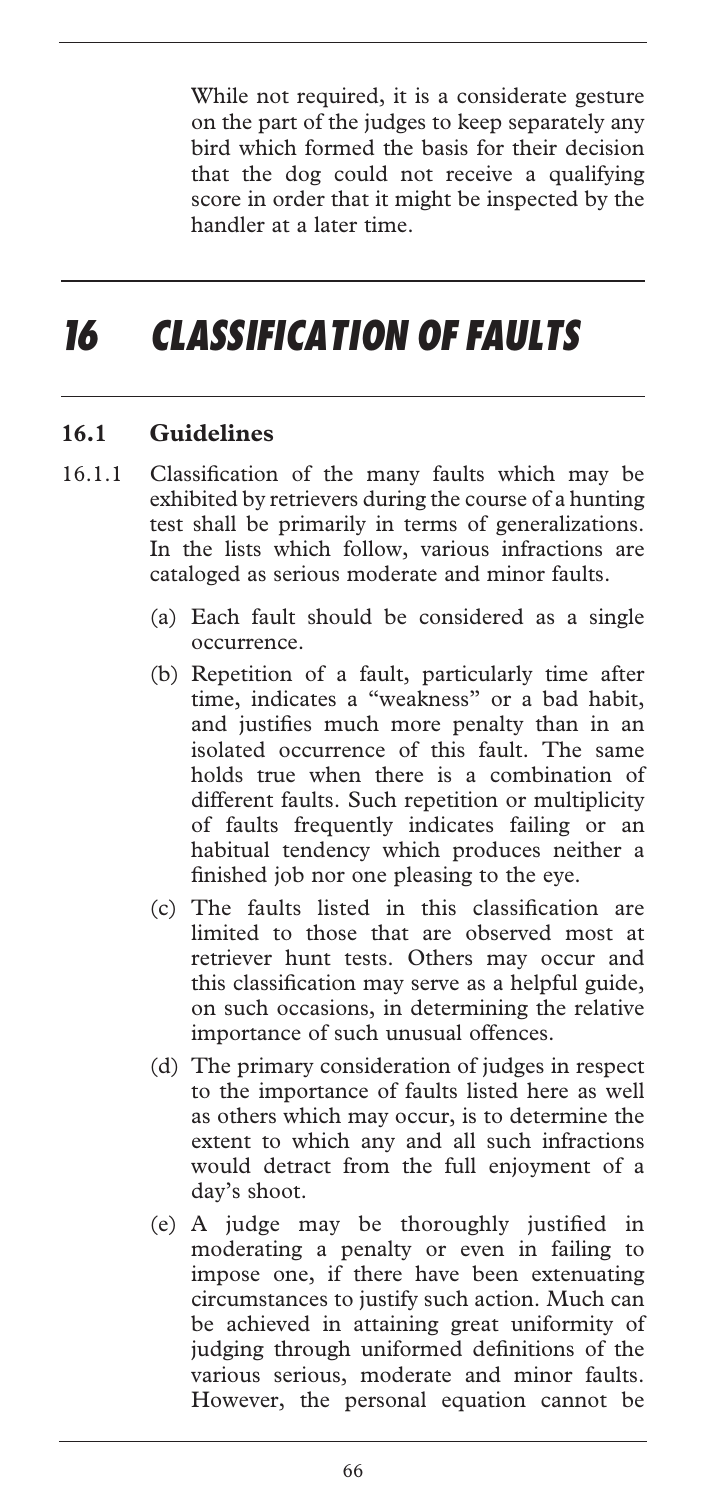eliminated completely since each judge must determine the relative seriousness of individual faults, repetition of faults, or combination of faults, which occur in the performance by dogs in a particular hunt test.

(f) The faults set out in these summaries are extracted from the fuller descriptions set out in the body of the rule book. In case of conflict between the faults described below and the rules set out in the body of the rule book, the rules shall govern. The applicable rules section numbers are set out in parentheses beside each applicable fault. Where there is a "cf" notation it refers the reader to a similar description of faults but with a different degree of seriousness.

# **16.2 Serious Handler Faults**

- 16.2.1 These faults cover all those instances where the Standard describes conduct of the handler that justifies elimination from the stake:
	- (a) In marking situations lining a dog in the direction of any fall or any gun station before all the falls are down.[12.6 (a)]
	- (b) The handler of a honoring dog makes noise or gives a command loud enough to interfere with the working dog(s).  $[12.6 (b), 12.6 (c), 12.6 (d)]$
	- (c) Unsportsmanlike Conduct abusing or harassing a Judge, official or any other person present in any capacity; or, kicking, striking or otherwise roughly manhandling a dog while the event is in progress. [3.8.1, 7.21. 7.22]
	- (d) deliberately permitting a dog to see the location of a fall for another dog, or to see the planting or retrieve of a blind [11.1.30 (e)]
	- (e) Willfully Interfering with another handler or with his or her dog. [11.1.23]
	- (f) Carrying exposed training equipment (except whistles, calls & guns) in the Master and Senior Hunt tests. [11.1.30 (g), 11.1.30 (m)  $(i)$   $(ii)$ ]
	- (g) Pulling out leash in front of Judges (Master and Senior levels). [11.1.30 (L), 11.1.30 (m)  $(iii)$   $(iv)$ ]
	- (h) Restraining a dog on line holding or touching a dog to keep it steady, or verbally restraining a dog (Master and Senior levels). [11.1.30 (m) (iii) (iv),  $12.6$  (c),  $12.11$ ,  $15.4.2$  (b)]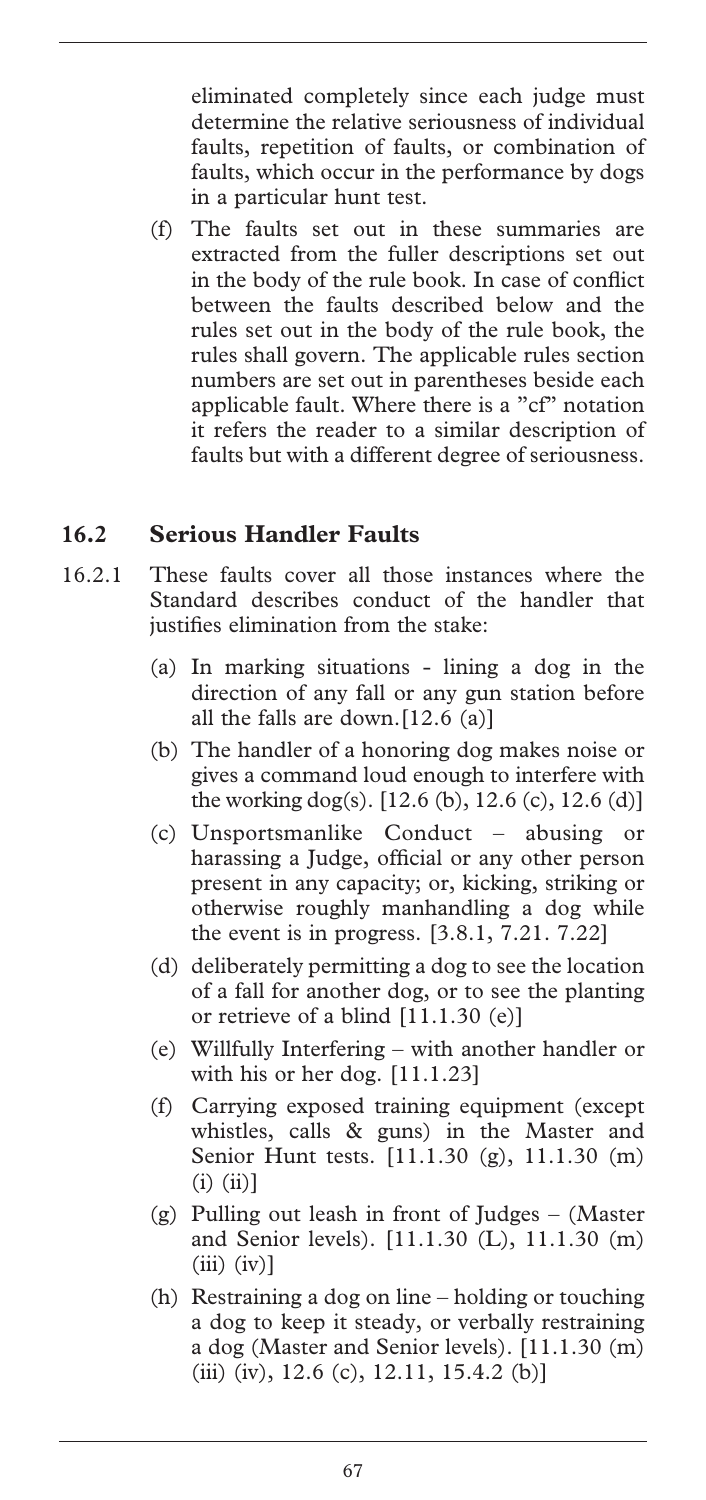- (i) Threatening Gestures or any form of intimidation made to the dog. [11.1.30 (g) 11.1.30 (L), 11.1.30 (m) (ii) (iv)]
- (j) Blocking a dog's view of a bird a handler placing his dog or himself so that the dog's full vision of a bird is blocked. [11.1.30 (n)]
- (k) Throwing objects to encourage water entry or direct a dog to a fall. [11.1.22]
- (l) Lack of safe gun handling. [13.1.8]

#### **16.3 Serious Dog Faults**

- 16.3.1 These faults are usually sufficient to justify elimination from the stake:
	- (a) A break or controlled break by either the working or the honoring dog results in mandatory elimination in the Master Hunt, except in the upland test where a controlled break is allowed and considered a minor fault. [9.3.8, 11.1.17, 11.3.2 (a), 11.3.2 (b)]
	- (b) A dog that pays no attention to many whistles and/or directions by its Handler unless the existence of valid mitigating circumstances.  $[12.5, 15.4.2(c)]$
	- (c) On a mark or blind, a dog that is allowed to hunt extensively after handling has begun should be considered out of control. [11.1.30 (q)]
	- (d) On a blind retrieve, a dog that is out of sight for an unreasonable period of time should be considered out of control. [13.4.4]
	- (e) Failure to deliver to hand. [9.1.6, 9.2.5, 9.3.7]
	- (f) Freezing refusal to release a bird on delivery for an unreasonable period of time or until compelled to do so by severe methods. [12.9 (b), 15.4.2 (d), 15.4.2 (d) (ii)]
	- (g) Hard Mouth badly damaging a bird, or making it unfit for human consumption, which in the opinion of the judges was caused solely by the dog without justification [12.9 (c), 15.4.2 d (i), 15.4.2 (ii)]
	- (h) Switching birds giving up after establishing a hunt in the area of the fall for one bird and then going to the area of another fall and establishing a hunt; or dropping the bird being retrieved and going for another. [9.2.11, 9.3.4, 12.12, 15.3.3 (d), 15.3.4]
	- (i) Failure to enter either rough cover, water,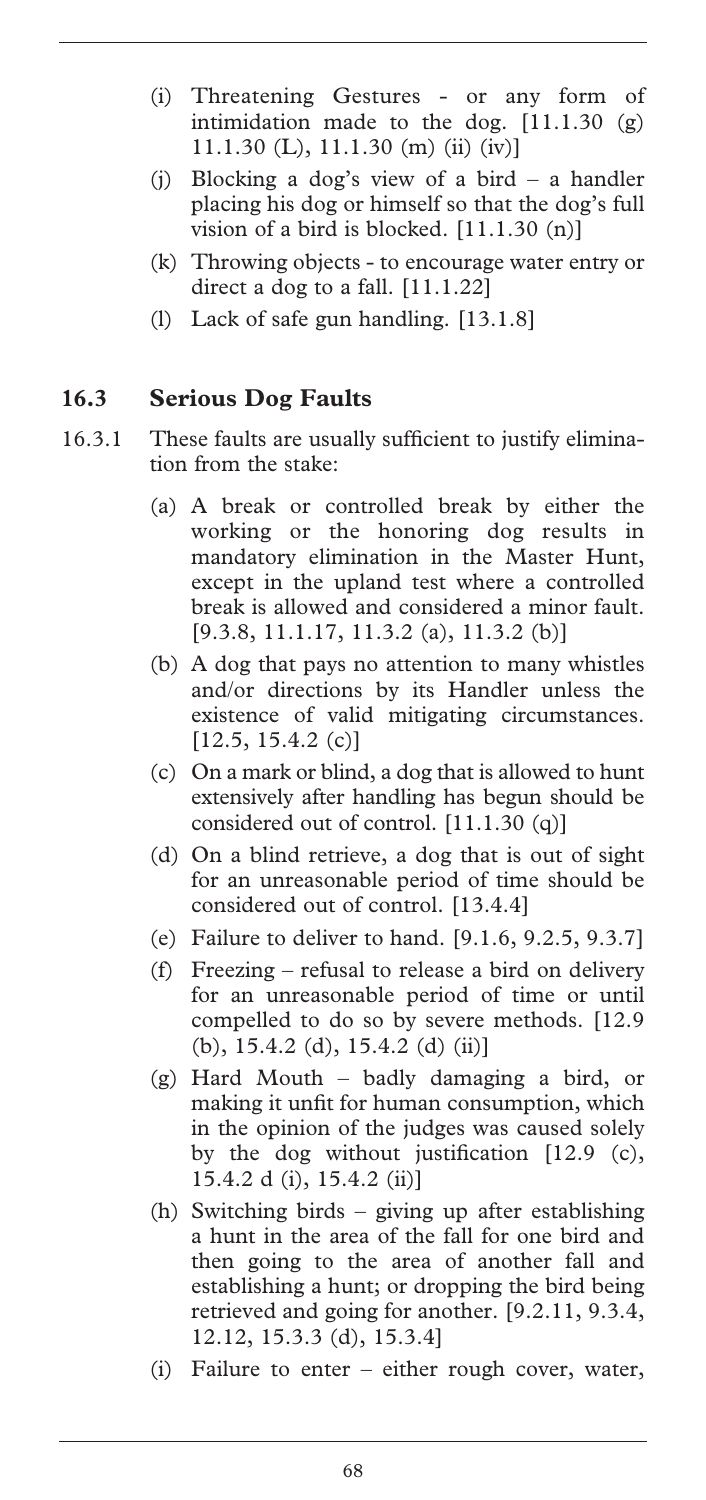ice mud, or any other situation involving unpleasant or difficult going for the dog, after having been ordered to do so several times. [12.13, 15.3.2]

- (j) On a mark retrieve, returning to the handler without the bird except in a recast attributed to confusion on the part of the dog as to whether it was really ordered to retrieve. [12.7, 15.3.3 (a)]
- (k) Stops its hunt. [12.7, 15.3.3 (a)]
- (l) "Blinks" a bird fails to pick the bird up, and leaves it after making the find. [12.7, 15.3.3 (e)]
- (m) Failure to find a bird which the dog should have found.<sup>[12.8]</sup>
- (n) Retrieving a decoy. [12.9]
- (o) Loud and prolonged barking or whining. [12.10]
- (p) Excessive handling required to maintain range *(58-03-19)* and position and/or to initiate the hunt during the upland test in the Master Hunt test. [9.3.5, 9.3.15 (b)]
	- (q) Not steady to shot in the Master Hunt upland test. [9.3.15, 9.3.15 (f)]
	- (r) Failure to return when called.  $[11.1.30 (p),$ 11.3.2 (f)]
	- (s) Repeatedly popping on a blind.  $[15.4.2 \text{ (c) (iii)}]$
	- (t) An unprovoked aggressive dog attack. [8.1.5]
	- (u) Handling on more than one mark in Junior. [9.1.4]

#### **16.4 Moderate Dog Faults**

- 16.4.1 Infractions in this category may actually be so slight as to warrant their consideration as only a "minor" fault, or they may be so severe as to warrant their consideration as a "serious" fault; also, repetitions of a "moderate" fault or a combination of several of these faults may readily convert the total infraction into a "serious" fault.
	- (a) Failure to proceed directly to the area of the fall and initiate a hunt, disturbing cover clearly out of the area of the fall.
	- (b) In the Master Hunt Test: Failure to go directly to the area of the fall and setup a hunt, requiring the dog to be handled to the mark as a result.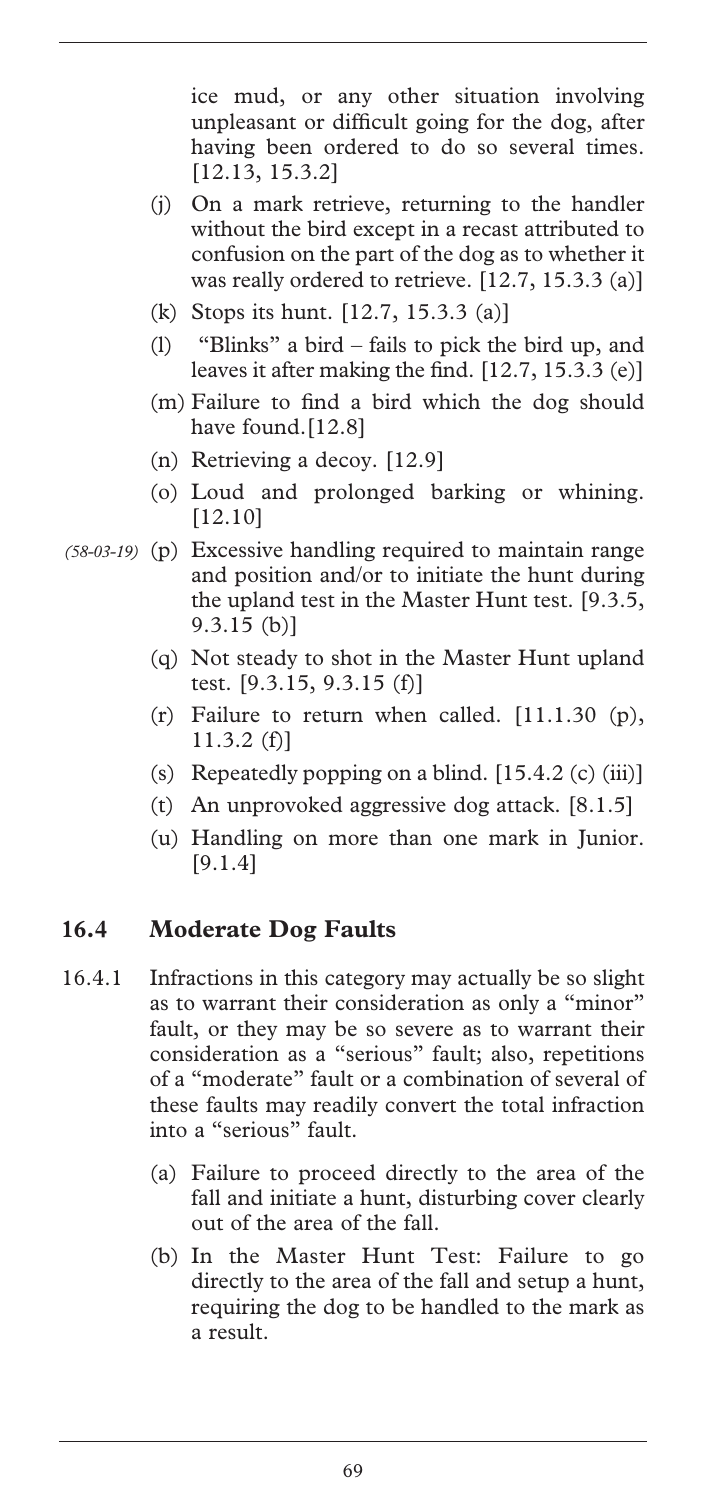- (c) Reluctance to enter rough cover, water, ice, mud or other situations Involving unpleasant "going" for the dog. [12.13, 15.3.2]
- (d) Hunting in a slow, lackadaisical, disinterested manner. [15.2.2 (c), 15.3.1, 15.3.3 (b)]
- (e) Poor style the lack of an alert and obedient attitude, a fast, determined departure both on land and into the water, an aggressive search for the fall, a prompt pick up, and a reasonably fast return. [15.2.2 (a), 15.2.2 (b), 15.2.2 (c), 15.2.2 (d), 15.2.2 (e)]
- (f) Popping on a marked retrieve stopping and looking back to its handler for directions on a marked fall. [11.3.2 (d), 15.3.3 (c), 15.4.2 (c)  $(i)$  (c), 15.4.2 (c) (iii)]
- (g) Multiple whistle refusals not stopping for directions after two or three whistles which the dog should have heard. [12.5, 15.4.2 (c) (i) (c), 15.4.2 (c) (i) (d), 15.4.2 (c) (ii), 15.4.2 (c) (iii)]
- (h) Multiple cast refusals failure to take lines and directions, or to hold lines and directions more than a short distance [9.3.11, 11.3.2 (f), 15.4.2 (c) (i) (e), 15.4.2 (c) (i) (f), 15.4.2 (c)  $(ii), 15.4.2 (c) (iii)$ ]
- (i) Moderate whining of short duration. [12.10]
- (j) Controlled break in a Senior Hunt test, after which the dog is brought immediately under control providing it does not interfere with the working dog. [9.2.4, 9.2.8, 9.3.8, 9.3.15, 11.3.2 (a), 11.3.2 (b)]
- (k) Extreme or persistent creeping or serious lack of steadiness and general poor line manners.  $[9.2.4, 11.3.2$  (c)]
- (l) Recast. [9.2.6, 9.3.9, 11.3.2 (e), 12.7, 15.3.5]
- (m) Talking to the working dog in the Master Hunt test – the handler should remain silent from the time the first shot is fired until the judge release the dog. [11.1.30 (h), 11.1.30 (L), 11.1.30 (o), 12.6 (c)]
- (n) Talking to the honour dog in the Master hunt test [12.6 (c), 12.6 (d)]
- (o) Conspicuously intensive lining suggests a weak marking ability. [12.6]
- *(72-03-16)* (p) Rolling on a bird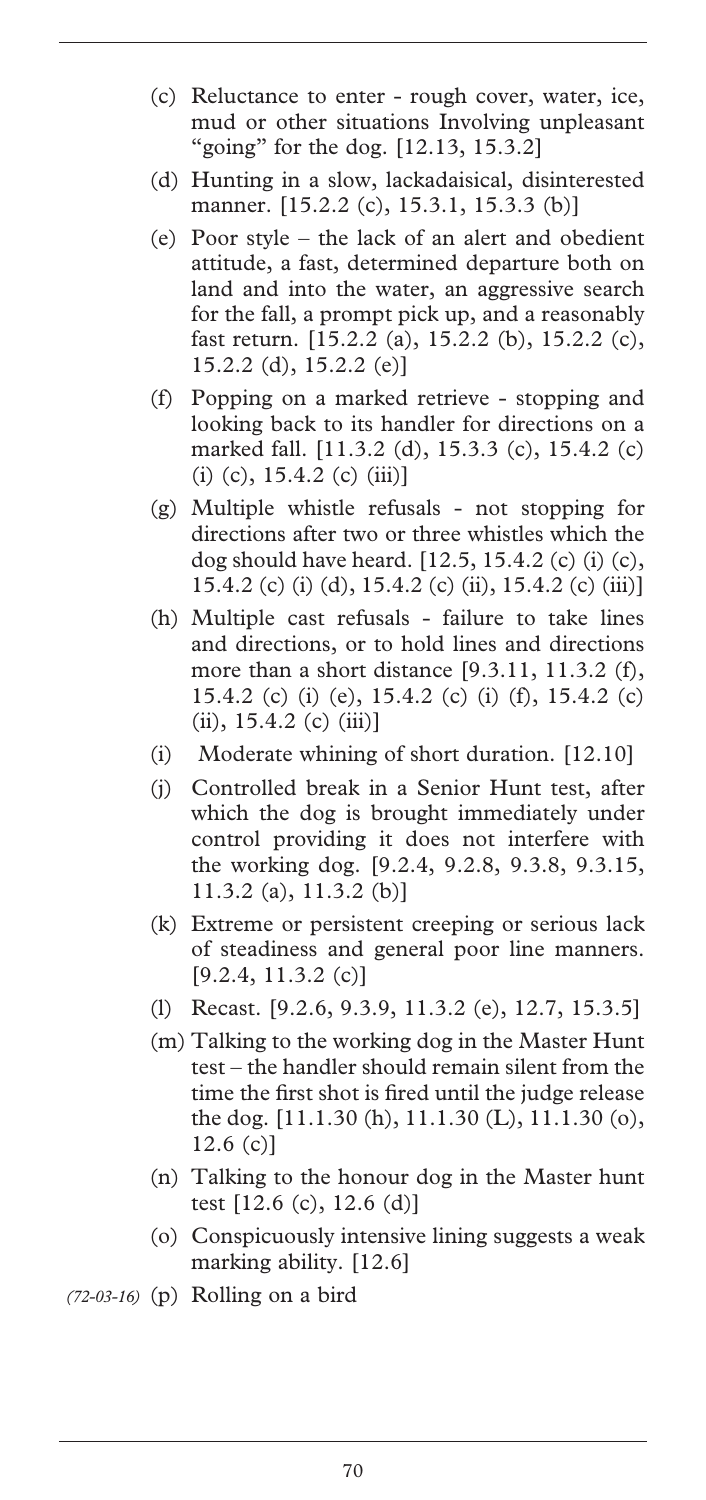#### **16.5 Minor Dog Faults**

- 16.5.1 Either severe or repeated or combinations of these "minor" infractions may summate into a "moderate" or even a "serious" fault. Also, they may be so slight as not to warrant any penalty at all.
	- (a) Lack of attention. [15.2.1, 15.2.2]
	- (b) Poor line-manners heeling poorly; not immediately taking and staying in the position designated; dropping a bird at delivery; jumping after a bird; not remaining quietly on line after delivery. [9.1.5, 15.4.1, 15.4.2 (b), 15.4.2 (d)]
	- (c) Slow pick-up of a dead bird (except when fluttering or badly shot-up); dropping a bird; handling game in a sloppy manner. [15.2, 15.2.2]
	- (d) Unsteadiness on-line, including creeping. [9.2.4, 9.3.8, 15.4.2 a)]
	- (e) Whistle refusal not stopping at the first whistle that should have been heard, but stopping at the second or third. [11.3.2(f), 12.5, 15.4.2 (c) (i), 15.4.2 (c) (ii)]
	- (f) Cast Refusal Occasional failure to hold the line or to take the handler's directions for more than a few yards. [ 11.3.2 (f), 12.5, 5.4.2 (c)  $(i)$ , 12.5, 15.4.2 (c)  $(ii)$ , 15.4.2 (c)  $(iii)$ ]
	- (g) Popping, stopping and looking back for directions, on a blind retrieve - where there are no extenuating circumstances. [13.3.2 (d), 15.3.3 (c), 15.4.2 (c) (iii)]
- (h) Poor initial line *(73-03-16)* 
	- (i) Slight freezing reluctance to give up a bird.  $[12.9 (b), 15.4.2 (d)]$
	- (j) Slight short whining or one bark while on the line or on being sent to retrieve. [12.10]
	- $(k)$  Roughness with game.  $[15.4.2 \text{ (d)}]$
	- (l) Excessive noise encouraging the dog to hunt in the Junior Hunt test. [9.1.7]
	- (m) A single recast in the Junior Hunt test. [9.1.3, 15.3.5]
	- (n) Handling on a mark. [9.1.4, 9.2.7]
	- (o) A controlled break in the Master Hunt upland test. [9.3.15 (i)]
	- (p) A controlled break in the Junior Hunt test. [9.2.4]
	- (q) Creeping in a Senior Hunt test. [9.2.4]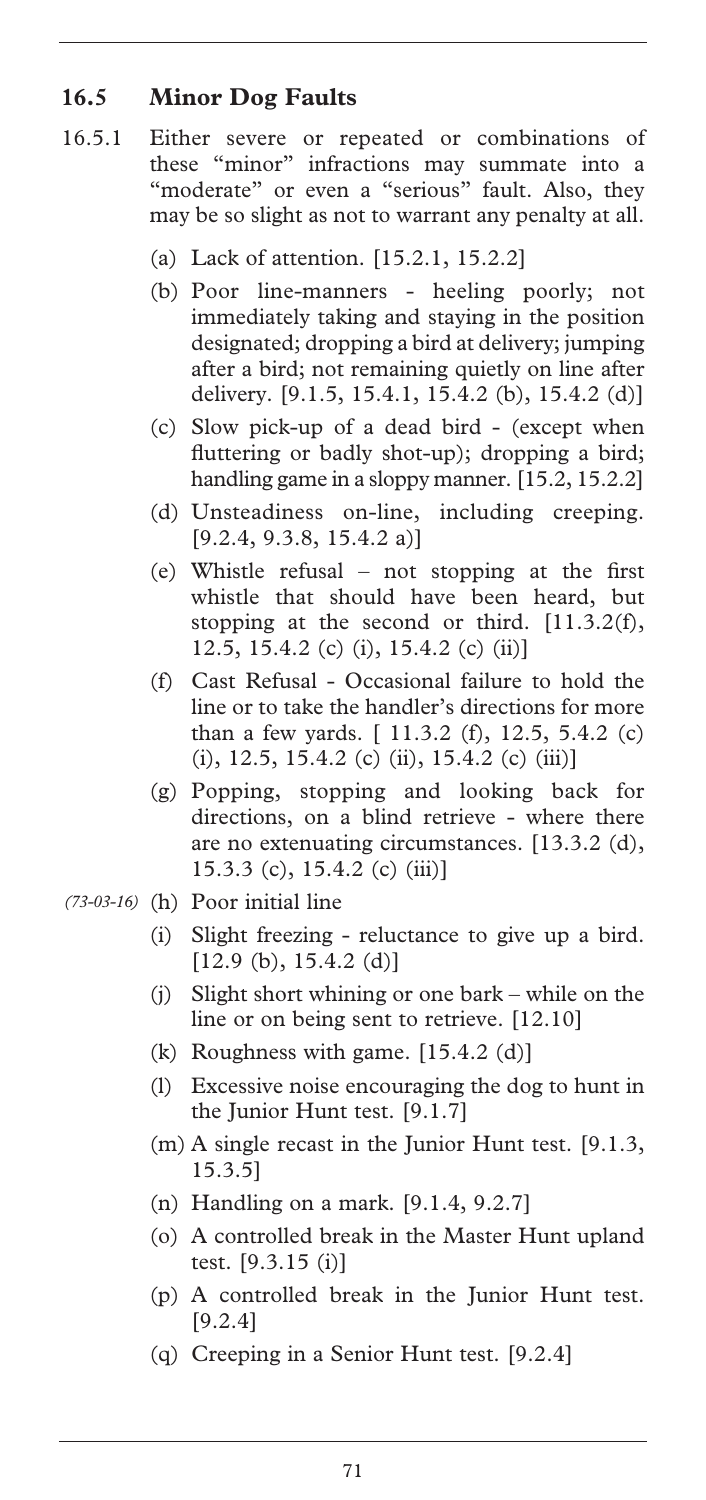- (r) Creeping in a Master Hunt test. [9.3.8]
- (s) Talking to the working dog or honouring dog in the Senior hunt test – it is desirable that the handler remain silent from the time the first shot is fired until the judges release the dog.  $[11.1.30(h), 11.1.30(L), 12.6(b)]$

### *17 SANCTION TEST*

- 17.1 Sanctioned hunt tests shall be governed by such regulations as from time to time shall be determined by the Board of Directors.
- 17.2 A sanctioned test is an informal event held by a club whose approval is given by The Canadian Kennel Club. Only purebred dogs may compete but points are not awarded. These tests shall be governed by the same rules as a regular event; it is a training ground for new clubs.
- 17.3 Prior to holding an approved hunt test, a club must hold at least one sanctioned test.
- 17.4 All of these regulations shall govern CKC-sanctioned hunt tests except those which state specifically that they apply to approved hunt tests.
- 17.5 Sanctioned hunt tests authorized by the CKC shall be governed by such rules and regulations as from time to time shall be determined by the Board of Directors. The avoidance of conflicting date(s) for tests will be a consideration in the processing of applications.
- 17.6 A club that meets all of the requirements of The Canadian Kennel Club may be approved to hold a sanctioned hunt test by applying to hold a sanctioned hunt test on a form provided by The Canadian Kennel Club.

### *18 PROTESTS*

18.1 A protest against a dog may be made by an exhibitor, handler, any member of the CKC, or a member of the club or association holding the event in the following manner: *(21-03-16)*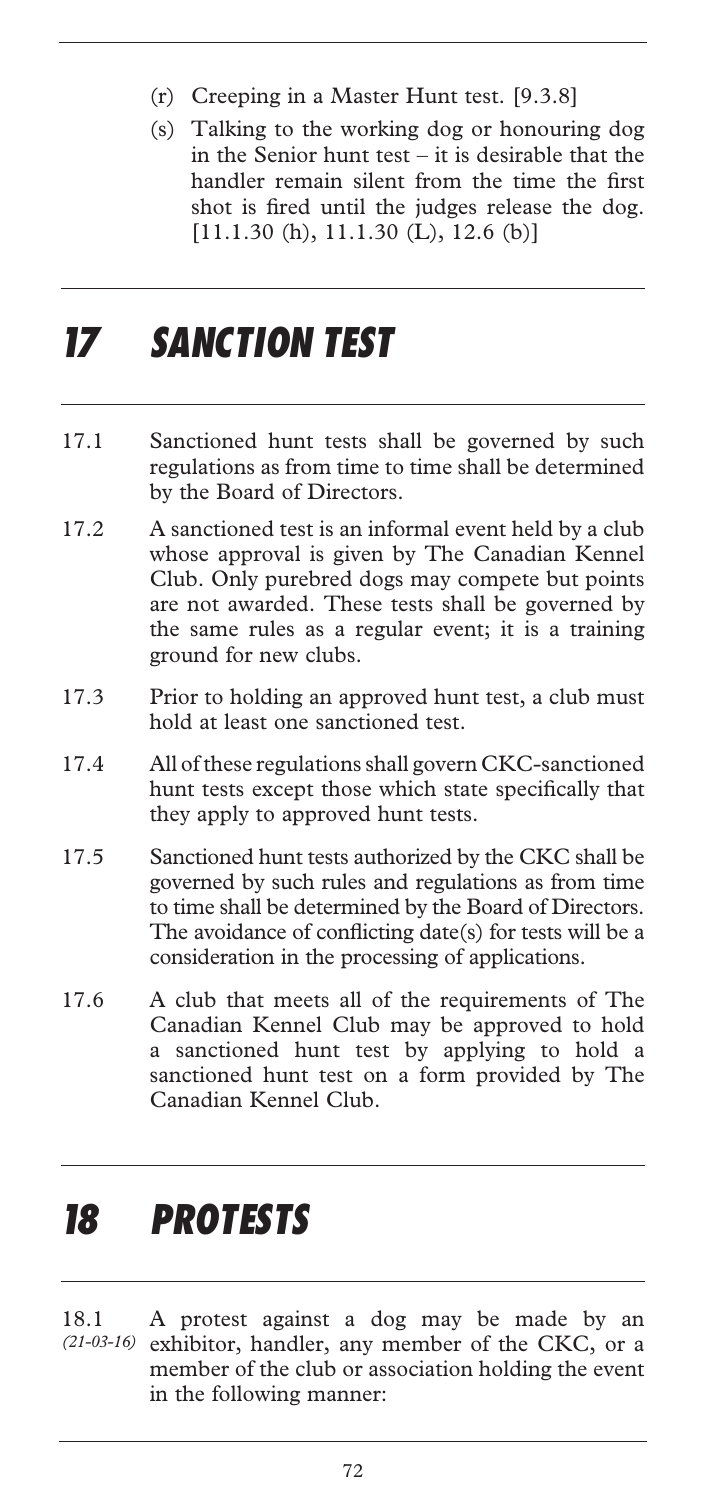- (a) If the protest cannot be filed at the event *(21-03-16)*  because of circumstances requiring medical and/or veterinary attention, or if the dog has been removed from the grounds, or if the owner and the dog leave the grounds immediately following the incident, the protest may be submitted directly to the CKC within 10 days of the event. All such protests shall constitute complaints under the CKC's By-laws and the provisions of same shall apply.
- (21-03-16) (b) If the Protest is filed directly to the CKC, reasons should be provided as to why the Protest could not be filed with the Hunt Test Committee.
- (21-03-16) (c) If the Protest is filed directly to the CKC, reasons should be provided as to why the Protest could not be filed with the Event Superintendent.
- 18.2 Where the Hunt Test Committee consists of more than 5 persons, the President of the test-giving club shall name 5 members of the Hunt Test Committee to act on any protest received by the test-giving club.
- 18.3 Written copies of all decisions on protests must be forwarded immediately to the Discipline Committee of the CKC. The Discipline Committee may take such action as it deems fit in connection with such protest, provided no appeal is submitted to the CKC within 10 days of the date on which the decision of the Hunt Test Committee was rendered. Such action may include barring the dog from future CKC approved events, imposition of an administrative fee, and/or cancellation of awards. The fact that the Hunt Test Committee did not sustain a protest in no way inhibits the right of the Discipline Committee to take such action as it deems advisable.
- 18.4 An appeal to the Discipline Committee of the CKC from a decision of the Hunt Test Committee where a dog has been protested must be forwarded to the CKC within 10 days of the date on which the decision was rendered, together with a deposit.
- 18.5 If a test-giving club fails to hear a protest as prescribed above, or in the opinion of the Discipline Committee improperly handles a protest, the Discipline Committee shall have the authority to take such action as it deems fit and necessary, and it may at the same time take disciplinary action against the officials of the test-giving club concerned.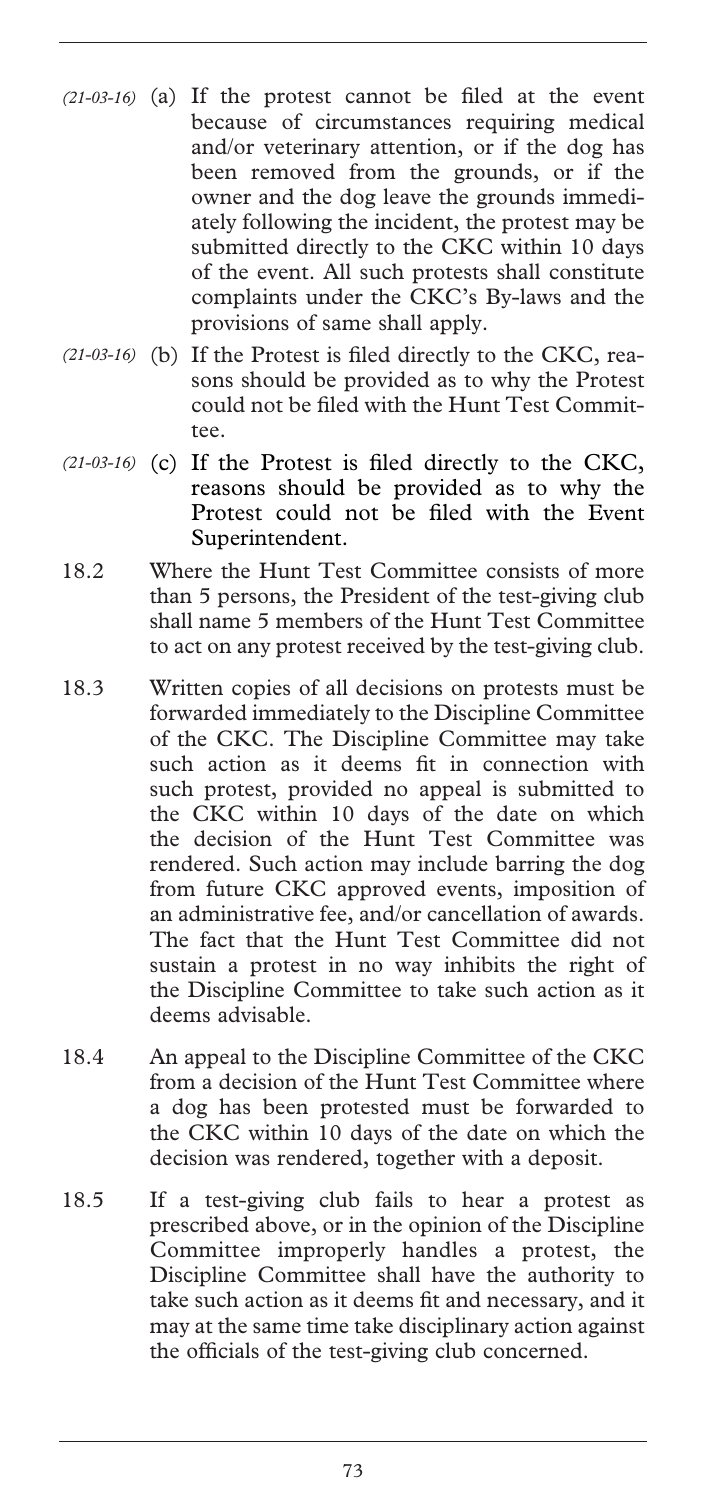# *19 COMPLAINTS*

- 19.1 A complaint against a person regarding a violation of the rules and regulations related to hunt tests must be in writing, on a form issued by the CKC (or facsimile thereof), and must be accompanied by a deposit. A deposit is not required on a complaint alleging that a judge officiating at a hunt test held under these rules and regulations has been subject to indignities of any kind during the progress of the test.
- 19.2 A complaint should be lodged with the Hunt Test Committee Chairman of the test-giving club no later than 15 minutes after the completion of judging of the test, or should the complainant choose to do so, a complaint may be submitted directly to the CKC within 10 days of the test. All such complaints shall constitute complaints under the CKC By-laws and the provisions of same shall apply.
- 19.3 Any complaint against the club holding the test or any of its officials must be submitted directly to the CKC within 10 days of the test. All such complaints shall constitute complaints under the CKC By-laws and the provisions of same shall apply.
- 19.4 A complaint shall be restricted to any of the following:
	- (a) An act of omission or commission on which is based an allegation of a violation of the Hunt Test Rules and Regulations.
	- (b) Any act on which an allegation of misconduct is based.
	- (c) The alleged failure of an officiating judge to excuse or remove from competition a dog for which a provision for excusing or removal from competition appears in these rules and regulations.
- 19.5 Where the Hunt Test Committee consists of more than 5 persons, the President of the test-giving club shall name 5 members to form a Hunt Test Committee to act on complaints received by the test-giving club.
- 19.6 When a complaint is received against a judge by the test-giving club, the club will hold a hearing while all parties are still in attendance. The report and all statements given by all parties will be forwarded to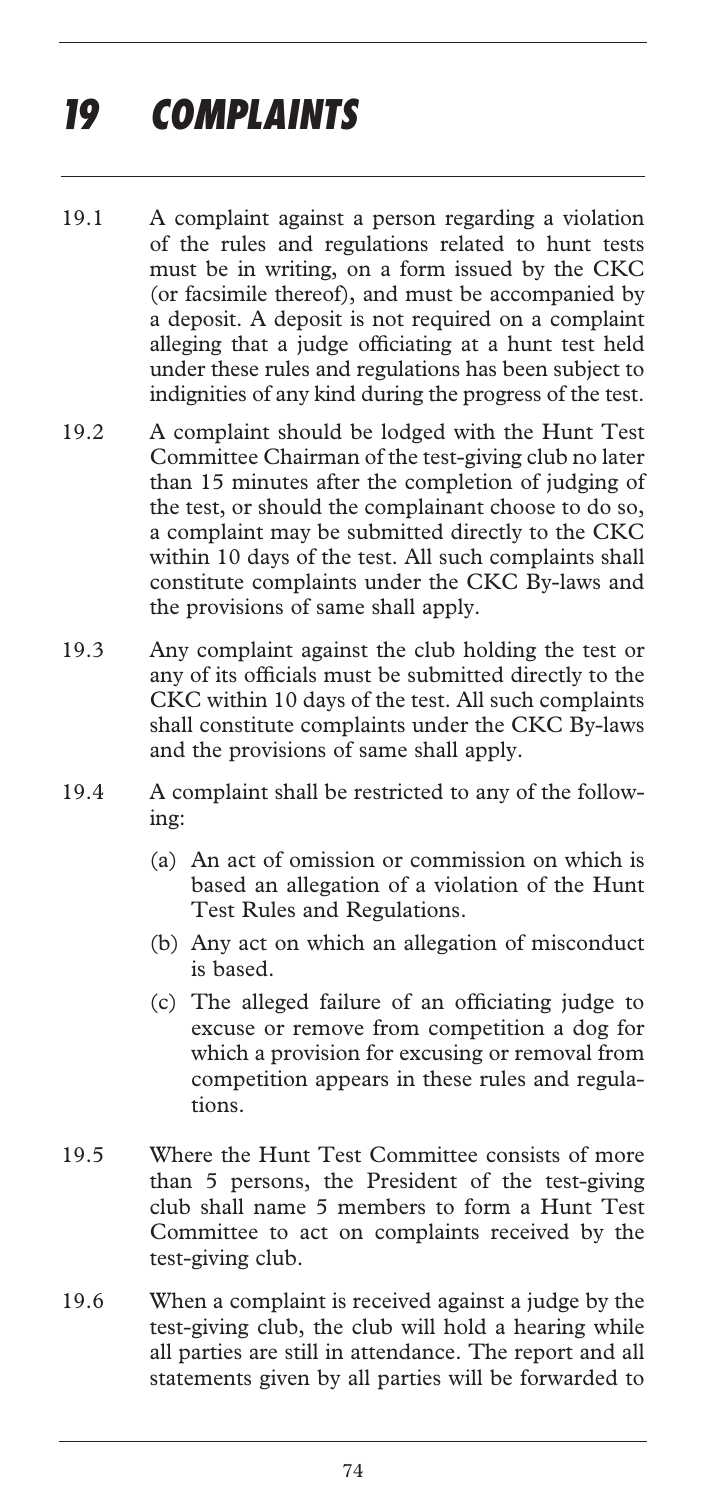the Discipline Committee along with the deposit from the complainant. The Hunt Test Committee will not render a decision but will collect all pertinent information.

- 19.7 Upon receipt of a complaint the Hunt Test Committee of the test-giving club shall conduct an investigation as soon as possible thereafter, but in any event, within 14 days of receipt, conduct a hearing in accordance with procedures set out in the Procedure for Conducting a Hunt Test Committee hearing as provided in these rules and regulations.
- 19.8 The Hunt Test Committee shall promptly forward the complaint, the deposit and a record of the hearing together with its recommendation on the disposition of the complaint to the CKC. Copies of the record of the hearing and the Committee's recommendation will be forwarded to the parties concerned at the same time.
- 19.9 Notwithstanding any contrary provisions in these rules and regulations, the procedure specified herein for dealing with complaints shall govern.
- 19.10 Disciplinary action will be taken against any official and the test-giving club of which he is an official when it is established to the satisfaction of the CKC that an attempt was made to discourage the submission of a complaint.
- 19.11 Disciplinary action will be taken against a test-giving club which fails to properly deal with complaints as provided in these rules and regulations.

## *20 DISCIPLINE*

- 20.1 The Discipline Committee may take disciplinary action against any club, person, partnership, company or organization for any act of omission or commission, which violates any section or sections of the rules and regulations for CKC hunt tests. Such action will be taken as provided for in the By-laws of the CKC.
- 20.2 No person shall abuse a dog on the grounds or premises of a Hunt Test, or conduct themselves in a manner prejudicial to the best interests of the event.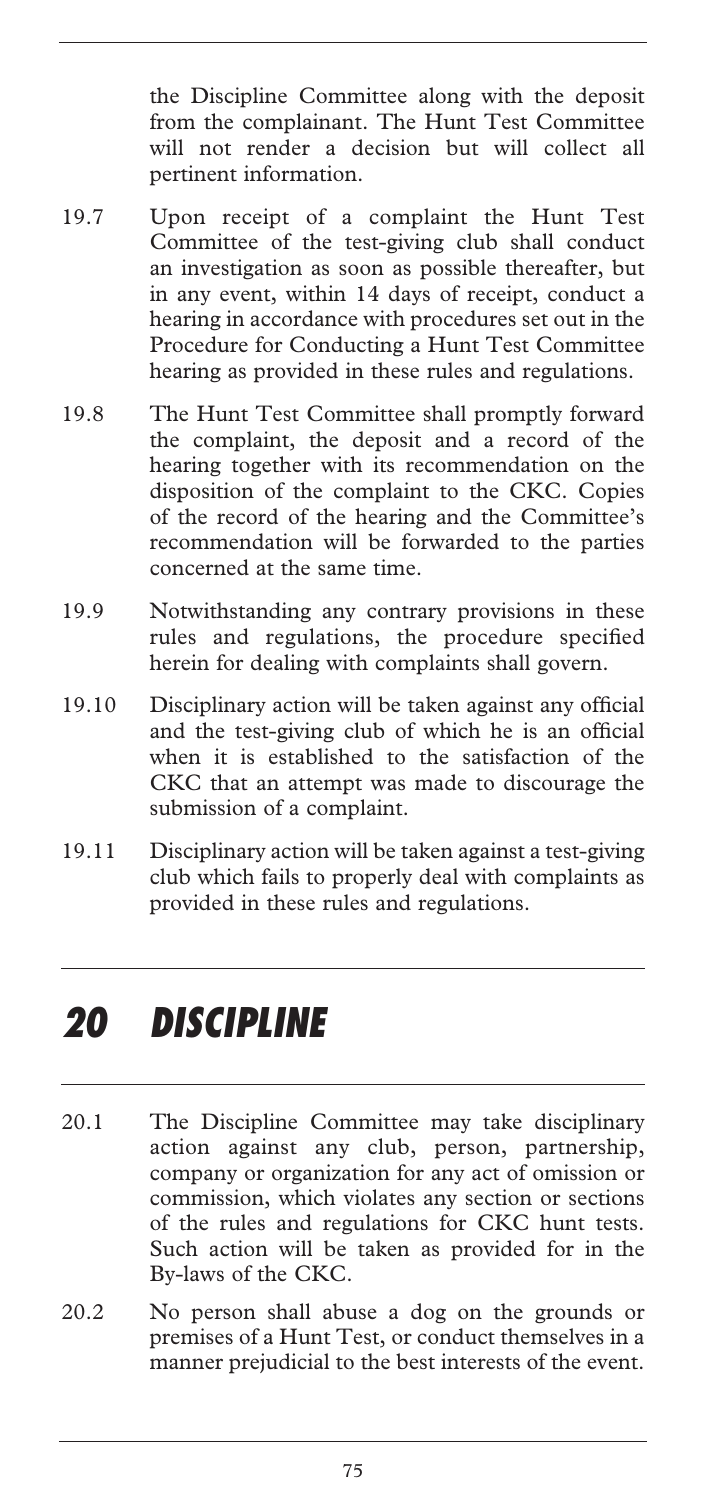- 20.3 Any club, member, person, partnership, company or organization availing themselves of the privilege of participating in any capacity or manner whatsoever at a hunt test shall, by such participation, be deemed to have agreed to the authority of the CKC and its Board as conferred on the CKC by its By-laws and all other rules and regulations adopted by the CKC.
- 20.4 At its discretion and subject to the appeal process, the Discipline Committee may cancel any or all qualifying scores earned by a dog owned by a person debarred, deprived, suspended or expelled of all privileges of the CKC when such wins were earned following the date on which such act occurred that resulted in disciplinary action.
- 20.5 The administration to a dog competing at a hunt test of a drug or any substance in any form, which alters the nervous system by stimulation, sedation or traquilization shall be considered as misleading the judge and will be considered misconduct. The person or persons responsible will be subject to disciplinary action in accordance with this section.
- 20.6 Any person who does anything calculated to attract, distract or otherwise interfere in any way with the attention, deportment, or performance of a dog under judgement, may be disciplined by the Discipline Committee in whatever way it considers to be in the best interest of the club, or the judge may take summary action.
- 20.7 It shall be the duty and obligation of the event-giving club to see that a judge, club official, volunteer, or any participant at a hunt test held under these regulations, is not subject to any indignities. The Hunt Test Committee Chair shall promptly report to the CKC any infringement of this regulation, and the CKC shall have the authority to take such action as it deems fit on receipt of a report indicating that this has occurred. A copy of this regulation shall be prominently placed in every premium list and catalogue.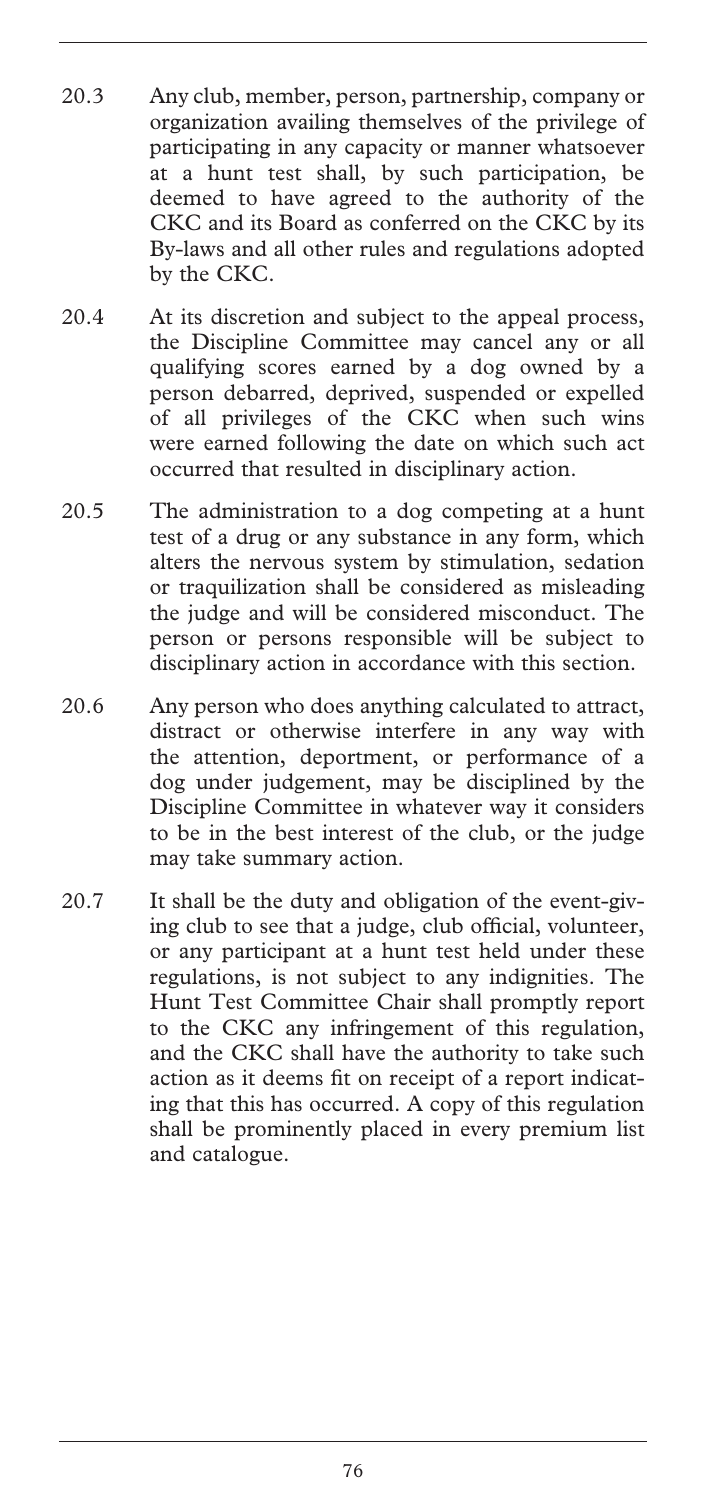### *21 PROCEDURE FOR CONDUCTING A HUNT TEST COMMITTEE HEARING*

- 21.1 It is essential that the defendant be given the opportunity to be present during the whole hearing and to testify and present his own witnesses. If a defendant refuses to attend or defend himself, the hearing may proceed without him. In notifying the defendant of the hearing, it is essential that he be informed specifically of the nature of the charges against him and that a record of such notice be made.
- 21.2 The complainant must also be informed of the hearing and allowed to be present throughout the whole hearing.
- 21.3 Both the complainant and defendant should be informed that they may be represented by legal counsel or an agent at the hearing if they choose but this is not necessary.
- 21.4 The chair is to call the meeting to order and then announce: "We are proceeding by reason of our appointment to the Hunt Test Committee by (name of test-giving club)."
- 21.5 The chair shall identify all persons present and the reason for their presence (i.e. complainant, defendant, witness) and then ask the witnesses to withdraw until required to give evidence. After giving evidence a witness may be excused.
- 21.6 The complaint is to be read except that if the complainant and defendant agree, it may be necessary to relate only the substance of the complaint as set out on the Official Complaint form.
- 21.7 The chair is to ask the defendant whether he wishes to admit or deny the complaint as it has been read or stated.
- 21.8 The complainant is to give evidence on the complaint. He may then be questioned by the defendant. At the chair's invitation, any member of the Committee may question the complainant. If the complainant has brought witnesses, such witnesses may then give evidence individually. Each witness may be questioned by the defendant or any member of the Committee. Each witness is to leave the hearing after evidence has been given.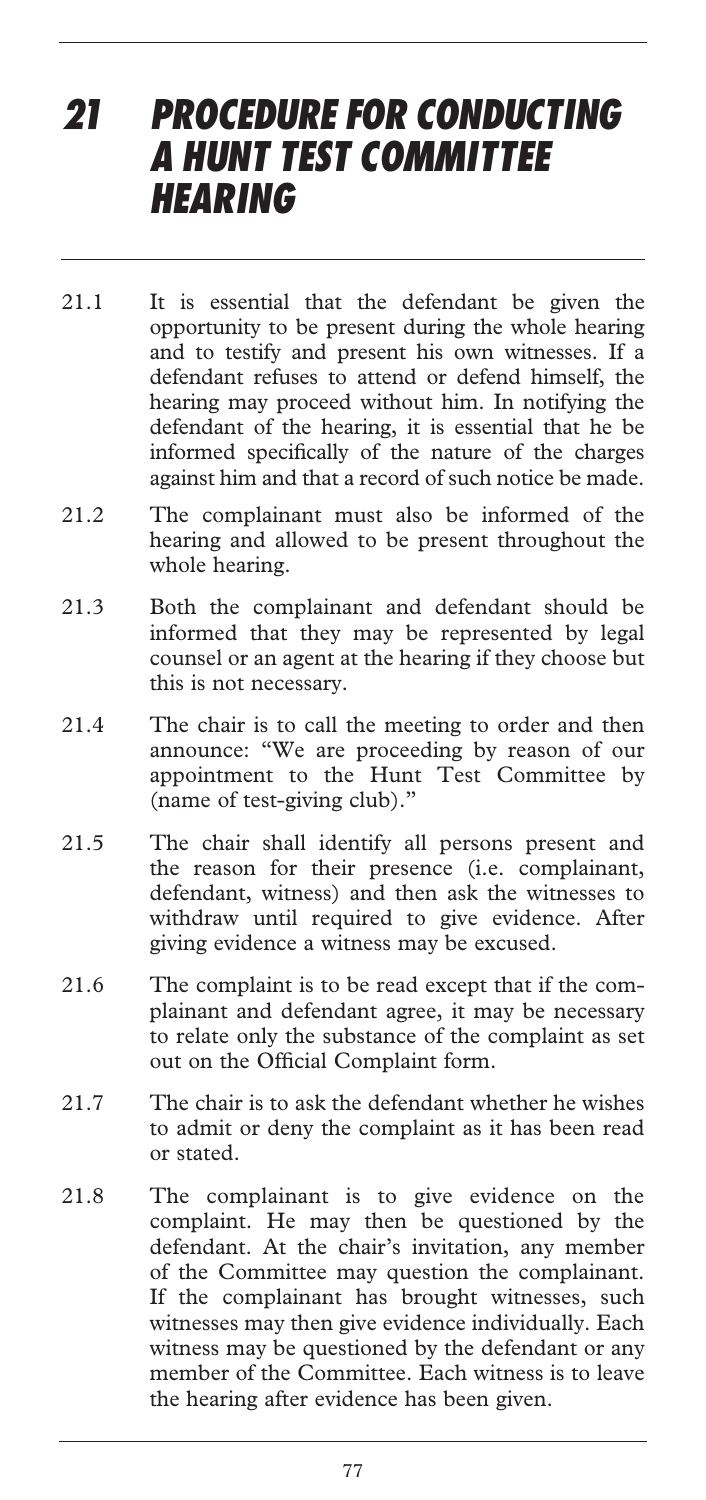- 21.9 Upon completion of the evidence given by the complainant and any witness appearing on his behalf, the defendant may then give evidence and may then be questioned by the complainant or any member of the Committee. If the defendant has brought witnesses, such witnesses may then give evidence individually. Each witness may be questioned by the complainant or any member of the Committee.
- 21.10 The chair may then call any other witness which the Committee considers appropriate to the proper hearing of the complaint.
- 21.11 The complainant may then have the opportunity of summing up the complaint and the evidence presented in support thereof. The defendant shall have the opportunity of summing up his defense and any evidence presented in support of his defense.
- 21.12 The Chair shall announce that the Committee will be submitting a report on the hearing together with its recommendation on the disposition of the complaint to the Discipline Committee of the CKC and the parties concerned. All but the Committee members shall be dismissed so that the matter may be considered.

# *22 PARTICIPATION*

- 22.1 The participation in any manner or in any capacity at a competitive event held under these rules shall be considered a privilege accorded to any person by the CKC and such privilege may be extended and withdrawn by the Discipline Committee.
- 22.2 Any person availing himself of the privilege of participating in any manner, shape or form and in any capacity, including that of a spectator at a competitive event held under these rules shall, by such participation, be deemed to have agreed to the authority of the CKC and its Board.
- 22.3 No person who has been expelled, deprived of privileges, suspended or debarred by the CKC may enter a dog, compete, exhibit, judge, act as agent or handler for any competitor, take a dog into any competition or be connected in any capacity with competitive events held under these rules.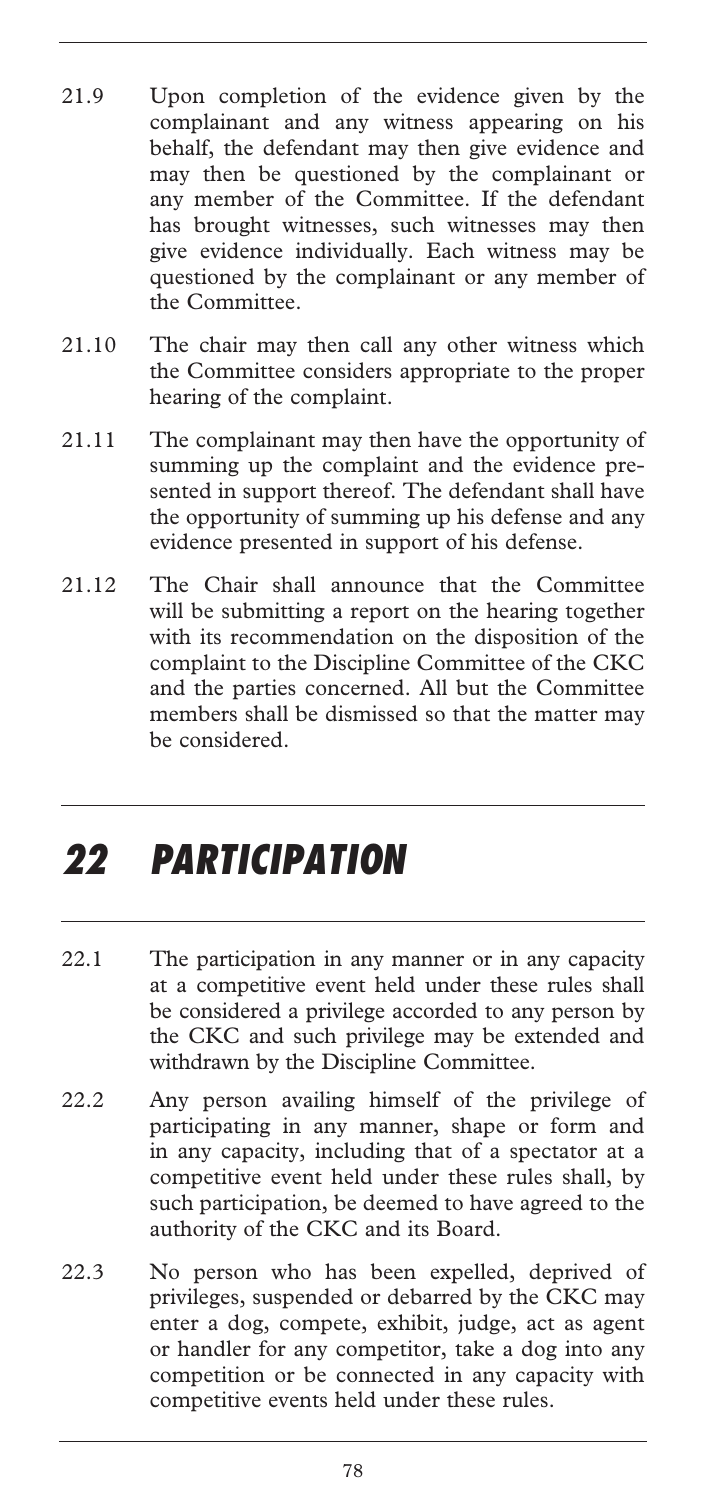- 22.4 A club holding a hunt test under these rules shall not engage in any capacity a person who is under suspension or expulsion, debarred or deprived of privileges by the CKC.
- 22.5 Any person who has lost the right to participate in events in their country of residence shall not, while such a loss of privilege is in effect, participate in any Canadian Kennel Club approved event. Any wins by a dog that is exhibited or handled by such individual shall automatically be canceled.

## *23 LIABILITY (22-03-16)*

- 23.1 The CKC shall not be responsible to any member, person, partnership, club or corporation for any loss, damage or injury arising at or by reason of any event held under any rules adopted by the CKC. *(22-03-16)*
- 23.2 Every owner or authorized agent for the owner of any dog entered in a CKC event is required to take all reasonable steps to ensure that the dog behaves properly at the event, and in particular to prevent the dog from threatening, menacing or biting a judge, another dog, or any other person in attendance at the event. Failure to take such reasonable steps may result in disciplinary action against such owner or authorized agent under the By-laws, which may result in the imposition of any of the penalties provided for in the By-laws. *(22-03-16)*

### *24 AMENDMENTS*

- 24.1 These rules are subject to amendment by the Board.
- 24.2 Amendments to these rules may also be proposed by a person, association, club, representative group or body by presenting such proposal to the Board for its consideration. In such circumstances, the Board will forward the proposal to the Retriever Council for its consideration and input, prior to the Board making its final decision.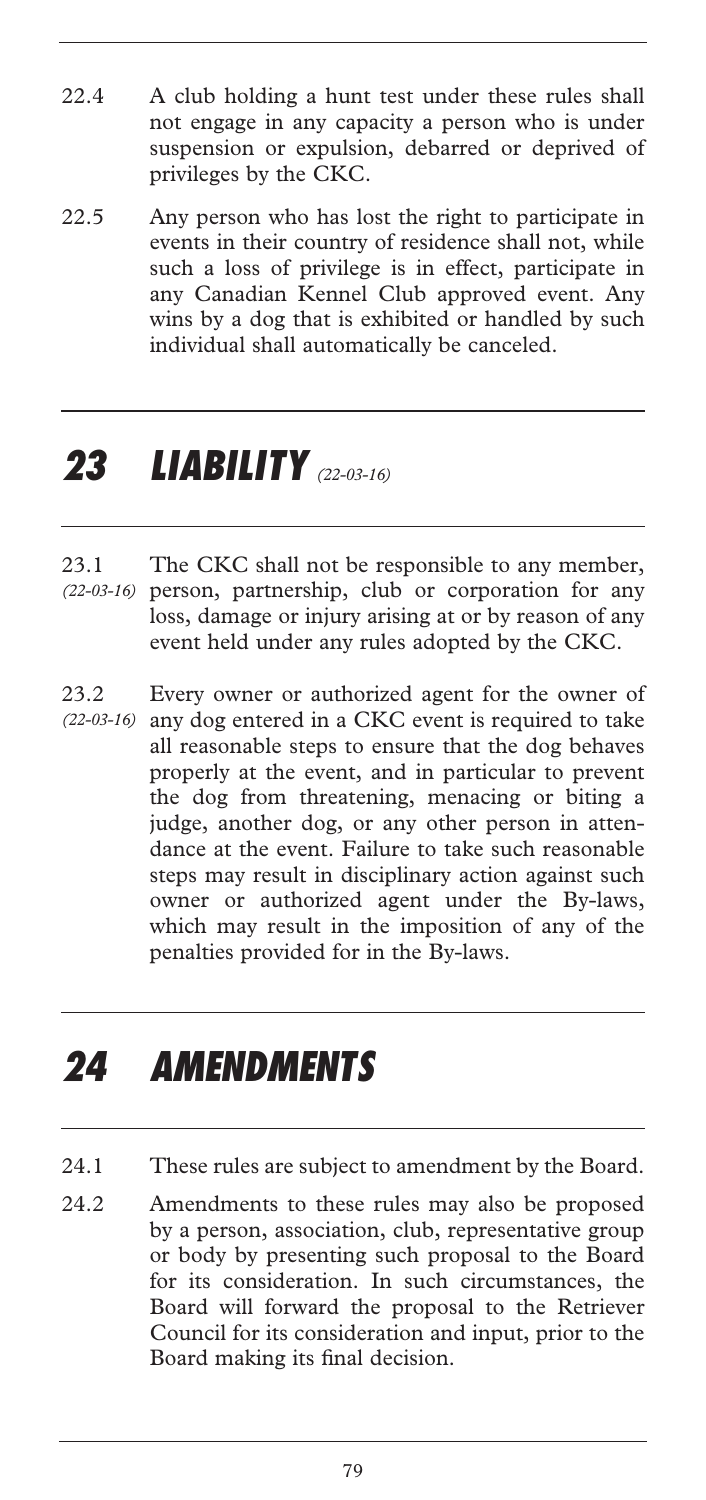- 24.3 Any amendment to these rules shall be approved by a simple majority vote of the Board.
- 24.4 The effective date of any approved amendment shall be set by the Board.
- 24.5 The Board, at its sole discretion, may choose to perform a non-binding poll of the membership to attain general input prior to making a final decision on any proposed amendment to these rules.
- 24.6 Upon the Board making its final decision with respect to any amendment to these rules, the membership shall be advised by placing a notice in the Official Section as soon thereafter as is reasonably possible.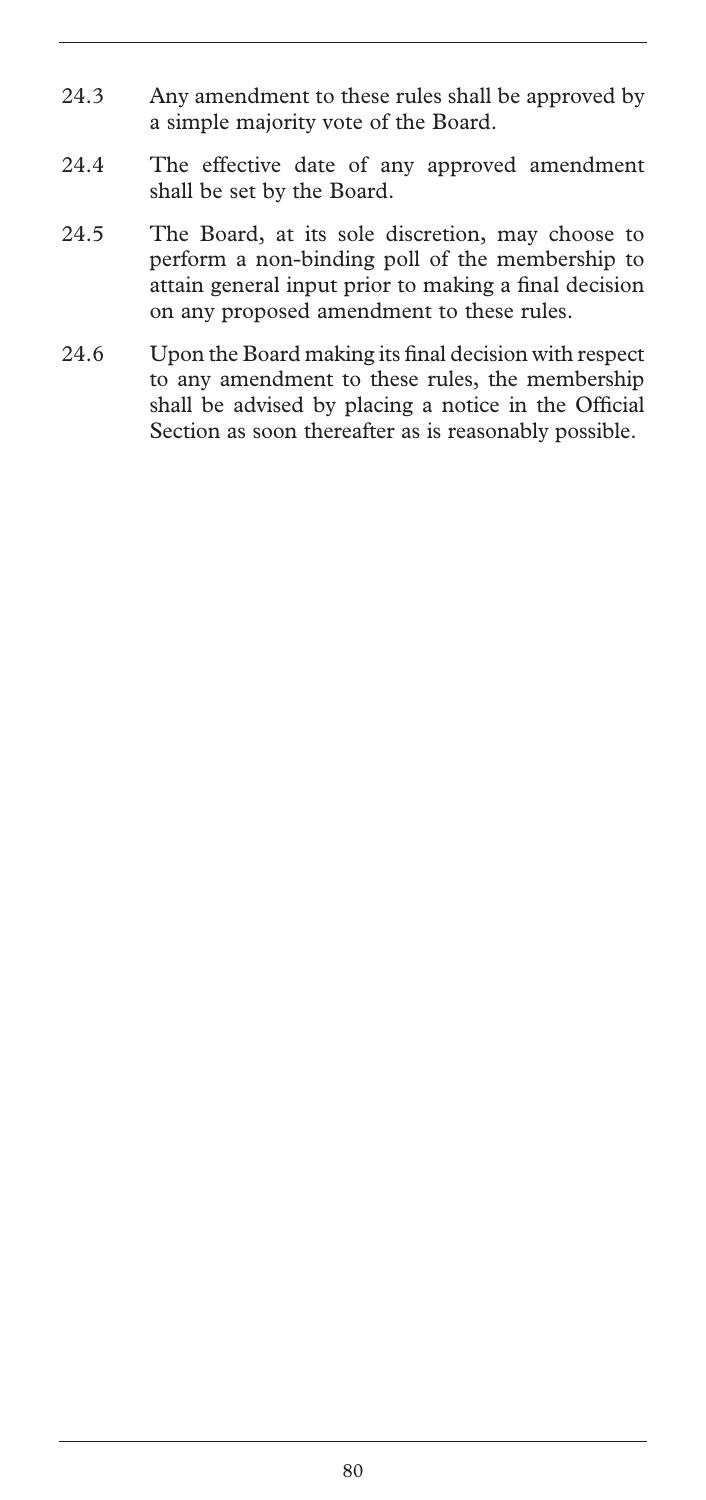*APPENDIX A (74-03-16)*

#### **SAMPLE EVALUATION FORM**

| 200 RONSON DRIVE, SUITE 400, ETOBICOKE, ONTARIO M9W<br>HUNT TEST EVALUATION FORM<br>Dog Number:<br>Stake:<br><b>SERIES NUMBERS</b><br><b>ABILITIES</b><br>AVERAGE<br>75<br>T<br>$\overline{2}$<br>-3<br>4<br>1 Marking<br>Memory<br>Il Style<br>III Perseverance/<br>Courage/Hunting<br>IV Trainability<br>Steadness, control<br>response & delivery<br>Note: The handler must be notified that a qualifying score cannot be<br>acquired when two judges have graded zero for the same ability.<br>TOTAL:<br>AVERAGE:<br>(Divide total by 4)<br>Scoring: Minimum average score per category = 5 points<br>Minimum overall score = 7 points<br>CR<br><b>CR</b><br><b>WR</b><br><b>CR</b><br><b>CR</b><br><b>WR</b><br><b>CR</b> |  |  |  |  |  | <b>CANADIAN KENNEL CLUB</b> |  | <b>CLUB CANIN CANADIEN</b><br>(416) 675-3511 FAX: (416) 675-6506 WEB SITE: www.ckc.ca |           |
|--------------------------------------------------------------------------------------------------------------------------------------------------------------------------------------------------------------------------------------------------------------------------------------------------------------------------------------------------------------------------------------------------------------------------------------------------------------------------------------------------------------------------------------------------------------------------------------------------------------------------------------------------------------------------------------------------------------------------------|--|--|--|--|--|-----------------------------|--|---------------------------------------------------------------------------------------|-----------|
|                                                                                                                                                                                                                                                                                                                                                                                                                                                                                                                                                                                                                                                                                                                                |  |  |  |  |  |                             |  |                                                                                       |           |
|                                                                                                                                                                                                                                                                                                                                                                                                                                                                                                                                                                                                                                                                                                                                |  |  |  |  |  |                             |  |                                                                                       |           |
|                                                                                                                                                                                                                                                                                                                                                                                                                                                                                                                                                                                                                                                                                                                                |  |  |  |  |  |                             |  |                                                                                       |           |
|                                                                                                                                                                                                                                                                                                                                                                                                                                                                                                                                                                                                                                                                                                                                |  |  |  |  |  |                             |  |                                                                                       |           |
|                                                                                                                                                                                                                                                                                                                                                                                                                                                                                                                                                                                                                                                                                                                                |  |  |  |  |  |                             |  |                                                                                       |           |
|                                                                                                                                                                                                                                                                                                                                                                                                                                                                                                                                                                                                                                                                                                                                |  |  |  |  |  |                             |  |                                                                                       |           |
|                                                                                                                                                                                                                                                                                                                                                                                                                                                                                                                                                                                                                                                                                                                                |  |  |  |  |  |                             |  |                                                                                       |           |
|                                                                                                                                                                                                                                                                                                                                                                                                                                                                                                                                                                                                                                                                                                                                |  |  |  |  |  |                             |  |                                                                                       |           |
|                                                                                                                                                                                                                                                                                                                                                                                                                                                                                                                                                                                                                                                                                                                                |  |  |  |  |  |                             |  |                                                                                       | WR        |
|                                                                                                                                                                                                                                                                                                                                                                                                                                                                                                                                                                                                                                                                                                                                |  |  |  |  |  |                             |  |                                                                                       |           |
|                                                                                                                                                                                                                                                                                                                                                                                                                                                                                                                                                                                                                                                                                                                                |  |  |  |  |  |                             |  |                                                                                       |           |
|                                                                                                                                                                                                                                                                                                                                                                                                                                                                                                                                                                                                                                                                                                                                |  |  |  |  |  |                             |  |                                                                                       |           |
|                                                                                                                                                                                                                                                                                                                                                                                                                                                                                                                                                                                                                                                                                                                                |  |  |  |  |  |                             |  |                                                                                       | <b>WR</b> |
|                                                                                                                                                                                                                                                                                                                                                                                                                                                                                                                                                                                                                                                                                                                                |  |  |  |  |  |                             |  |                                                                                       |           |
|                                                                                                                                                                                                                                                                                                                                                                                                                                                                                                                                                                                                                                                                                                                                |  |  |  |  |  |                             |  |                                                                                       |           |
|                                                                                                                                                                                                                                                                                                                                                                                                                                                                                                                                                                                                                                                                                                                                |  |  |  |  |  |                             |  |                                                                                       |           |
|                                                                                                                                                                                                                                                                                                                                                                                                                                                                                                                                                                                                                                                                                                                                |  |  |  |  |  |                             |  |                                                                                       |           |
|                                                                                                                                                                                                                                                                                                                                                                                                                                                                                                                                                                                                                                                                                                                                |  |  |  |  |  |                             |  |                                                                                       | <b>WR</b> |
| • WR - Whistle Refusal<br>• CR - Cast Refusal                                                                                                                                                                                                                                                                                                                                                                                                                                                                                                                                                                                                                                                                                  |  |  |  |  |  |                             |  |                                                                                       |           |